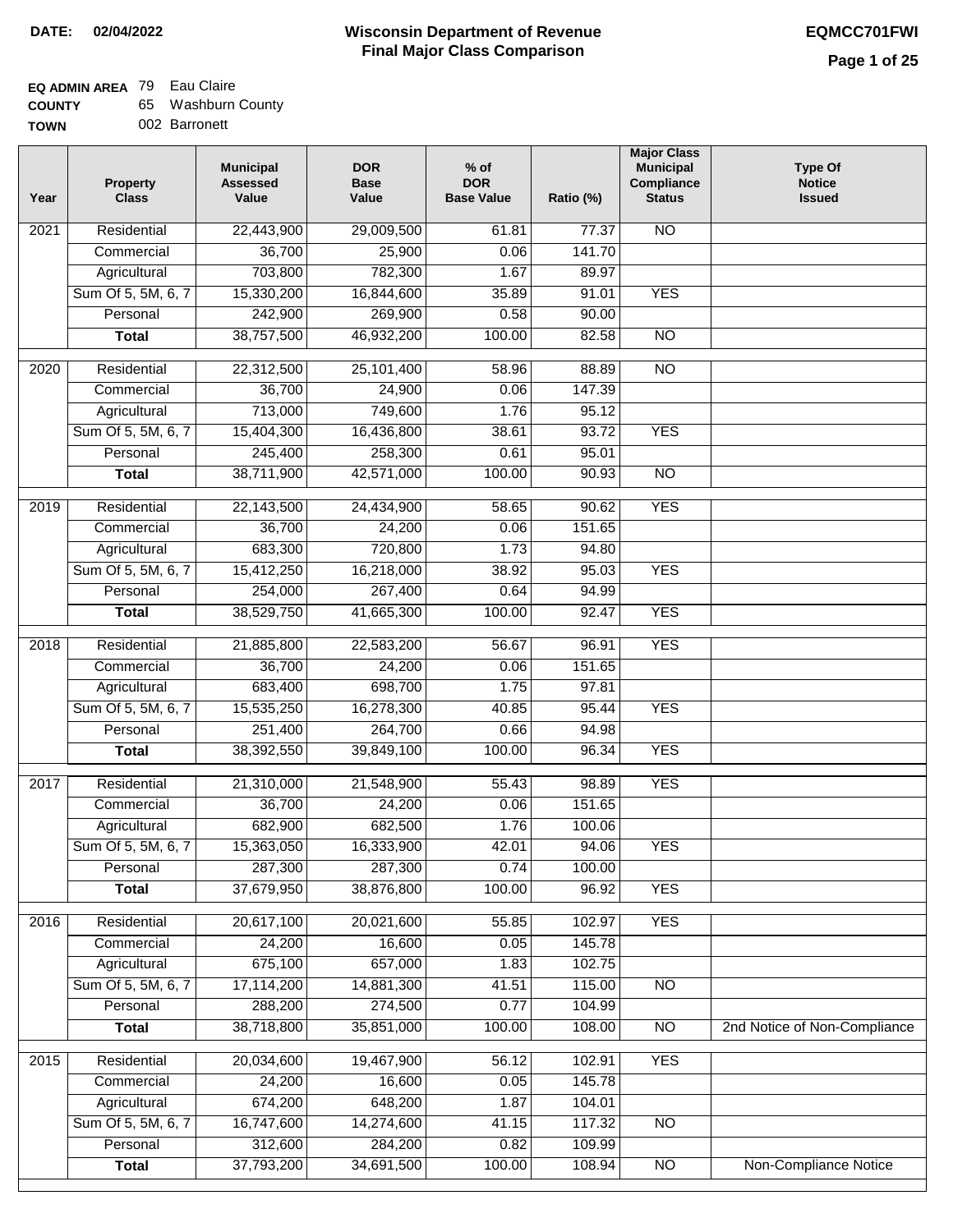| <b>COUNTY</b> | 65. | Washburn County |
|---------------|-----|-----------------|
| TOWN          |     | 004 Bashaw      |

| Year              | <b>Property</b><br><b>Class</b>    | <b>Municipal</b><br><b>Assessed</b><br>Value | <b>DOR</b><br><b>Base</b><br>Value | % of<br><b>DOR</b><br><b>Base Value</b> | Ratio (%)       | <b>Major Class</b><br><b>Municipal</b><br>Compliance<br><b>Status</b> | <b>Type Of</b><br><b>Notice</b><br><b>Issued</b> |
|-------------------|------------------------------------|----------------------------------------------|------------------------------------|-----------------------------------------|-----------------|-----------------------------------------------------------------------|--------------------------------------------------|
| 2021              | Residential                        | 65,059,100                                   | 88,897,900                         | 82.40                                   | 73.18           | N <sub>O</sub>                                                        |                                                  |
|                   | Commercial                         | 770,100                                      | 1,197,100                          | 1.11                                    | 64.33           |                                                                       |                                                  |
|                   | Agricultural                       | 1,191,000                                    | 1,387,500                          | 1.29                                    | 85.84           |                                                                       |                                                  |
|                   | Sum Of 5, 5M, 6, 7                 | 13,740,400                                   | 15,085,900                         | 13.98                                   | 91.08           | <b>YES</b>                                                            |                                                  |
|                   | Personal                           | 1,131,198                                    | 1,320,100                          | 1.22                                    | 85.69           |                                                                       |                                                  |
|                   | <b>Total</b>                       | 81,891,798                                   | 107,888,500                        | 100.00                                  | 75.90           | $\overline{NO}$                                                       |                                                  |
|                   |                                    |                                              |                                    |                                         |                 | $\overline{NO}$                                                       |                                                  |
| $\overline{2020}$ | Residential                        | 64,439,000                                   | 76,672,900                         | 80.40                                   | 84.04           |                                                                       |                                                  |
|                   | Commercial                         | 814,300                                      | 1,222,800                          | 1.28                                    | 66.59           |                                                                       |                                                  |
|                   | Agricultural<br>Sum Of 5, 5M, 6, 7 | 1,334,800                                    | 1,333,800<br>14,760,700            | 1.40<br>15.48                           | 100.07<br>93.95 | <b>YES</b>                                                            |                                                  |
|                   | Personal                           | 13,867,100<br>1,265,700                      | 1,375,700                          | 1.44                                    | 92.00           |                                                                       |                                                  |
|                   | <b>Total</b>                       | 81,720,900                                   | 95,365,900                         | 100.00                                  | 85.69           | <b>NO</b>                                                             |                                                  |
|                   |                                    |                                              |                                    |                                         |                 |                                                                       |                                                  |
| $\frac{1}{2019}$  | Residential                        | 63,795,700                                   | 71,003,500                         | 79.53                                   | 89.85           | $\overline{NO}$                                                       |                                                  |
|                   | Commercial                         | 814,300                                      | 1,187,200                          | 1.33                                    | 68.59           |                                                                       |                                                  |
|                   | Agricultural                       | 1,266,200                                    | 1,266,200                          | 1.42                                    | 100.00          |                                                                       |                                                  |
|                   | Sum Of 5, 5M, 6, 7                 | 13,918,900                                   | 14,444,900                         | 16.18                                   | 96.36           | <b>YES</b>                                                            |                                                  |
|                   | Personal                           | 1,324,500                                    | 1,372,100                          | 1.54                                    | 96.53           |                                                                       |                                                  |
|                   | <b>Total</b>                       | 81,119,600                                   | 89,273,900                         | 100.00                                  | 90.87           | $\overline{NO}$                                                       |                                                  |
| 2018              | Residential                        | 63,480,000                                   | 65,467,800                         | 78.07                                   | 96.96           | <b>YES</b>                                                            |                                                  |
|                   | Commercial                         | 803,400                                      | 1,175,900                          | 1.40                                    | 68.32           |                                                                       |                                                  |
|                   | Agricultural                       | 1,185,700                                    | 1,231,600                          | 1.47                                    | 96.27           |                                                                       |                                                  |
|                   | Sum Of 5, 5M, 6, 7                 | 14,095,600                                   | 14,598,200                         | 17.41                                   | 96.56           | <b>YES</b>                                                            |                                                  |
|                   | Personal                           | 1,387,300                                    | 1,387,300                          | 1.65                                    | 100.00          |                                                                       |                                                  |
|                   | <b>Total</b>                       | 80,952,000                                   | 83,860,800                         | 100.00                                  | 96.53           | <b>YES</b>                                                            |                                                  |
| 2017              | Residential                        | 63,046,800                                   | 59,633,500                         | 77.18                                   | 105.72          | <b>YES</b>                                                            |                                                  |
|                   | Commercial                         | 698,400                                      | 1,070,900                          | 1.39                                    | 65.22           |                                                                       |                                                  |
|                   | Agricultural                       | 1,190,600                                    | 1,207,600                          | 1.56                                    | 98.59           |                                                                       |                                                  |
|                   | Sum Of 5, 5M, 6, 7                 | 13,955,200                                   | 14,735,100                         | 19.07                                   | 94.71           | <b>YES</b>                                                            |                                                  |
|                   | Personal                           | 616,100                                      | 616,100                            | 0.80                                    | 100.00          |                                                                       |                                                  |
|                   | <b>Total</b>                       | 79,507,100                                   | 77,263,200                         | 100.00                                  | 102.90          | <b>YES</b>                                                            |                                                  |
| 2016              | Residential                        | 62,544,900                                   | 60,791,500                         | 77.45                                   | 102.88          | <b>YES</b>                                                            |                                                  |
|                   | Commercial                         | 658,700                                      | 656,700                            | 0.84                                    | 100.30          |                                                                       |                                                  |
|                   | Agricultural                       | 1,191,400                                    | 1,192,600                          | 1.52                                    | 99.90           |                                                                       |                                                  |
|                   | Sum Of 5, 5M, 6, 7                 | 14, 177, 200                                 | 15,135,900                         | 19.28                                   | 93.67           | <b>YES</b>                                                            |                                                  |
|                   | Personal                           | 717,000                                      | 717,000                            | 0.91                                    | 100.00          |                                                                       |                                                  |
|                   | <b>Total</b>                       | 79,289,200                                   | 78,493,700                         | 100.00                                  | 101.01          | <b>YES</b>                                                            |                                                  |
|                   |                                    |                                              |                                    |                                         |                 |                                                                       |                                                  |
| 2015              | Residential                        | 61,818,600                                   | 60,060,900                         | 77.25                                   | 102.93          | <b>YES</b>                                                            |                                                  |
|                   | Commercial                         | 586,000                                      | 584,000                            | 0.75                                    | 100.34          |                                                                       |                                                  |
|                   | Agricultural                       | 1,173,400                                    | 1,171,200                          | 1.51                                    | 100.19          |                                                                       |                                                  |
|                   | Sum Of 5, 5M, 6, 7                 | 14, 164, 300                                 | 15,153,000                         | 19.49                                   | 93.48           | <b>YES</b>                                                            |                                                  |
|                   | Personal                           | 781,800                                      | 781,800                            | 1.01                                    | 100.00          |                                                                       |                                                  |
|                   | <b>Total</b>                       | 78,524,100                                   | 77,750,900                         | 100.00                                  | 100.99          | <b>YES</b>                                                            |                                                  |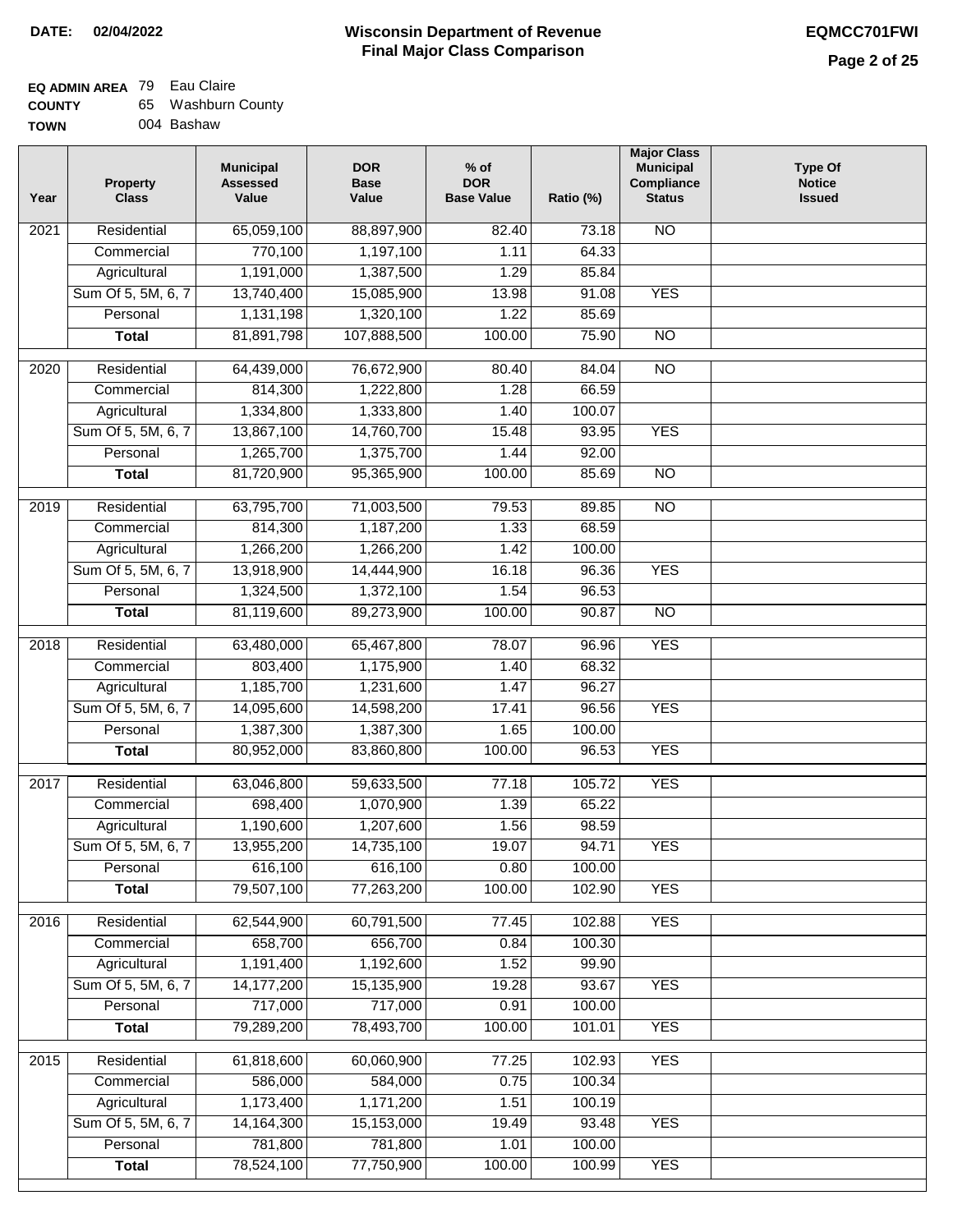### **Wisconsin Department of Revenue DATE: 02/04/2022 EQMCC701FWI Final Major Class Comparison**

## **EQ ADMIN AREA** 79 Eau Claire

**Commercial Agricultural** Sum Of 5, 5M, 6, 7 **Personal Total**

 716,200 242,000 16,361,000 173,100 62,062,500

 693,000 163,100 15,845,500 173,100 59,343,500

 1.17 0.27 26.70 0.29 100.00  103.35 148.38 103.25 100.00 104.58

YES

YES

| <b>COUNTY</b> | 65 Washburn County |
|---------------|--------------------|
| <b>TOWN</b>   | 006 Bass Lake      |

| Year              | <b>Property</b><br><b>Class</b> | <b>Municipal</b><br><b>Assessed</b><br>Value | <b>DOR</b><br><b>Base</b><br>Value | $%$ of<br><b>DOR</b><br><b>Base Value</b> | Ratio (%) | <b>Major Class</b><br><b>Municipal</b><br>Compliance<br><b>Status</b> | <b>Type Of</b><br><b>Notice</b><br><b>Issued</b> |
|-------------------|---------------------------------|----------------------------------------------|------------------------------------|-------------------------------------------|-----------|-----------------------------------------------------------------------|--------------------------------------------------|
| 2021              | Residential                     | 45,893,900                                   | 62,630,400                         | 79.25                                     | 73.28     | $\overline{NO}$                                                       |                                                  |
|                   | Commercial                      | 729,100                                      | 980,300                            | 1.24                                      | 74.38     |                                                                       |                                                  |
|                   | Agricultural                    | 275,400                                      | 316,900                            | 0.40                                      | 86.90     |                                                                       |                                                  |
|                   | Sum Of 5, 5M, 6, 7              | 13,835,300                                   | 15,057,300                         | 19.05                                     | 91.88     | <b>YES</b>                                                            |                                                  |
|                   | Personal                        | 38,300                                       | 45,100                             | 0.06                                      | 84.92     |                                                                       |                                                  |
|                   | <b>Total</b>                    | 60,772,000                                   | 79,030,000                         | 100.00                                    | 76.90     | <b>NO</b>                                                             |                                                  |
| $\overline{20}20$ | Residential                     | 45,507,100                                   | 55,524,800                         | 77.74                                     | 81.96     | $\overline{NO}$                                                       |                                                  |
|                   | Commercial                      | 729,100                                      | 942,600                            | 1.32                                      | 77.35     |                                                                       |                                                  |
|                   | Agricultural                    | 275,400                                      | 305,300                            | 0.43                                      | 90.21     |                                                                       |                                                  |
|                   | Sum Of 5, 5M, 6, 7              | 14,225,600                                   | 14,605,400                         | 20.45                                     | 97.40     | <b>YES</b>                                                            |                                                  |
|                   | Personal                        | 43,100                                       | 49,000                             | 0.07                                      | 87.96     |                                                                       |                                                  |
|                   | <b>Total</b>                    | 60,780,300                                   | 71,427,100                         | 100.00                                    | 85.09     | $\overline{NO}$                                                       |                                                  |
| 2019              | Residential                     | 45,134,500                                   | 53,503,100                         | 77.46                                     | 84.36     | $\overline{NO}$                                                       |                                                  |
|                   | Commercial                      | 729,100                                      | 915,200                            | 1.32                                      | 79.67     |                                                                       |                                                  |
|                   | Agricultural                    | 269,900                                      | 287,000                            | 0.42                                      | 94.04     |                                                                       |                                                  |
|                   | Sum Of 5, 5M, 6, 7              | 14,742,200                                   | 14,322,600                         | 20.73                                     | 102.93    | <b>YES</b>                                                            |                                                  |
|                   | Personal                        | 45,700                                       | 48,100                             | 0.07                                      | 95.01     |                                                                       |                                                  |
|                   | <b>Total</b>                    | 60,921,400                                   | 69,076,000                         | 100.00                                    | 88.19     | $\overline{NO}$                                                       |                                                  |
| 2018              | Residential                     | 45,061,400                                   | 48,544,800                         | 76.26                                     | 92.82     | <b>YES</b>                                                            |                                                  |
|                   | Commercial                      | 729,100                                      | 915,200                            | 1.44                                      | 79.67     |                                                                       |                                                  |
|                   | Agricultural                    | 264,900                                      | 273,400                            | 0.43                                      | 96.89     |                                                                       |                                                  |
|                   | Sum Of 5, 5M, 6, 7              | 15,029,100                                   | 13,880,300                         | 21.81                                     | 108.28    | <b>YES</b>                                                            |                                                  |
|                   | Personal                        | 41,600                                       | 41,600                             | 0.07                                      | 100.00    |                                                                       |                                                  |
|                   | <b>Total</b>                    | 61,126,100                                   | 63,655,300                         | 100.00                                    | 96.03     | <b>YES</b>                                                            |                                                  |
|                   |                                 |                                              |                                    |                                           |           |                                                                       |                                                  |
| 2017              | Residential                     | 44,934,100                                   | 46,934,400                         | 73.55                                     | 95.74     | <b>YES</b>                                                            |                                                  |
|                   | Commercial                      | 710,200                                      | 896,300                            | 1.40                                      | 79.24     |                                                                       |                                                  |
|                   | Agricultural                    | 245,000                                      | 248,800                            | 0.39                                      | 98.47     |                                                                       |                                                  |
|                   | Sum Of 5, 5M, 6, 7              | 15,935,800                                   | 15,523,600                         | 24.33                                     | 102.66    | <b>YES</b>                                                            |                                                  |
|                   | Personal                        | 208,500                                      | 208,500                            | 0.33                                      | 100.00    |                                                                       |                                                  |
|                   | <b>Total</b>                    | 62,033,600                                   | 63,811,600                         | 100.00                                    | 97.21     | <b>YES</b>                                                            |                                                  |
| 2016              | Residential                     | 44,865,400                                   | 43,614,900                         | 72.12                                     | 102.87    | <b>YES</b>                                                            |                                                  |
|                   | Commercial                      | 710,200                                      | 687,200                            | 1.14                                      | 103.35    |                                                                       |                                                  |
|                   | Agricultural                    | 248,700                                      | 176,200                            | 0.29                                      | 141.15    |                                                                       |                                                  |
|                   | Sum Of 5, 5M, 6, 7              | 16,358,900                                   | 15,827,200                         | 26.17                                     | 103.36    | <b>YES</b>                                                            |                                                  |
|                   | Personal                        | 168,600                                      | 168,600                            | 0.28                                      | 100.00    |                                                                       |                                                  |
|                   | <b>Total</b>                    | 62,351,800                                   | 60,474,100                         | 100.00                                    | 103.10    | <b>YES</b>                                                            |                                                  |
| $\overline{2015}$ | Residential                     | 44,570,200                                   | 42,468,800                         | 71.56                                     | 104.95    | <b>YES</b>                                                            |                                                  |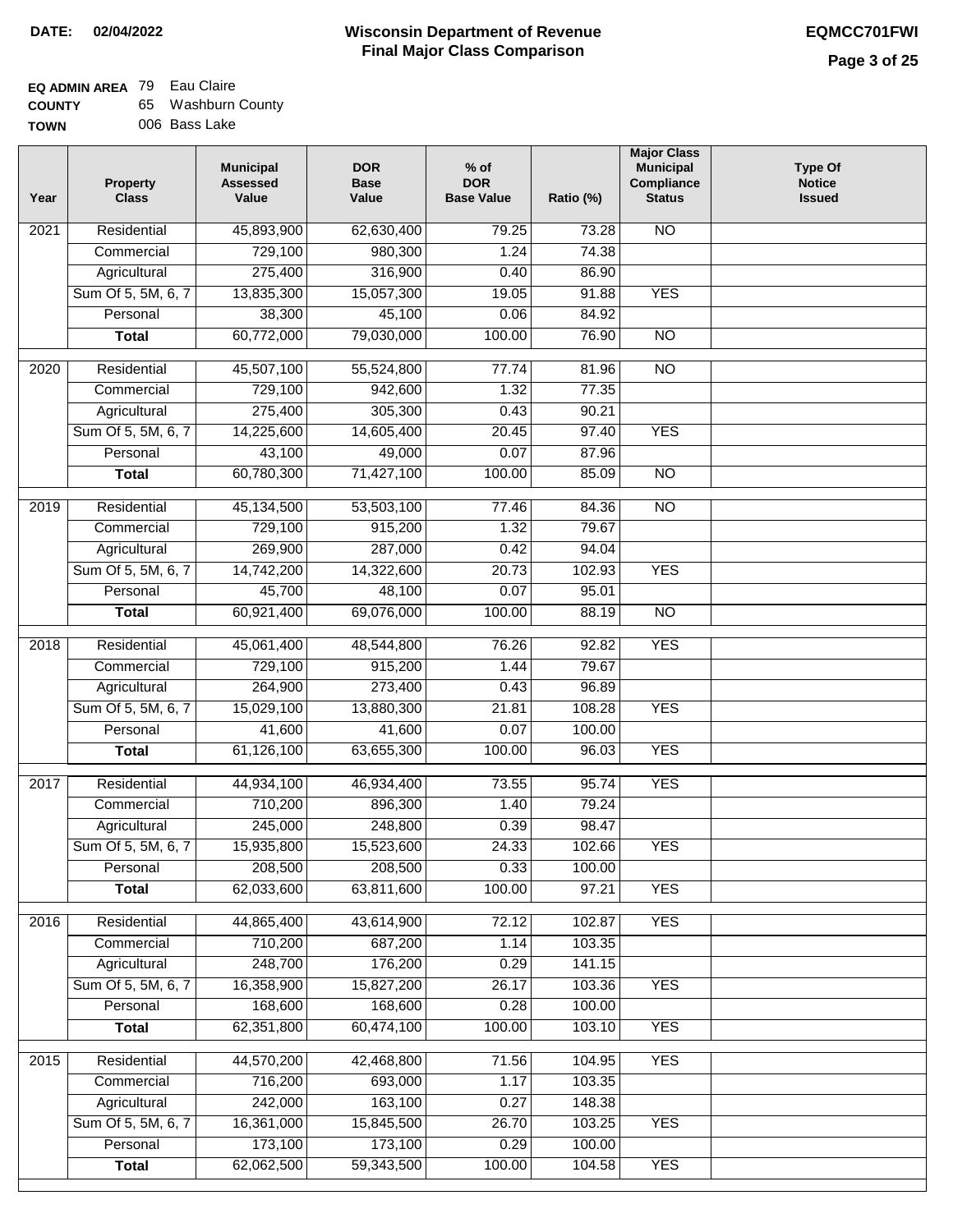| <b>COUNTY</b> | 65. | Washburn County  |
|---------------|-----|------------------|
| <b>TOWN</b>   |     | 008 Beaver Brook |

| N | 008 Beaver Brook |
|---|------------------|
|   |                  |

| Year              | <b>Property</b><br><b>Class</b> | <b>Municipal</b><br><b>Assessed</b><br>Value | <b>DOR</b><br><b>Base</b><br>Value | % of<br><b>DOR</b><br><b>Base Value</b> | Ratio (%) | <b>Major Class</b><br><b>Municipal</b><br>Compliance<br><b>Status</b> | <b>Type Of</b><br><b>Notice</b><br><b>Issued</b> |
|-------------------|---------------------------------|----------------------------------------------|------------------------------------|-----------------------------------------|-----------|-----------------------------------------------------------------------|--------------------------------------------------|
| $\overline{202}1$ | Residential                     | 39,875,700                                   | 46,494,300                         | 70.54                                   | 85.76     | $\overline{NO}$                                                       |                                                  |
|                   | Commercial                      | 6,602,800                                    | 7,266,400                          | 11.02                                   | 90.87     | <b>YES</b>                                                            |                                                  |
|                   | Agricultural                    | 801,400                                      | 1,163,500                          | 1.77                                    | 68.88     |                                                                       |                                                  |
|                   | Sum Of 5, 5M, 6, 7              | 10,171,100                                   | 10,631,100                         | 16.13                                   | 95.67     | <b>YES</b>                                                            |                                                  |
|                   | Personal                        | 324,800                                      | 360,900                            | 0.55                                    | 90.00     |                                                                       |                                                  |
|                   | <b>Total</b>                    | 57,775,800                                   | 65,916,200                         | 100.00                                  | 87.65     | $\overline{NO}$                                                       |                                                  |
| $\overline{2020}$ | Residential                     | 39,453,600                                   | 43,834,800                         | 70.11                                   | 90.01     | <b>YES</b>                                                            |                                                  |
|                   | Commercial                      | 6,681,200                                    | 7,068,300                          | 11.31                                   | 94.52     | <b>YES</b>                                                            |                                                  |
|                   | Agricultural                    | 802,400                                      | 1,121,900                          | 1.79                                    | 71.52     |                                                                       |                                                  |
|                   | Sum Of 5, 5M, 6, 7              | 10,132,300                                   | 10,212,600                         | 16.33                                   | 99.21     | <b>YES</b>                                                            |                                                  |
|                   | Personal                        | 269,100                                      | 283,200                            | 0.45                                    | 95.02     |                                                                       |                                                  |
|                   | <b>Total</b>                    | 57,338,600                                   | 62,520,800                         | 100.00                                  | 91.71     | <b>YES</b>                                                            |                                                  |
|                   |                                 |                                              |                                    |                                         |           |                                                                       |                                                  |
| 2019              | Residential                     | 39,126,800                                   | 42,676,300                         | 70.37                                   | 91.68     | <b>YES</b>                                                            |                                                  |
|                   | Commercial                      | 6,568,800                                    | 6,747,400                          | 11.13                                   | 97.35     | <b>YES</b>                                                            |                                                  |
|                   | Agricultural                    | 802,300                                      | 1,072,600                          | 1.77                                    | 74.80     |                                                                       |                                                  |
|                   | Sum Of 5, 5M, 6, 7              | 10,310,300                                   | 9,980,700                          | 16.46                                   | 103.30    | <b>YES</b>                                                            |                                                  |
|                   | Personal                        | 170,400                                      | 170,400                            | 0.28                                    | 100.00    |                                                                       |                                                  |
|                   | <b>Total</b>                    | 56,978,600                                   | 60,647,400                         | 100.00                                  | 93.95     | <b>YES</b>                                                            |                                                  |
| 2018              | Residential                     | 39, 154, 200                                 | 39,517,600                         | 68.32                                   | 99.08     | <b>YES</b>                                                            |                                                  |
|                   | Commercial                      | 6,568,800                                    | 6,747,400                          | 11.67                                   | 97.35     | <b>YES</b>                                                            |                                                  |
|                   | Agricultural                    | 804,500                                      | 1,050,900                          | 1.82                                    | 76.55     |                                                                       |                                                  |
|                   | Sum Of 5, 5M, 6, 7              | 10,416,400                                   | 10,294,500                         | 17.80                                   | 101.18    | <b>YES</b>                                                            |                                                  |
|                   | Personal                        | 228,700                                      | 228,700                            | 0.40                                    | 100.00    |                                                                       |                                                  |
|                   | <b>Total</b>                    | 57,172,600                                   | 57,839,100                         | 100.00                                  | 98.85     | <b>YES</b>                                                            |                                                  |
| 2017              | Residential                     | 38,752,300                                   | 40,321,900                         | 69.26                                   | 96.11     | <b>YES</b>                                                            |                                                  |
|                   | Commercial                      | 6,432,400                                    | 6,606,200                          | 11.35                                   | 97.37     | <b>YES</b>                                                            |                                                  |
|                   | Agricultural                    | 804,500                                      | 1,019,900                          | 1.75                                    | 78.88     |                                                                       |                                                  |
|                   | Sum Of 5, 5M, 6, 7              | 10,461,100                                   | 9,871,900                          | 16.96                                   | 105.97    | <b>YES</b>                                                            |                                                  |
|                   | Personal                        | 398,100                                      | 398,100                            | 0.68                                    | 100.00    |                                                                       |                                                  |
|                   | <b>Total</b>                    | 56,848,400                                   | 58,218,000                         | 100.00                                  | 97.65     | <b>YES</b>                                                            |                                                  |
|                   |                                 |                                              |                                    |                                         |           |                                                                       |                                                  |
| 2016              | Residential                     | 38,556,800                                   | 39,197,400                         | 67.89                                   | 98.37     | <b>YES</b>                                                            |                                                  |
|                   | Commercial                      | 6,657,800                                    | 6,467,900                          | 11.20                                   | 102.94    | <b>YES</b>                                                            |                                                  |
|                   | Agricultural                    | 804,400                                      | 1,007,300                          | 1.74                                    | 79.86     |                                                                       |                                                  |
|                   | Sum Of 5, 5M, 6, 7              | 10,524,600                                   | 10,658,000                         | 18.46                                   | 98.75     | <b>YES</b>                                                            |                                                  |
|                   | Personal                        | 408,800                                      | 408,800                            | 0.71                                    | 100.00    |                                                                       |                                                  |
|                   | <b>Total</b>                    | 56,952,400                                   | 57,739,400                         | 100.00                                  | 98.64     | <b>YES</b>                                                            |                                                  |
| 2015              | Residential                     | 38,116,300                                   | 38,330,100                         | 68.31                                   | 99.44     | <b>YES</b>                                                            |                                                  |
|                   | Commercial                      | 6,656,800                                    | 6,339,100                          | 11.30                                   | 105.01    | <b>YES</b>                                                            |                                                  |
|                   | Agricultural                    | 804,100                                      | 994,400                            | 1.77                                    | 80.86     |                                                                       |                                                  |
|                   | Sum Of 5, 5M, 6, 7              | 10,698,100                                   | 10,086,800                         | 17.98                                   | 106.06    | <b>YES</b>                                                            |                                                  |
|                   | Personal                        | 363,900                                      | 363,900                            | 0.65                                    | 100.00    |                                                                       |                                                  |
|                   | <b>Total</b>                    | 56,639,200                                   | 56,114,300                         | 100.00                                  | 100.94    | <b>YES</b>                                                            |                                                  |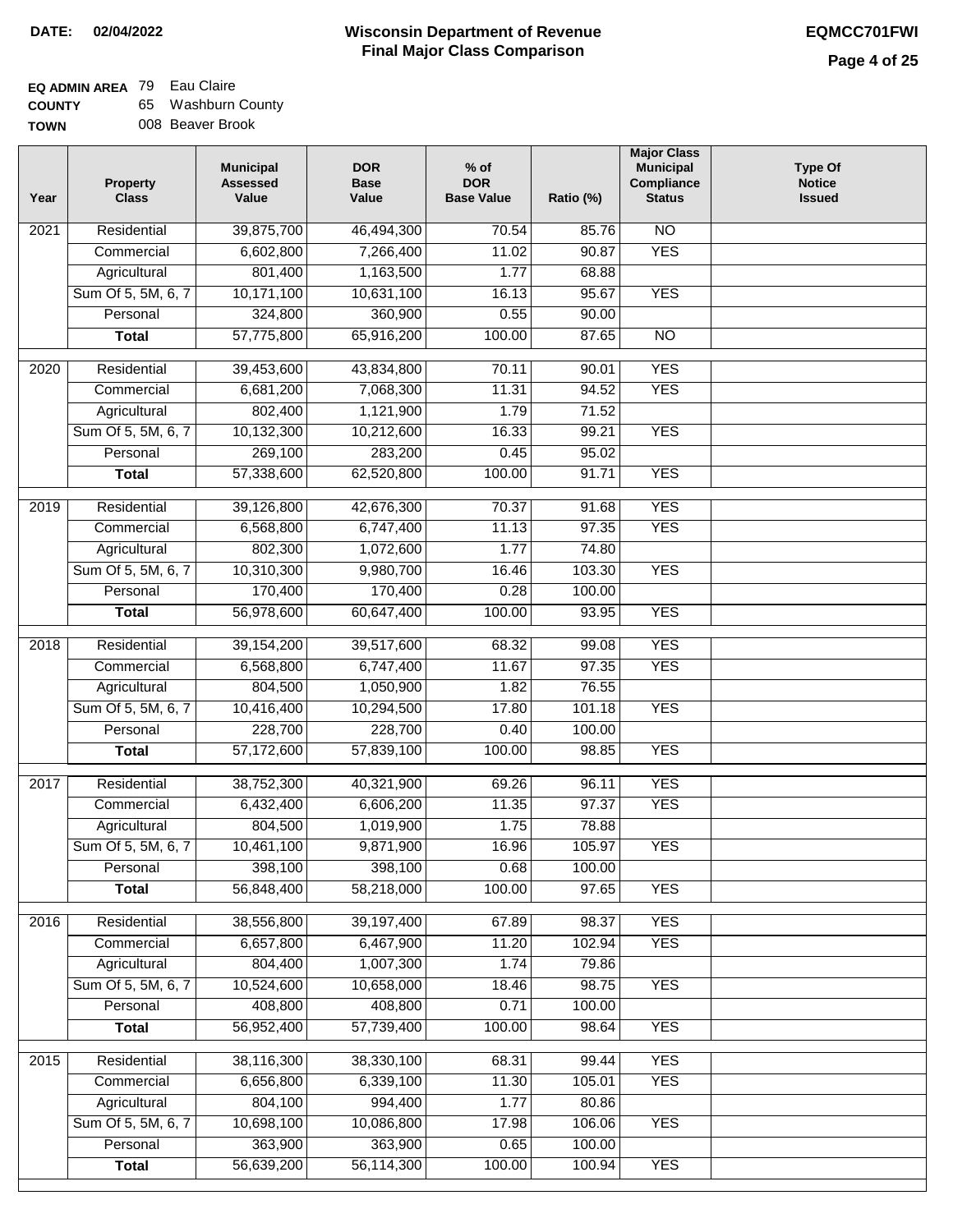**TOWN**

#### **Wisconsin Department of Revenue Final Major Class Comparison DATE: 02/04/2022 EQMCC701FWI**

### **EQ ADMIN AREA** 79 Eau Claire

**COUNTY** 65 Washburn County

010 Birchwood

| Year              | <b>Property</b><br><b>Class</b>    | <b>Municipal</b><br><b>Assessed</b><br>Value | <b>DOR</b><br><b>Base</b><br>Value | $%$ of<br><b>DOR</b><br><b>Base Value</b> | Ratio (%)        | <b>Major Class</b><br><b>Municipal</b><br>Compliance<br><b>Status</b> | <b>Type Of</b><br><b>Notice</b><br><b>Issued</b> |
|-------------------|------------------------------------|----------------------------------------------|------------------------------------|-------------------------------------------|------------------|-----------------------------------------------------------------------|--------------------------------------------------|
| $\overline{202}1$ | Residential                        | 196,018,800                                  | 229,198,600                        | 89.76                                     | 85.52            | <b>NO</b>                                                             |                                                  |
|                   | Commercial                         | 1,479,100                                    | 1,538,700                          | 0.60                                      | 96.13            |                                                                       |                                                  |
|                   | Agricultural                       | 358,100                                      | 441,500                            | 0.17                                      | 81.11            |                                                                       |                                                  |
|                   | Sum Of 5, 5M, 6, 7                 | 21,209,800                                   | 23,793,300                         | 9.32                                      | 89.14            |                                                                       |                                                  |
|                   | Personal                           | 330,200                                      | 366,900                            | 0.14                                      | 90.00            |                                                                       |                                                  |
|                   | <b>Total</b>                       | 219,396,000                                  | 255,339,000                        | 100.00                                    | 85.92            | <b>NO</b>                                                             |                                                  |
| $\overline{2020}$ | Residential                        | 193,969,800                                  | 215,920,200                        | 89.72                                     | 89.83            | $\overline{10}$                                                       |                                                  |
|                   | Commercial                         | 1,479,100                                    | 1,479,500                          | 0.61                                      | 99.97            |                                                                       |                                                  |
|                   | Agricultural                       | 366,100                                      | 428,900                            | 0.18                                      | 85.36            |                                                                       |                                                  |
|                   | Sum Of 5, 5M, 6, 7                 | 21,340,700                                   | 22,550,900                         | 9.37                                      | 94.63            |                                                                       |                                                  |
|                   | Personal                           | 264,200                                      | 287,100                            | 0.12                                      | 92.02            |                                                                       |                                                  |
|                   | <b>Total</b>                       | 217,419,900                                  | 240,666,600                        | 100.00                                    | 90.34            | $\overline{NO}$                                                       |                                                  |
| 2019              | Residential                        | 194,175,500                                  | 209,081,500                        | 89.46                                     | 92.87            | <b>YES</b>                                                            |                                                  |
|                   | Commercial                         | 1,480,000                                    | 1,436,400                          | 0.61                                      | 103.04           |                                                                       |                                                  |
|                   | Agricultural                       | 390,800                                      | 411,600                            | 0.18                                      | 94.95            |                                                                       |                                                  |
|                   | Sum Of 5, 5M, 6, 7                 | 21,446,900                                   | 22,501,300                         | 9.63                                      | 95.31            |                                                                       |                                                  |
|                   | Personal                           | 262,800                                      | 276,700                            | 0.12                                      | 94.98            |                                                                       |                                                  |
|                   | <b>Total</b>                       | 217,756,000                                  | 233,707,500                        | 100.00                                    | 93.17            | <b>YES</b>                                                            |                                                  |
| 2018              | Residential                        | 192,506,400                                  | 190,075,000                        | 88.31                                     | 101.28           | <b>YES</b>                                                            |                                                  |
|                   | Commercial                         | 1,480,000                                    | 1,436,400                          | 0.67                                      | 103.04           |                                                                       |                                                  |
|                   | Agricultural                       | 387,800                                      | 388,100                            | 0.18                                      | 99.92            |                                                                       |                                                  |
|                   | Sum Of 5, 5M, 6, 7                 | 21,968,000                                   | 23,063,800                         | 10.72                                     | 95.25            | <b>YES</b>                                                            |                                                  |
|                   | Personal                           | 263,700                                      | 263,700                            | 0.12                                      | 100.00           |                                                                       |                                                  |
|                   | <b>Total</b>                       | 216,605,900                                  | 215,227,000                        | 100.00                                    | 100.64           | <b>YES</b>                                                            |                                                  |
| 2017              | Residential                        | 191,851,200                                  | 188,860,300                        | 88.29                                     | 101.58           | <b>YES</b>                                                            |                                                  |
|                   | Commercial                         | 1,480,000                                    | 1,436,400                          | 0.67                                      | 103.04           |                                                                       |                                                  |
|                   | Agricultural                       | 393,500                                      | 379,400                            | 0.18                                      | 103.72           |                                                                       |                                                  |
|                   | Sum Of 5, 5M, 6, 7                 | 22,259,300                                   | 22,935,900                         | 10.72                                     | 97.05            | <b>YES</b>                                                            |                                                  |
|                   | Personal                           | 311,000                                      | 296,300                            | 0.14                                      | 104.96           |                                                                       |                                                  |
|                   | <b>Total</b>                       | 216,295,000                                  | 213,908,300                        | 100.00                                    | 101.12           | <b>YES</b>                                                            |                                                  |
| 2016              | Residential                        | 190,509,800                                  | 191,289,400                        |                                           |                  | <b>YES</b>                                                            |                                                  |
|                   | Commercial                         | 1,460,600                                    | 1,411,700                          | 88.35<br>0.65                             | 99.59<br>103.46  |                                                                       |                                                  |
|                   | Agricultural                       | 374,400                                      | 374,000                            | 0.17                                      | 100.11           |                                                                       |                                                  |
|                   | Sum Of 5, 5M, 6, 7                 | 22,261,000                                   | 23,112,600                         | 10.67                                     | 96.32            | <b>YES</b>                                                            |                                                  |
|                   | Personal                           | 337,000                                      | 337,000                            | 0.16                                      | 100.00           |                                                                       |                                                  |
|                   | <b>Total</b>                       | 214,942,800                                  | 216,524,700                        | 100.00                                    | 99.27            | <b>YES</b>                                                            |                                                  |
|                   |                                    |                                              |                                    |                                           |                  |                                                                       |                                                  |
| 2015              | Residential                        | 187,077,100                                  | 180,445,500                        | 87.94                                     | 103.68           | <b>YES</b>                                                            |                                                  |
|                   | Commercial                         | 1,460,600<br>376,100                         | 1,411,700<br>369,500               | 0.69<br>0.18                              | 103.46<br>101.79 |                                                                       |                                                  |
|                   | Agricultural<br>Sum Of 5, 5M, 6, 7 | 22,267,300                                   | 22,630,900                         | 11.03                                     | 98.39            | <b>YES</b>                                                            |                                                  |
|                   | Personal                           | 338,262                                      | 331,700                            | 0.16                                      | 101.98           |                                                                       |                                                  |
|                   | <b>Total</b>                       | 211,519,362                                  | 205, 189, 300                      | 100.00                                    | 103.08           | <b>YES</b>                                                            |                                                  |
|                   |                                    |                                              |                                    |                                           |                  |                                                                       |                                                  |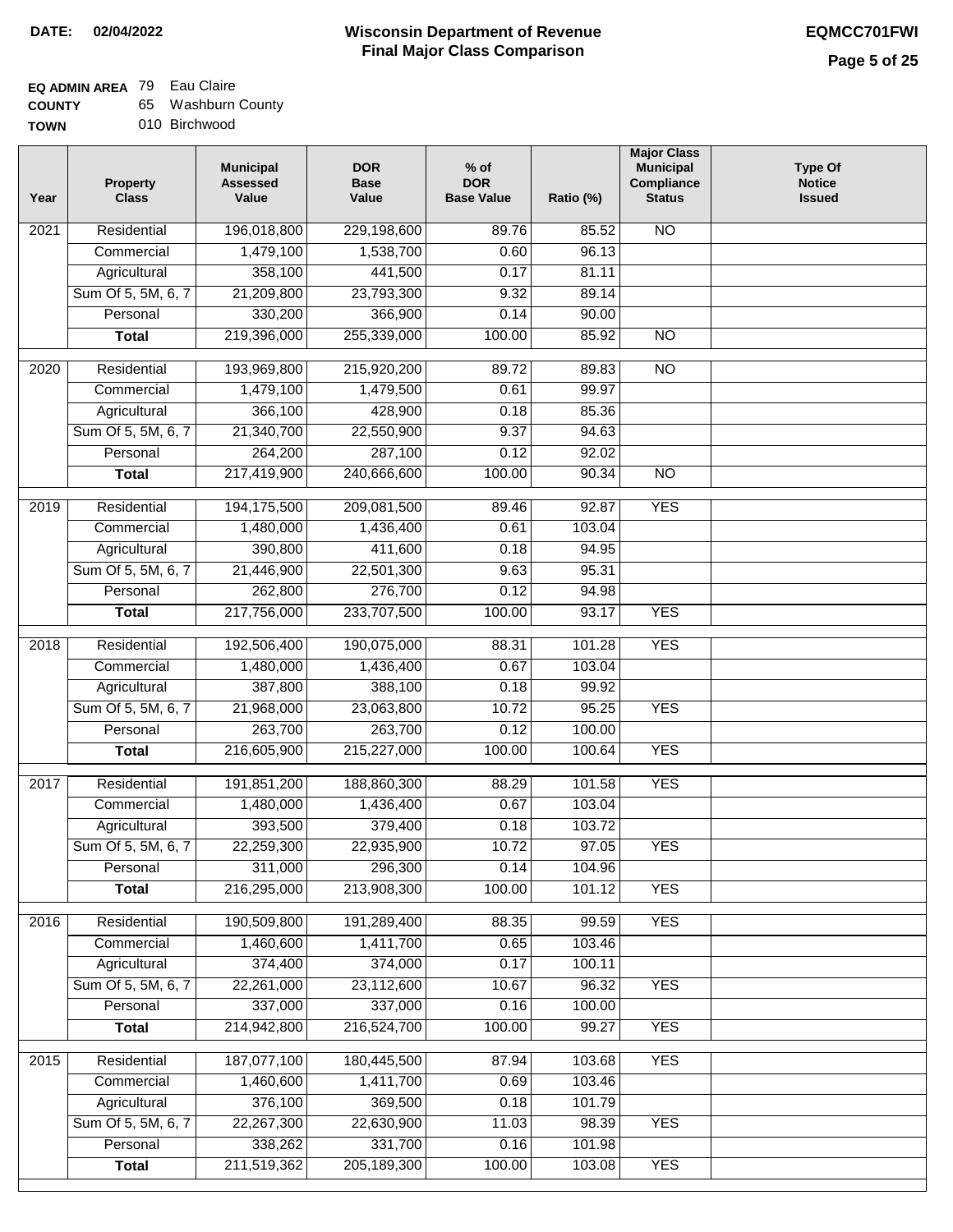### **EQ ADMIN AREA** 79 Eau Claire

| <b>COUNTY</b> | 65 Washburn County |
|---------------|--------------------|
|---------------|--------------------|

**TOWN** 012 Brooklyn

| Residential<br><b>NO</b><br>$\overline{202}1$<br>27,018,100<br>35,221,300<br>71.85<br>76.71<br>368,200<br>380,800<br>0.78<br>96.69<br>Commercial<br>Agricultural<br>279,200<br>279,400<br>0.57<br>99.93<br>Sum Of 5, 5M, 6, 7<br>11,206,400<br>12,851,100<br>26.22<br>87.20<br>$\overline{NO}$<br>243,900<br>0.59<br>287,000<br>84.98<br>Personal<br>39,115,800<br>100.00<br>79.80<br>$\overline{NO}$<br><b>Total</b><br>49,019,600<br>$\overline{NO}$<br>$\overline{2020}$<br>Residential<br>26,955,900<br>31,382,200<br>70.29<br>85.90<br>Commercial<br>368,200<br>366,200<br>0.82<br>100.55<br>268,600<br>268,900<br>0.60<br>99.89<br>Agricultural<br>Sum Of 5, 5M, 6, 7<br>11,427,600<br>12,355,900<br>27.67<br>92.49<br><b>YES</b><br>255,200<br>274,400<br>Personal<br>0.61<br>93.00<br>39,275,500<br>44,647,600<br>100.00<br>$\overline{NO}$<br><b>Total</b><br>87.97<br>Residential<br>26,378,800<br>69.92<br>88.32<br>$\overline{NO}$<br>2019<br>29,865,800<br>368,200<br>0.83<br>103.54<br>Commercial<br>355,600<br>258,400<br>256,800<br>0.60<br>100.62<br>Agricultural<br><b>YES</b><br>Sum Of 5, 5M, 6, 7<br>11,486,800<br>11,968,700<br>28.02<br>95.97<br>253,600<br>270,000<br>0.63<br>93.93<br>Personal<br>38,745,800<br>42,716,900<br>100.00<br>90.70<br><b>Total</b><br>$\overline{NO}$<br>Residential<br>26,183,200<br>92.70<br><b>YES</b><br>2018<br>28,244,700<br>68.57<br>283,900<br>Commercial<br>265,800<br>0.65<br>106.81<br>240,600<br>256,400<br>Agricultural<br>0.62<br>93.84<br>Sum Of 5, 5M, 6, 7<br>11,726,500<br>12,166,500<br>29.54<br>96.38<br><b>YES</b><br>Personal<br>255,800<br>255,800<br>0.62<br>100.00<br>38,690,000<br>41,189,200<br>100.00<br><b>YES</b><br>93.93<br><b>Total</b><br>2017<br>Residential<br>26,049,400<br>28,111,200<br><b>YES</b><br>69.55<br>92.67<br>Commercial<br>283,900<br>265,800<br>0.66<br>106.81<br>240,600<br>249,800<br>0.62<br>96.32<br>Agricultural<br>11,786,200<br>11,538,300<br>28.55<br>102.15<br>Sum Of 5, 5M, 6, 7<br><b>YES</b><br>253,700<br>Personal<br>253,700<br>0.63<br>100.00<br>38,613,800<br>40,418,800<br>100.00<br>95.53<br><b>YES</b><br><b>Total</b> | Year | <b>Property</b><br><b>Class</b> | <b>Municipal</b><br><b>Assessed</b><br>Value | <b>DOR</b><br><b>Base</b><br>Value | $%$ of<br><b>DOR</b><br><b>Base Value</b> | Ratio (%) | <b>Major Class</b><br><b>Municipal</b><br>Compliance<br><b>Status</b> | <b>Type Of</b><br><b>Notice</b><br><b>Issued</b> |
|--------------------------------------------------------------------------------------------------------------------------------------------------------------------------------------------------------------------------------------------------------------------------------------------------------------------------------------------------------------------------------------------------------------------------------------------------------------------------------------------------------------------------------------------------------------------------------------------------------------------------------------------------------------------------------------------------------------------------------------------------------------------------------------------------------------------------------------------------------------------------------------------------------------------------------------------------------------------------------------------------------------------------------------------------------------------------------------------------------------------------------------------------------------------------------------------------------------------------------------------------------------------------------------------------------------------------------------------------------------------------------------------------------------------------------------------------------------------------------------------------------------------------------------------------------------------------------------------------------------------------------------------------------------------------------------------------------------------------------------------------------------------------------------------------------------------------------------------------------------------------------------------------------------------------------------------------------------------------------------------------------------------------------------------------------------------------------------------------------------------------------------------------|------|---------------------------------|----------------------------------------------|------------------------------------|-------------------------------------------|-----------|-----------------------------------------------------------------------|--------------------------------------------------|
|                                                                                                                                                                                                                                                                                                                                                                                                                                                                                                                                                                                                                                                                                                                                                                                                                                                                                                                                                                                                                                                                                                                                                                                                                                                                                                                                                                                                                                                                                                                                                                                                                                                                                                                                                                                                                                                                                                                                                                                                                                                                                                                                                  |      |                                 |                                              |                                    |                                           |           |                                                                       |                                                  |
|                                                                                                                                                                                                                                                                                                                                                                                                                                                                                                                                                                                                                                                                                                                                                                                                                                                                                                                                                                                                                                                                                                                                                                                                                                                                                                                                                                                                                                                                                                                                                                                                                                                                                                                                                                                                                                                                                                                                                                                                                                                                                                                                                  |      |                                 |                                              |                                    |                                           |           |                                                                       |                                                  |
|                                                                                                                                                                                                                                                                                                                                                                                                                                                                                                                                                                                                                                                                                                                                                                                                                                                                                                                                                                                                                                                                                                                                                                                                                                                                                                                                                                                                                                                                                                                                                                                                                                                                                                                                                                                                                                                                                                                                                                                                                                                                                                                                                  |      |                                 |                                              |                                    |                                           |           |                                                                       |                                                  |
|                                                                                                                                                                                                                                                                                                                                                                                                                                                                                                                                                                                                                                                                                                                                                                                                                                                                                                                                                                                                                                                                                                                                                                                                                                                                                                                                                                                                                                                                                                                                                                                                                                                                                                                                                                                                                                                                                                                                                                                                                                                                                                                                                  |      |                                 |                                              |                                    |                                           |           |                                                                       |                                                  |
|                                                                                                                                                                                                                                                                                                                                                                                                                                                                                                                                                                                                                                                                                                                                                                                                                                                                                                                                                                                                                                                                                                                                                                                                                                                                                                                                                                                                                                                                                                                                                                                                                                                                                                                                                                                                                                                                                                                                                                                                                                                                                                                                                  |      |                                 |                                              |                                    |                                           |           |                                                                       |                                                  |
|                                                                                                                                                                                                                                                                                                                                                                                                                                                                                                                                                                                                                                                                                                                                                                                                                                                                                                                                                                                                                                                                                                                                                                                                                                                                                                                                                                                                                                                                                                                                                                                                                                                                                                                                                                                                                                                                                                                                                                                                                                                                                                                                                  |      |                                 |                                              |                                    |                                           |           |                                                                       |                                                  |
|                                                                                                                                                                                                                                                                                                                                                                                                                                                                                                                                                                                                                                                                                                                                                                                                                                                                                                                                                                                                                                                                                                                                                                                                                                                                                                                                                                                                                                                                                                                                                                                                                                                                                                                                                                                                                                                                                                                                                                                                                                                                                                                                                  |      |                                 |                                              |                                    |                                           |           |                                                                       |                                                  |
|                                                                                                                                                                                                                                                                                                                                                                                                                                                                                                                                                                                                                                                                                                                                                                                                                                                                                                                                                                                                                                                                                                                                                                                                                                                                                                                                                                                                                                                                                                                                                                                                                                                                                                                                                                                                                                                                                                                                                                                                                                                                                                                                                  |      |                                 |                                              |                                    |                                           |           |                                                                       |                                                  |
|                                                                                                                                                                                                                                                                                                                                                                                                                                                                                                                                                                                                                                                                                                                                                                                                                                                                                                                                                                                                                                                                                                                                                                                                                                                                                                                                                                                                                                                                                                                                                                                                                                                                                                                                                                                                                                                                                                                                                                                                                                                                                                                                                  |      |                                 |                                              |                                    |                                           |           |                                                                       |                                                  |
|                                                                                                                                                                                                                                                                                                                                                                                                                                                                                                                                                                                                                                                                                                                                                                                                                                                                                                                                                                                                                                                                                                                                                                                                                                                                                                                                                                                                                                                                                                                                                                                                                                                                                                                                                                                                                                                                                                                                                                                                                                                                                                                                                  |      |                                 |                                              |                                    |                                           |           |                                                                       |                                                  |
|                                                                                                                                                                                                                                                                                                                                                                                                                                                                                                                                                                                                                                                                                                                                                                                                                                                                                                                                                                                                                                                                                                                                                                                                                                                                                                                                                                                                                                                                                                                                                                                                                                                                                                                                                                                                                                                                                                                                                                                                                                                                                                                                                  |      |                                 |                                              |                                    |                                           |           |                                                                       |                                                  |
|                                                                                                                                                                                                                                                                                                                                                                                                                                                                                                                                                                                                                                                                                                                                                                                                                                                                                                                                                                                                                                                                                                                                                                                                                                                                                                                                                                                                                                                                                                                                                                                                                                                                                                                                                                                                                                                                                                                                                                                                                                                                                                                                                  |      |                                 |                                              |                                    |                                           |           |                                                                       |                                                  |
|                                                                                                                                                                                                                                                                                                                                                                                                                                                                                                                                                                                                                                                                                                                                                                                                                                                                                                                                                                                                                                                                                                                                                                                                                                                                                                                                                                                                                                                                                                                                                                                                                                                                                                                                                                                                                                                                                                                                                                                                                                                                                                                                                  |      |                                 |                                              |                                    |                                           |           |                                                                       |                                                  |
|                                                                                                                                                                                                                                                                                                                                                                                                                                                                                                                                                                                                                                                                                                                                                                                                                                                                                                                                                                                                                                                                                                                                                                                                                                                                                                                                                                                                                                                                                                                                                                                                                                                                                                                                                                                                                                                                                                                                                                                                                                                                                                                                                  |      |                                 |                                              |                                    |                                           |           |                                                                       |                                                  |
|                                                                                                                                                                                                                                                                                                                                                                                                                                                                                                                                                                                                                                                                                                                                                                                                                                                                                                                                                                                                                                                                                                                                                                                                                                                                                                                                                                                                                                                                                                                                                                                                                                                                                                                                                                                                                                                                                                                                                                                                                                                                                                                                                  |      |                                 |                                              |                                    |                                           |           |                                                                       |                                                  |
|                                                                                                                                                                                                                                                                                                                                                                                                                                                                                                                                                                                                                                                                                                                                                                                                                                                                                                                                                                                                                                                                                                                                                                                                                                                                                                                                                                                                                                                                                                                                                                                                                                                                                                                                                                                                                                                                                                                                                                                                                                                                                                                                                  |      |                                 |                                              |                                    |                                           |           |                                                                       |                                                  |
|                                                                                                                                                                                                                                                                                                                                                                                                                                                                                                                                                                                                                                                                                                                                                                                                                                                                                                                                                                                                                                                                                                                                                                                                                                                                                                                                                                                                                                                                                                                                                                                                                                                                                                                                                                                                                                                                                                                                                                                                                                                                                                                                                  |      |                                 |                                              |                                    |                                           |           |                                                                       |                                                  |
|                                                                                                                                                                                                                                                                                                                                                                                                                                                                                                                                                                                                                                                                                                                                                                                                                                                                                                                                                                                                                                                                                                                                                                                                                                                                                                                                                                                                                                                                                                                                                                                                                                                                                                                                                                                                                                                                                                                                                                                                                                                                                                                                                  |      |                                 |                                              |                                    |                                           |           |                                                                       |                                                  |
|                                                                                                                                                                                                                                                                                                                                                                                                                                                                                                                                                                                                                                                                                                                                                                                                                                                                                                                                                                                                                                                                                                                                                                                                                                                                                                                                                                                                                                                                                                                                                                                                                                                                                                                                                                                                                                                                                                                                                                                                                                                                                                                                                  |      |                                 |                                              |                                    |                                           |           |                                                                       |                                                  |
|                                                                                                                                                                                                                                                                                                                                                                                                                                                                                                                                                                                                                                                                                                                                                                                                                                                                                                                                                                                                                                                                                                                                                                                                                                                                                                                                                                                                                                                                                                                                                                                                                                                                                                                                                                                                                                                                                                                                                                                                                                                                                                                                                  |      |                                 |                                              |                                    |                                           |           |                                                                       |                                                  |
|                                                                                                                                                                                                                                                                                                                                                                                                                                                                                                                                                                                                                                                                                                                                                                                                                                                                                                                                                                                                                                                                                                                                                                                                                                                                                                                                                                                                                                                                                                                                                                                                                                                                                                                                                                                                                                                                                                                                                                                                                                                                                                                                                  |      |                                 |                                              |                                    |                                           |           |                                                                       |                                                  |
|                                                                                                                                                                                                                                                                                                                                                                                                                                                                                                                                                                                                                                                                                                                                                                                                                                                                                                                                                                                                                                                                                                                                                                                                                                                                                                                                                                                                                                                                                                                                                                                                                                                                                                                                                                                                                                                                                                                                                                                                                                                                                                                                                  |      |                                 |                                              |                                    |                                           |           |                                                                       |                                                  |
|                                                                                                                                                                                                                                                                                                                                                                                                                                                                                                                                                                                                                                                                                                                                                                                                                                                                                                                                                                                                                                                                                                                                                                                                                                                                                                                                                                                                                                                                                                                                                                                                                                                                                                                                                                                                                                                                                                                                                                                                                                                                                                                                                  |      |                                 |                                              |                                    |                                           |           |                                                                       |                                                  |
|                                                                                                                                                                                                                                                                                                                                                                                                                                                                                                                                                                                                                                                                                                                                                                                                                                                                                                                                                                                                                                                                                                                                                                                                                                                                                                                                                                                                                                                                                                                                                                                                                                                                                                                                                                                                                                                                                                                                                                                                                                                                                                                                                  |      |                                 |                                              |                                    |                                           |           |                                                                       |                                                  |
|                                                                                                                                                                                                                                                                                                                                                                                                                                                                                                                                                                                                                                                                                                                                                                                                                                                                                                                                                                                                                                                                                                                                                                                                                                                                                                                                                                                                                                                                                                                                                                                                                                                                                                                                                                                                                                                                                                                                                                                                                                                                                                                                                  |      |                                 |                                              |                                    |                                           |           |                                                                       |                                                  |
|                                                                                                                                                                                                                                                                                                                                                                                                                                                                                                                                                                                                                                                                                                                                                                                                                                                                                                                                                                                                                                                                                                                                                                                                                                                                                                                                                                                                                                                                                                                                                                                                                                                                                                                                                                                                                                                                                                                                                                                                                                                                                                                                                  |      |                                 |                                              |                                    |                                           |           |                                                                       |                                                  |
|                                                                                                                                                                                                                                                                                                                                                                                                                                                                                                                                                                                                                                                                                                                                                                                                                                                                                                                                                                                                                                                                                                                                                                                                                                                                                                                                                                                                                                                                                                                                                                                                                                                                                                                                                                                                                                                                                                                                                                                                                                                                                                                                                  |      |                                 |                                              |                                    |                                           |           |                                                                       |                                                  |
|                                                                                                                                                                                                                                                                                                                                                                                                                                                                                                                                                                                                                                                                                                                                                                                                                                                                                                                                                                                                                                                                                                                                                                                                                                                                                                                                                                                                                                                                                                                                                                                                                                                                                                                                                                                                                                                                                                                                                                                                                                                                                                                                                  |      |                                 |                                              |                                    |                                           |           |                                                                       |                                                  |
|                                                                                                                                                                                                                                                                                                                                                                                                                                                                                                                                                                                                                                                                                                                                                                                                                                                                                                                                                                                                                                                                                                                                                                                                                                                                                                                                                                                                                                                                                                                                                                                                                                                                                                                                                                                                                                                                                                                                                                                                                                                                                                                                                  |      |                                 |                                              |                                    |                                           |           |                                                                       |                                                  |
|                                                                                                                                                                                                                                                                                                                                                                                                                                                                                                                                                                                                                                                                                                                                                                                                                                                                                                                                                                                                                                                                                                                                                                                                                                                                                                                                                                                                                                                                                                                                                                                                                                                                                                                                                                                                                                                                                                                                                                                                                                                                                                                                                  |      |                                 |                                              |                                    |                                           |           |                                                                       |                                                  |
| 65.05                                                                                                                                                                                                                                                                                                                                                                                                                                                                                                                                                                                                                                                                                                                                                                                                                                                                                                                                                                                                                                                                                                                                                                                                                                                                                                                                                                                                                                                                                                                                                                                                                                                                                                                                                                                                                                                                                                                                                                                                                                                                                                                                            | 2016 | Residential                     | 25,801,300                                   | 24,754,500                         |                                           | 104.23    | <b>YES</b>                                                            |                                                  |
| 283,900<br>360,600<br>0.95<br>78.73<br>Commercial                                                                                                                                                                                                                                                                                                                                                                                                                                                                                                                                                                                                                                                                                                                                                                                                                                                                                                                                                                                                                                                                                                                                                                                                                                                                                                                                                                                                                                                                                                                                                                                                                                                                                                                                                                                                                                                                                                                                                                                                                                                                                                |      |                                 |                                              |                                    |                                           |           |                                                                       |                                                  |
| 240,900<br>246,700<br>0.65<br>97.65<br>Agricultural                                                                                                                                                                                                                                                                                                                                                                                                                                                                                                                                                                                                                                                                                                                                                                                                                                                                                                                                                                                                                                                                                                                                                                                                                                                                                                                                                                                                                                                                                                                                                                                                                                                                                                                                                                                                                                                                                                                                                                                                                                                                                              |      |                                 |                                              |                                    |                                           |           |                                                                       |                                                  |
| Sum Of 5, 5M, 6, 7<br>11,839,100<br>32.64<br>95.32<br><b>YES</b><br>12,420,900                                                                                                                                                                                                                                                                                                                                                                                                                                                                                                                                                                                                                                                                                                                                                                                                                                                                                                                                                                                                                                                                                                                                                                                                                                                                                                                                                                                                                                                                                                                                                                                                                                                                                                                                                                                                                                                                                                                                                                                                                                                                   |      |                                 |                                              |                                    |                                           |           |                                                                       |                                                  |
| 274,100<br>274,100<br>100.00<br>Personal<br>0.72                                                                                                                                                                                                                                                                                                                                                                                                                                                                                                                                                                                                                                                                                                                                                                                                                                                                                                                                                                                                                                                                                                                                                                                                                                                                                                                                                                                                                                                                                                                                                                                                                                                                                                                                                                                                                                                                                                                                                                                                                                                                                                 |      |                                 |                                              |                                    |                                           |           |                                                                       |                                                  |
| 38,439,300<br>38,056,800<br>100.00<br>101.01<br><b>YES</b><br><b>Total</b>                                                                                                                                                                                                                                                                                                                                                                                                                                                                                                                                                                                                                                                                                                                                                                                                                                                                                                                                                                                                                                                                                                                                                                                                                                                                                                                                                                                                                                                                                                                                                                                                                                                                                                                                                                                                                                                                                                                                                                                                                                                                       |      |                                 |                                              |                                    |                                           |           |                                                                       |                                                  |
| Residential<br><b>YES</b><br>25,622,800<br>23,629,300<br>64.19<br>108.44<br>2015                                                                                                                                                                                                                                                                                                                                                                                                                                                                                                                                                                                                                                                                                                                                                                                                                                                                                                                                                                                                                                                                                                                                                                                                                                                                                                                                                                                                                                                                                                                                                                                                                                                                                                                                                                                                                                                                                                                                                                                                                                                                 |      |                                 |                                              |                                    |                                           |           |                                                                       |                                                  |
| 283,900<br>360,600<br>0.98<br>78.73<br>Commercial                                                                                                                                                                                                                                                                                                                                                                                                                                                                                                                                                                                                                                                                                                                                                                                                                                                                                                                                                                                                                                                                                                                                                                                                                                                                                                                                                                                                                                                                                                                                                                                                                                                                                                                                                                                                                                                                                                                                                                                                                                                                                                |      |                                 |                                              |                                    |                                           |           |                                                                       |                                                  |
|                                                                                                                                                                                                                                                                                                                                                                                                                                                                                                                                                                                                                                                                                                                                                                                                                                                                                                                                                                                                                                                                                                                                                                                                                                                                                                                                                                                                                                                                                                                                                                                                                                                                                                                                                                                                                                                                                                                                                                                                                                                                                                                                                  |      | Agricultural                    | 240,900                                      | 242,800                            | 0.66                                      | 99.22     |                                                                       |                                                  |
|                                                                                                                                                                                                                                                                                                                                                                                                                                                                                                                                                                                                                                                                                                                                                                                                                                                                                                                                                                                                                                                                                                                                                                                                                                                                                                                                                                                                                                                                                                                                                                                                                                                                                                                                                                                                                                                                                                                                                                                                                                                                                                                                                  |      | Sum Of 5, 5M, 6, 7              | 11,829,800                                   | 12,300,400                         | 33.42                                     | 96.17     | <b>YES</b>                                                            |                                                  |
|                                                                                                                                                                                                                                                                                                                                                                                                                                                                                                                                                                                                                                                                                                                                                                                                                                                                                                                                                                                                                                                                                                                                                                                                                                                                                                                                                                                                                                                                                                                                                                                                                                                                                                                                                                                                                                                                                                                                                                                                                                                                                                                                                  |      | Personal                        | 277,760                                      | 277,800                            | 0.75                                      | 99.99     |                                                                       |                                                  |
|                                                                                                                                                                                                                                                                                                                                                                                                                                                                                                                                                                                                                                                                                                                                                                                                                                                                                                                                                                                                                                                                                                                                                                                                                                                                                                                                                                                                                                                                                                                                                                                                                                                                                                                                                                                                                                                                                                                                                                                                                                                                                                                                                  |      |                                 |                                              | 36,810,900                         | 100.00                                    | 103.92    | <b>YES</b>                                                            |                                                  |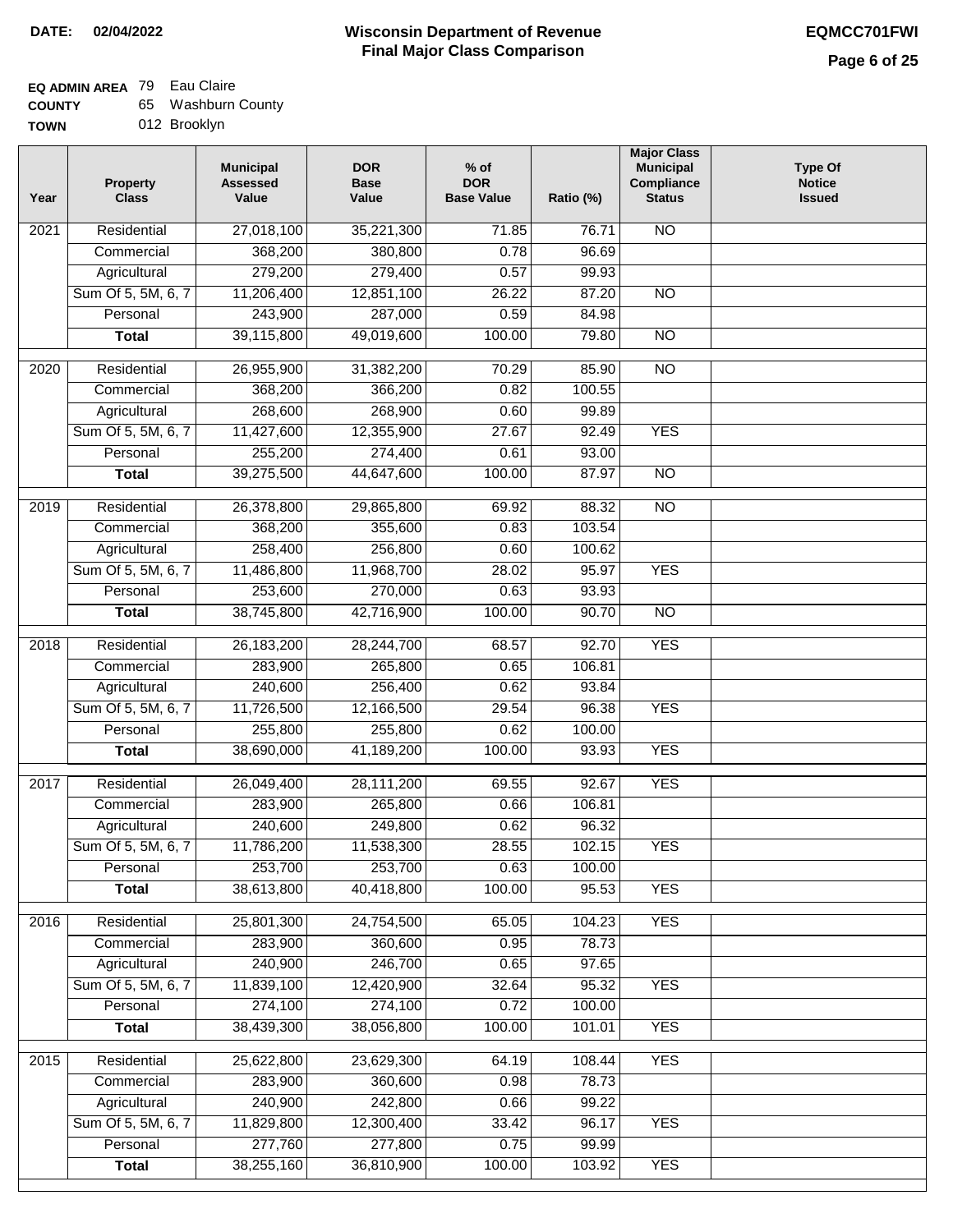## **EQ ADMIN AREA** 79 Eau Claire

| <b>COUNTY</b> | Washburn County |  |
|---------------|-----------------|--|
|---------------|-----------------|--|

**TOWN** 014 Casey

| Year              | <b>Property</b><br><b>Class</b> | <b>Municipal</b><br><b>Assessed</b><br>Value | <b>DOR</b><br><b>Base</b><br>Value | $%$ of<br><b>DOR</b><br><b>Base Value</b> | Ratio (%) | <b>Major Class</b><br><b>Municipal</b><br>Compliance<br><b>Status</b> | <b>Type Of</b><br><b>Notice</b><br><b>Issued</b> |
|-------------------|---------------------------------|----------------------------------------------|------------------------------------|-------------------------------------------|-----------|-----------------------------------------------------------------------|--------------------------------------------------|
| $\overline{202}1$ | Residential                     | 149,983,600                                  | 184,942,600                        | 94.30                                     | 81.10     | <b>NO</b>                                                             |                                                  |
|                   | Commercial                      | 2,137,800                                    | 1,746,700                          | 0.89                                      | 122.39    |                                                                       |                                                  |
|                   | Agricultural                    | 109,300                                      | 113,400                            | 0.06                                      | 96.38     |                                                                       |                                                  |
|                   | Sum Of 5, 5M, 6, 7              | 9,209,600                                    | 9,305,700                          | 4.74                                      | 98.97     |                                                                       |                                                  |
|                   | Personal                        | 15,200                                       | 17,900                             | 0.01                                      | 84.92     |                                                                       |                                                  |
|                   | <b>Total</b>                    | 161,455,500                                  | 196,126,300                        | 100.00                                    | 82.32     | $\overline{NO}$                                                       | 1st Notice of Non-Compliance                     |
| $\overline{2020}$ | Residential                     | 149,032,200                                  | 175,103,400                        | 94.06                                     | 85.11     | $\overline{10}$                                                       |                                                  |
|                   | Commercial                      | 2,137,800                                    | 1,679,500                          | 0.90                                      | 127.29    |                                                                       |                                                  |
|                   | Agricultural                    | 109,300                                      | 109,400                            | 0.06                                      | 99.91     |                                                                       |                                                  |
|                   | Sum Of 5, 5M, 6, 7              | 9,197,000                                    | 9,252,400                          | 4.97                                      | 99.40     |                                                                       |                                                  |
|                   | Personal                        | 21,100                                       | 24,800                             | 0.01                                      | 85.08     |                                                                       |                                                  |
|                   | <b>Total</b>                    | 160,497,400                                  | 186,169,500                        | 100.00                                    | 86.21     | $\overline{NO}$                                                       |                                                  |
| 2019              | Residential                     | 147,997,600                                  | 167,008,500                        | 94.11                                     | 88.62     | $\overline{10}$                                                       |                                                  |
|                   | Commercial                      | 2,136,800                                    | 1,629,400                          | 0.92                                      | 131.14    |                                                                       |                                                  |
|                   | Agricultural                    | 104,900                                      | 104,700                            | 0.06                                      | 100.19    |                                                                       |                                                  |
|                   | Sum Of 5, 5M, 6, 7              | 9,199,300                                    | 8,709,300                          | 4.91                                      | 105.63    |                                                                       |                                                  |
|                   | Personal                        | 14,300                                       | 14,300                             | 0.01                                      | 100.00    |                                                                       |                                                  |
|                   | <b>Total</b>                    | 159,452,900                                  | 177,466,200                        | 100.00                                    | 89.85     | $\overline{NO}$                                                       |                                                  |
| 2018              | Residential                     | 146,804,500                                  | 165,801,700                        | 94.23                                     | 88.54     | $\overline{10}$                                                       |                                                  |
|                   | Commercial                      | 2,383,600                                    | 1,821,100                          | 1.03                                      | 130.89    |                                                                       |                                                  |
|                   | Agricultural                    | 101,700                                      | 101,700                            | 0.06                                      | 100.00    |                                                                       |                                                  |
|                   | Sum Of 5, 5M, 6, 7              | 9,200,700                                    | 8,200,400                          | 4.66                                      | 112.20    |                                                                       |                                                  |
|                   | Personal                        | 26,700                                       | 28,100                             | 0.02                                      | 95.02     |                                                                       |                                                  |
|                   | <b>Total</b>                    | 158,517,200                                  | 175,953,000                        | 100.00                                    | 90.09     | <b>NO</b>                                                             |                                                  |
| 2017              | Residential                     | 145,380,700                                  | 159,571,700                        | 94.39                                     | 91.11     | <b>YES</b>                                                            |                                                  |
|                   | Commercial                      | 2,383,600                                    | 1,821,100                          | 1.08                                      | 130.89    |                                                                       |                                                  |
|                   | Agricultural                    | 99,300                                       | 99,300                             | 0.06                                      | 100.00    |                                                                       |                                                  |
|                   | Sum Of 5, 5M, 6, 7              | 9,228,700                                    | 7,456,000                          | 4.41                                      | 123.78    |                                                                       |                                                  |
|                   | Personal                        | 111,600                                      | 111,600                            | 0.07                                      | 100.00    |                                                                       |                                                  |
|                   | <b>Total</b>                    | 157,203,900                                  | 169,059,700                        | 100.00                                    | 92.99     | <b>YES</b>                                                            |                                                  |
| 2016              | Residential                     | 144,425,600                                  | 151,194,200                        | 93.28                                     | 95.52     | <b>YES</b>                                                            |                                                  |
|                   | Commercial                      | 2,373,400                                    | 2,673,900                          | 1.65                                      | 88.76     |                                                                       |                                                  |
|                   | Agricultural                    | 96,600                                       | 97,900                             | 0.06                                      | 98.67     |                                                                       |                                                  |
|                   | Sum Of 5, 5M, 6, 7              | 9,241,200                                    | 8,004,200                          | 4.94                                      | 115.45    |                                                                       |                                                  |
|                   | Personal                        | 115,300                                      | 115,300                            | 0.07                                      | 100.00    |                                                                       |                                                  |
|                   | <b>Total</b>                    | 156,252,100                                  | 162,085,500                        | 100.00                                    | 96.40     | <b>YES</b>                                                            |                                                  |
| 2015              | Residential                     | 143,343,500                                  | 145,691,900                        | 92.97                                     | 98.39     | <b>YES</b>                                                            |                                                  |
|                   | Commercial                      | 2,373,400                                    | 2,673,900                          | 1.71                                      | 88.76     |                                                                       |                                                  |
|                   | Agricultural                    | 96,600                                       | 96,700                             | 0.06                                      | 99.90     |                                                                       |                                                  |
|                   | Sum Of 5, 5M, 6, 7              | 9,241,200                                    | 8,004,200                          | 5.11                                      | 115.45    | <b>NO</b>                                                             |                                                  |
|                   | Personal                        | 237,700                                      | 237,700                            | 0.15                                      | 100.00    |                                                                       |                                                  |
|                   | <b>Total</b>                    | 155,292,400                                  | 156,704,400                        | 100.00                                    | 99.10     | NO                                                                    | <b>Non-Compliance Notice</b>                     |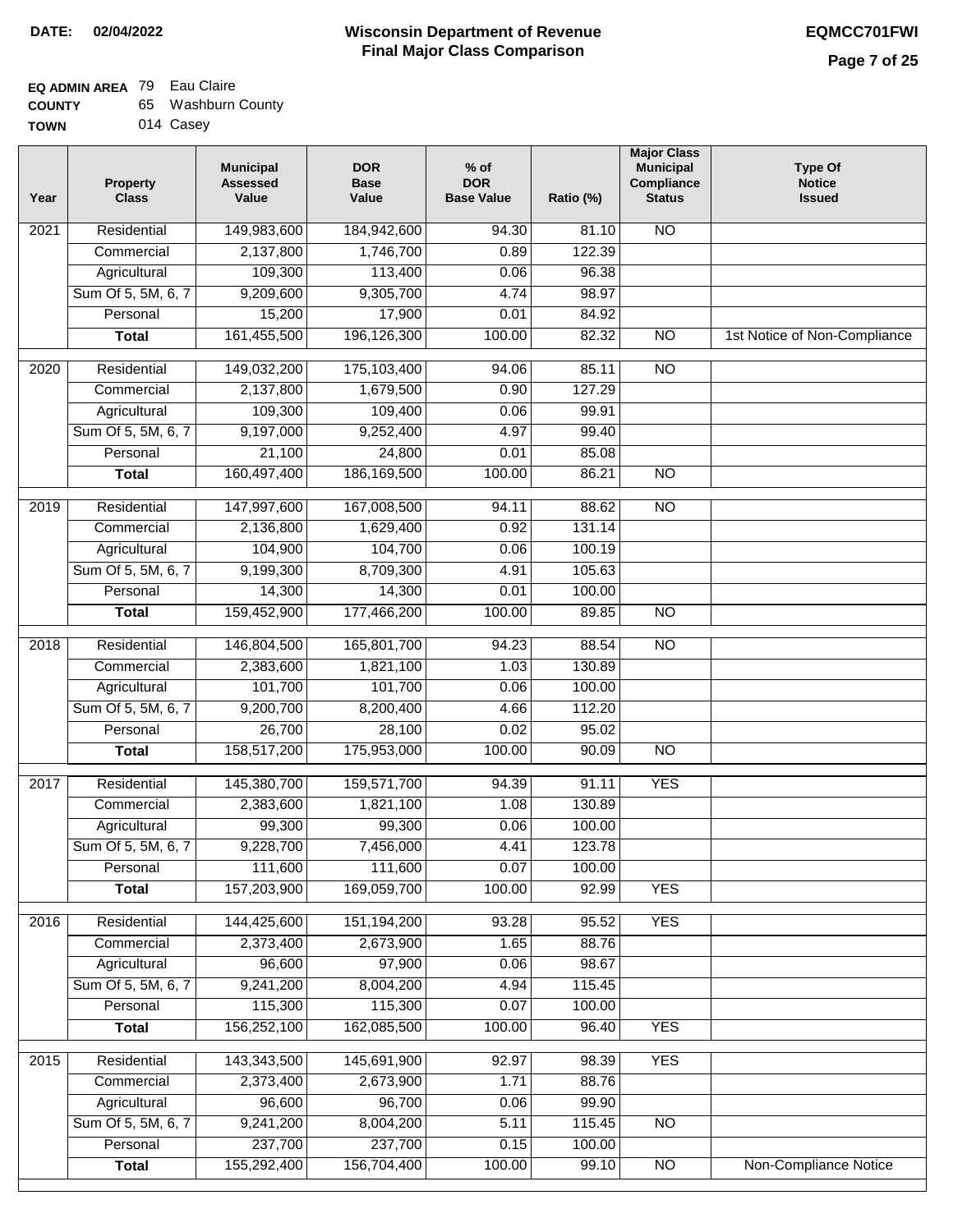#### **Wisconsin Department of Revenue Final Major Class Comparison DATE: 02/04/2022 EQMCC701FWI**

#### **EQ ADMIN AREA** 79 Eau Claire

| <b>COUNTY</b> | 65 Washburn County |
|---------------|--------------------|
| TOWN          | 016 Chicog         |

| Year | <b>Property</b><br><b>Class</b> | <b>Municipal</b><br><b>Assessed</b><br>Value | <b>DOR</b><br><b>Base</b><br>Value | $%$ of<br><b>DOR</b><br><b>Base Value</b> | Ratio (%) | <b>Major Class</b><br><b>Municipal</b><br>Compliance<br><b>Status</b> | Type Of<br><b>Notice</b><br><b>Issued</b> |
|------|---------------------------------|----------------------------------------------|------------------------------------|-------------------------------------------|-----------|-----------------------------------------------------------------------|-------------------------------------------|
| 2021 | Residential                     | 87,228,800                                   | 102,758,300                        | 86.45                                     | 84.89     | <b>NO</b>                                                             |                                           |
|      | Commercial                      | 2,872,100                                    | 2,945,200                          | 2.48                                      | 97.52     |                                                                       |                                           |
|      | Agricultural                    | 39,800                                       | 39,600                             | 0.03                                      | 100.51    |                                                                       |                                           |
|      | Sum Of 5, 5M, 6, 7              | 10,633,700                                   | 12,403,900                         | 10.44                                     | 85.73     | $\overline{NO}$                                                       |                                           |
|      | Personal                        | 714,900                                      | 714,900                            | 0.60                                      | 100.00    |                                                                       |                                           |
|      | <b>Total</b>                    | 101,489,300                                  | 118,861,900                        | 100.00                                    | 85.38     | $\overline{NO}$                                                       |                                           |
| 2020 | Residential                     | 86,191,700                                   | 96,940,200                         | 86.08                                     | 88.91     | $\overline{NO}$                                                       |                                           |
|      | Commercial                      | 2,872,100                                    | 2,831,900                          | 2.51                                      | 101.42    |                                                                       |                                           |
|      | Agricultural                    | 38,200                                       | 38,000                             | 0.03                                      | 100.53    |                                                                       |                                           |
|      | Sum Of 5, 5M, 6, 7              | 10,929,500                                   | 12,057,300                         | 10.71                                     | 90.65     | <b>YES</b>                                                            |                                           |
|      | Personal                        | 751,100                                      | 751,100                            | 0.67                                      | 100.00    |                                                                       |                                           |
|      | <b>Total</b>                    | 100,782,600                                  | 112,618,500                        | 100.00                                    | 89.49     | $\overline{NO}$                                                       |                                           |
| 2019 | Residential                     | 85,811,600                                   | 91,508,000                         | 83.10                                     | 93.77     | <b>YES</b>                                                            |                                           |
|      | Commercial                      | 7,272,800                                    | 6,417,600                          | 5.83                                      | 113.33    |                                                                       |                                           |
|      | Agricultural                    | 35,600                                       | 36,600                             | 0.03                                      | 97.27     |                                                                       |                                           |
|      | Sum Of 5, 5M, 6, 7              | 11,774,000                                   | 11,349,300                         | 10.31                                     | 103.74    | <b>YES</b>                                                            |                                           |
|      | Personal                        | 812,200                                      | 812,200                            | 0.74                                      | 100.00    |                                                                       |                                           |
|      | <b>Total</b>                    | 105,706,200                                  | 110,123,700                        | 100.00                                    | 95.99     | <b>YES</b>                                                            |                                           |
| 2018 | Residential                     | 85,529,500                                   | 86,686,400                         | 82.60                                     | 98.67     | <b>YES</b>                                                            |                                           |
|      | Commercial                      | 7,272,800                                    | 6,417,600                          | 6.12                                      | 113.33    |                                                                       |                                           |
|      | Agricultural                    | 35,600                                       | 35,600                             | 0.03                                      | 100.00    |                                                                       |                                           |
|      | Sum Of 5, 5M, 6, 7              | 11,746,900                                   | 11,385,600                         | 10.85                                     | 103.17    | <b>YES</b>                                                            |                                           |
|      | Personal                        | 422,400                                      | 422,400                            | 0.40                                      | 100.00    |                                                                       |                                           |
|      | <b>Total</b>                    | 105,007,200                                  | 104,947,600                        | 100.00                                    | 100.06    | <b>YES</b>                                                            |                                           |
| 2017 | Residential                     | 86,432,800                                   | 89,489,000                         | 82.75                                     | 96.58     | <b>YES</b>                                                            |                                           |
|      | Commercial                      | 7,468,700                                    | 6,463,900                          | 5.98                                      | 115.54    |                                                                       |                                           |
|      | Agricultural                    | 34,200                                       | 34,600                             | 0.03                                      | 98.84     |                                                                       |                                           |
|      | Sum Of 5, 5M, 6, 7              | 13,093,500                                   | 11,739,700                         | 10.86                                     | 111.53    | <b>NO</b>                                                             |                                           |
|      | Personal                        | 420,300                                      | 420,300                            | 0.39                                      | 100.00    |                                                                       |                                           |
|      | <b>Total</b>                    | 107,449,500                                  | 108,147,500                        | 100.00                                    | 99.35     | $\overline{NO}$                                                       | 1st Notice of Non-Compliance              |
| 2016 | Residential                     | 86,241,600                                   | 85,091,900                         | 82.21                                     | 101.35    | <b>YES</b>                                                            |                                           |
|      | Commercial                      | 7,463,300                                    | 6,601,400                          | 6.38                                      | 113.06    |                                                                       |                                           |
|      | Agricultural                    | 34,200                                       | 34,100                             | 0.03                                      | 100.29    |                                                                       |                                           |
|      | Sum Of 5, 5M, 6, 7              | 13,295,300                                   | 11,546,100                         | 11.16                                     | 115.15    | N <sub>O</sub>                                                        |                                           |
|      | Personal                        | 232,100                                      | 232,100                            | 0.22                                      | 100.00    |                                                                       |                                           |
|      | <b>Total</b>                    | 107,266,500                                  | 103,505,600                        | 100.00                                    | 103.63    | $\overline{NO}$                                                       |                                           |
| 2015 | Residential                     | 86,339,200                                   | 83,748,500                         | 80.64                                     | 103.09    | <b>YES</b>                                                            |                                           |
|      | Commercial                      | 7,463,300                                    | 6,601,400                          | 6.36                                      | 113.06    | $\overline{NO}$                                                       |                                           |
|      | Agricultural                    | 34,200                                       | 33,700                             | 0.03                                      | 101.48    |                                                                       |                                           |
|      | Sum Of 5, 5M, 6, 7              | 13,449,000                                   | 13,102,000                         | 12.62                                     | 102.65    | <b>YES</b>                                                            |                                           |
|      | Personal                        | 402,600                                      | 372,800                            | 0.36                                      | 107.99    |                                                                       |                                           |
|      | <b>Total</b>                    | 107,688,300                                  | 103,858,400                        | 100.00                                    | 103.69    | $\overline{NO}$                                                       |                                           |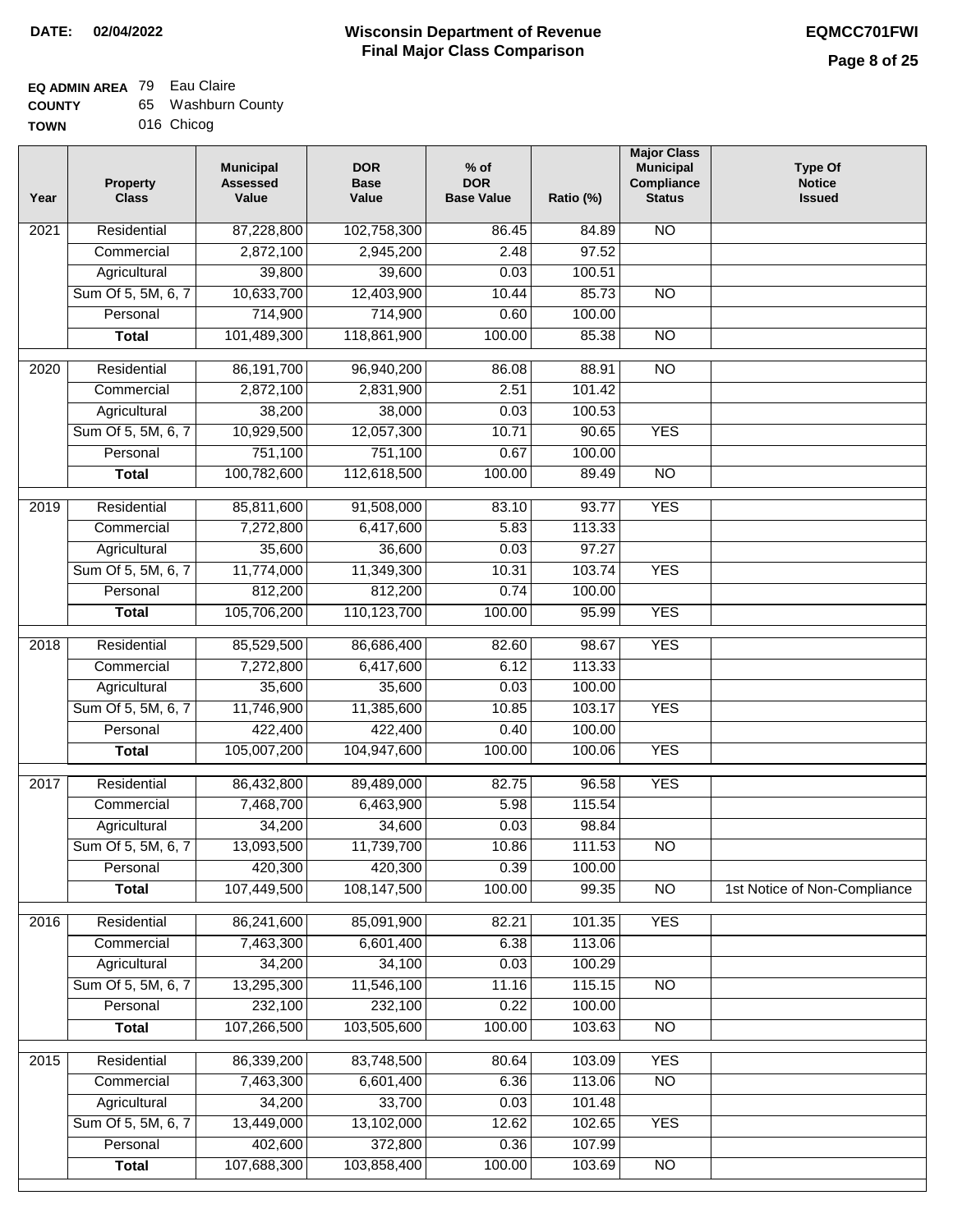| <b>COUNTY</b> | 65 Washburn County |
|---------------|--------------------|
| <b>TOWN</b>   | 018 Crystal        |

|  | 018 Crystal |
|--|-------------|
|  |             |

| Year | <b>Property</b><br><b>Class</b> | <b>Municipal</b><br><b>Assessed</b><br>Value | <b>DOR</b><br><b>Base</b><br>Value | $%$ of<br><b>DOR</b><br><b>Base Value</b> | Ratio (%) | <b>Major Class</b><br><b>Municipal</b><br>Compliance<br><b>Status</b> | <b>Type Of</b><br><b>Notice</b><br><b>Issued</b> |
|------|---------------------------------|----------------------------------------------|------------------------------------|-------------------------------------------|-----------|-----------------------------------------------------------------------|--------------------------------------------------|
| 2021 | Residential                     | 28,493,700                                   | 34,438,600                         | 69.93                                     | 82.74     | N <sub>O</sub>                                                        |                                                  |
|      | Commercial                      | 162,900                                      | 217,200                            | 0.44                                      | 75.00     |                                                                       |                                                  |
|      | Agricultural                    | 685,100                                      | 779,900                            | 1.58                                      | 87.84     |                                                                       |                                                  |
|      | Sum Of 5, 5M, 6, 7              | 11,687,200                                   | 13,681,000                         | 27.78                                     | 85.43     | $\overline{NO}$                                                       |                                                  |
|      | Personal                        | 117,700                                      | 128,000                            | 0.26                                      | 91.95     |                                                                       |                                                  |
|      | <b>Total</b>                    | 41,146,600                                   | 49,244,700                         | 100.00                                    | 83.56     | $\overline{NO}$                                                       |                                                  |
| 2020 | Residential                     | 28,573,800                                   | 30,845,300                         | 68.75                                     | 92.64     | <b>YES</b>                                                            |                                                  |
|      | Commercial                      | 162,900                                      | 208,800                            | 0.47                                      | 78.02     |                                                                       |                                                  |
|      | Agricultural                    | 685,100                                      | 748,900                            | 1.67                                      | 91.48     |                                                                       |                                                  |
|      | Sum Of 5, 5M, 6, 7              | 11,654,200                                   | 12,946,700                         | 28.86                                     | 90.02     | <b>YES</b>                                                            |                                                  |
|      | Personal                        | 108,900                                      | 114,600                            | 0.26                                      | 95.03     |                                                                       |                                                  |
|      | <b>Total</b>                    | 41,184,900                                   | 44,864,300                         | 100.00                                    | 91.80     | <b>YES</b>                                                            |                                                  |
| 2019 | Residential                     | 28,264,200                                   | 30,513,200                         | 69.14                                     | 92.63     | <b>YES</b>                                                            |                                                  |
|      | Commercial                      | 162,900                                      | 202,800                            | 0.46                                      | 80.33     |                                                                       |                                                  |
|      | Agricultural                    | 664,900                                      | 698,800                            | 1.58                                      | 95.15     |                                                                       |                                                  |
|      | Sum Of 5, 5M, 6, 7              | 12,071,000                                   | 12,609,300                         | 28.57                                     | 95.73     | <b>YES</b>                                                            |                                                  |
|      | Personal                        | 109,400                                      | 109,400                            | 0.25                                      | 100.00    |                                                                       |                                                  |
|      | <b>Total</b>                    | 41,272,400                                   | 44,133,500                         | 100.00                                    | 93.52     | <b>YES</b>                                                            |                                                  |
| 2018 | Residential                     | 28,072,600                                   | 28,878,300                         | 68.97                                     | 97.21     | <b>YES</b>                                                            |                                                  |
|      | Commercial                      | 162,900                                      | 202,800                            | 0.48                                      | 80.33     |                                                                       |                                                  |
|      | Agricultural                    | 665,200                                      | 680,300                            | 1.62                                      | 97.78     |                                                                       |                                                  |
|      | Sum Of 5, 5M, 6, 7              | 12,127,700                                   | 11,999,700                         | 28.66                                     | 101.07    | <b>YES</b>                                                            |                                                  |
|      | Personal                        | 111,000                                      | 111,000                            | 0.27                                      | 100.00    |                                                                       |                                                  |
|      | <b>Total</b>                    | 41,139,400                                   | 41,872,100                         | 100.00                                    | 98.25     | <b>YES</b>                                                            |                                                  |
| 2017 | Residential                     | 27,912,800                                   | 29,008,600                         | 69.51                                     | 96.22     | <b>YES</b>                                                            |                                                  |
|      | Commercial                      | 162,900                                      | 202,800                            | 0.49                                      | 80.33     |                                                                       |                                                  |
|      | Agricultural                    | 665,200                                      | 664,700                            | 1.59                                      | 100.08    |                                                                       |                                                  |
|      | Sum Of 5, 5M, 6, 7              | 12,222,900                                   | 11,833,300                         | 28.35                                     | 103.29    | <b>YES</b>                                                            |                                                  |
|      | Personal                        | 25,800                                       | 25,800                             | 0.06                                      | 100.00    |                                                                       |                                                  |
|      | <b>Total</b>                    | 40,989,600                                   | 41,735,200                         | 100.00                                    | 98.21     | <b>YES</b>                                                            |                                                  |
| 2016 | Residential                     | 30,273,100                                   | 26,178,700                         | 65.84                                     | 115.64    | N <sub>O</sub>                                                        |                                                  |
|      | Commercial                      | 106,000                                      | 104,200                            | 0.26                                      | 101.73    |                                                                       |                                                  |
|      | Agricultural                    | 646,400                                      | 655,800                            | 1.65                                      | 98.57     |                                                                       |                                                  |
|      | Sum Of 5, 5M, 6, 7              | 13,028,400                                   | 12,815,500                         | 32.23                                     | 101.66    | <b>YES</b>                                                            |                                                  |
|      | Personal                        | 8,900                                        | 8,100                              | 0.02                                      | 109.88    |                                                                       |                                                  |
|      | <b>Total</b>                    | 44,062,800                                   | 39,762,300                         | 100.00                                    | 110.82    | $\overline{NO}$                                                       |                                                  |
| 2015 | Residential                     | 30,097,800                                   | 26,658,200                         | 68.24                                     | 112.90    | <b>NO</b>                                                             |                                                  |
|      | Commercial                      | 106,000                                      | 104,200                            | 0.27                                      | 101.73    |                                                                       |                                                  |
|      | Agricultural                    | 668,000                                      | 668,400                            | 1.71                                      | 99.94     |                                                                       |                                                  |
|      | Sum Of 5, 5M, 6, 7              | 12,421,400                                   | 11,621,500                         | 29.75                                     | 106.88    | <b>YES</b>                                                            |                                                  |
|      | Personal                        | 11,900                                       | 11,900                             | 0.03                                      | 100.00    |                                                                       |                                                  |
|      | <b>Total</b>                    | 43,305,100                                   | 39,064,200                         | 100.00                                    | 110.86    | NO                                                                    |                                                  |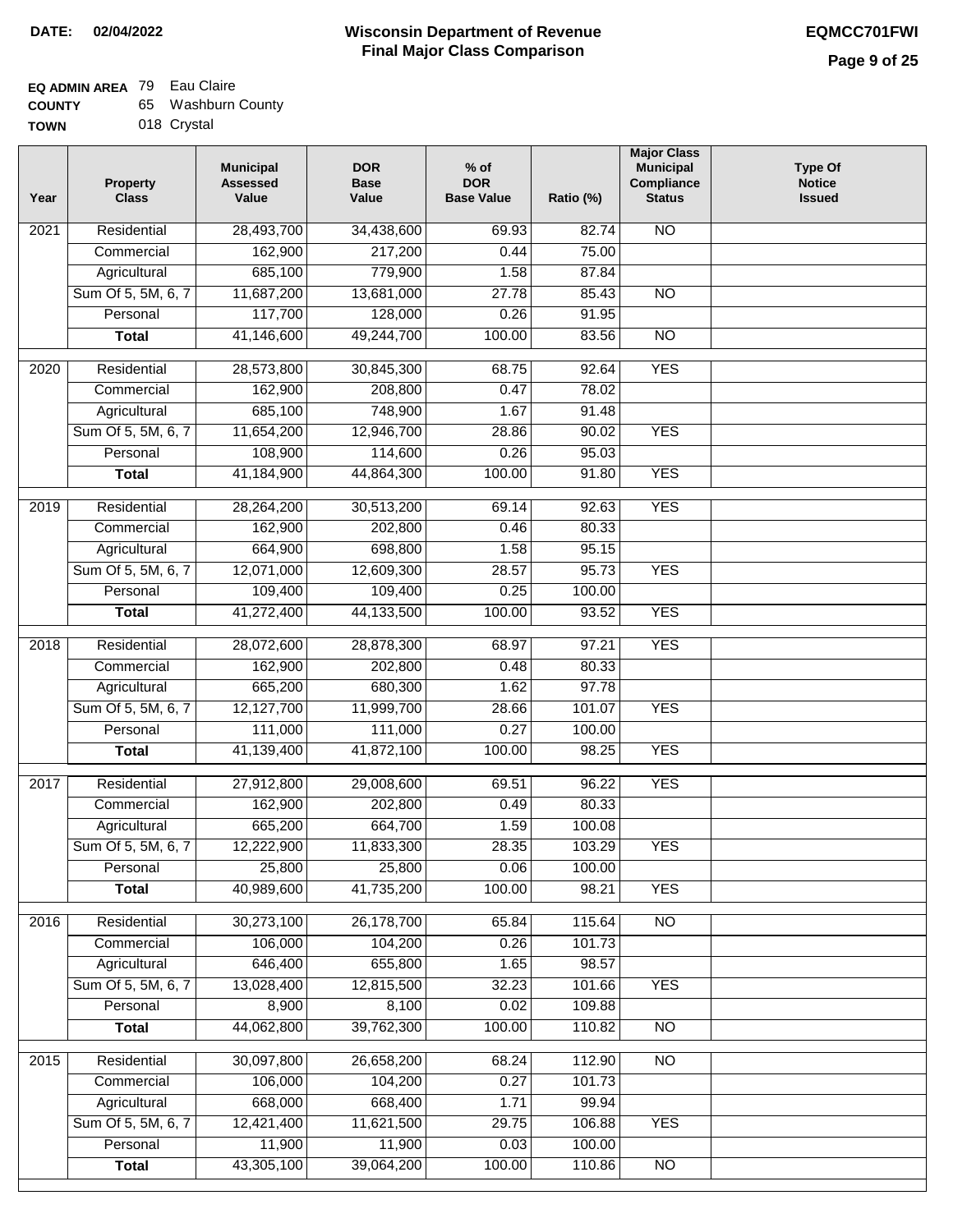| <b>COUNTY</b> | 65 Washburn County |
|---------------|--------------------|
| <b>TOWN</b>   | 020 Evergreen      |

|  | 020 Evergreen |
|--|---------------|
|--|---------------|

| 79,117,200<br>Residential<br>108,272,600<br>83.87<br>73.07<br><b>NO</b><br>2021<br>85.57<br>1,448,700<br>1,693,000<br>1.31<br>Commercial<br>722,400<br>830,900<br>0.64<br>86.94<br>Agricultural<br><b>YES</b><br>Sum Of 5, 5M, 6, 7<br>17,252,300<br>18,219,200<br>14.11<br>94.69<br>75,400<br>Personal<br>65,521<br>0.06<br>86.90<br>98,606,121<br>129,091,100<br>100.00<br>76.38<br>$\overline{NO}$<br><b>Total</b><br>Residential<br>77,845,200<br>92,110,400<br>81.95<br>84.51<br>$\overline{NO}$<br>2020<br>1.47<br>Commercial<br>1,461,000<br>1,648,500<br>88.63<br>798,800<br>799,300<br>0.71<br>99.94<br>Agricultural<br>Sum Of 5, 5M, 6, 7<br>17,415,800<br>17,751,800<br>15.79<br>98.11<br><b>YES</b><br>92,300<br>Personal<br>85,000<br>0.08<br>92.09<br>100.00<br><b>Total</b><br>97,605,800<br>112,402,300<br>86.84<br><b>NO</b><br><b>YES</b><br>2019<br>Residential<br>77,073,400<br>85,311,800<br>81.17<br>90.34<br>Commercial<br>1,403,300<br>1,539,600<br>1.46<br>91.15<br>713,500<br>765,200<br>0.73<br>93.24<br>Agricultural<br>Sum Of 5, 5M, 6, 7<br>17,136,400<br><b>YES</b><br>17,206,000<br>16.31<br>100.41<br>344,700<br>0.33<br>95.76<br>Personal<br>330,100<br>96,726,300<br>105,097,700<br><b>YES</b><br>100.00<br>92.03<br><b>Total</b><br>76,669,000<br>80,846,000<br><b>YES</b><br>2018<br>Residential<br>80.32<br>94.83<br>1.54<br>Commercial<br>1,409,400<br>1,549,400<br>90.96<br>717,300<br>747,700<br>Agricultural<br>0.74<br>95.93<br>Sum Of 5, 5M, 6, 7<br>17,239,600<br>17,172,100<br>17.06<br>100.39<br><b>YES</b><br>341,500<br>341,500<br>0.34<br>100.00<br>Personal<br><b>YES</b><br>96,376,800<br>100,656,700<br>100.00<br>95.75<br><b>Total</b><br><b>YES</b><br>Residential<br>76,209,700<br>83,731,700<br>79.98<br>91.02<br>2017<br>1,341,600<br>1,482,300<br>1.42<br>90.51<br>Commercial<br>716,700<br>729,500<br>0.70<br>98.25<br>Agricultural<br>Sum Of 5, 5M, 6, 7<br>17,546,800<br>18,372,500<br>17.55<br>95.51<br><b>YES</b><br>375,400<br>375,400<br>Personal<br>0.36<br>100.00<br><b>YES</b><br>96,190,200<br>104,691,400<br>100.00<br>91.88<br><b>Total</b><br><b>YES</b><br>Residential<br>74,700,400<br>77,424,600<br>79.75<br>96.48<br>2016<br>1,375,700<br>107.01<br>Commercial<br>1,472,100<br>1.42<br>727,100<br>727,600<br>0.75<br>99.93<br>Agricultural<br>Sum Of 5, 5M, 6, 7<br>19,632,300<br>17,159,600<br>114.41<br>$\overline{NO}$<br>17.67<br>397,100<br>397,100<br>Personal<br>0.41<br>100.00<br>96,929,000<br><b>Total</b><br>97,084,600<br>100.00<br>99.84<br>$\overline{NO}$<br>74,509,800<br>75,004,000<br>78.68<br>99.34<br><b>YES</b><br>2015<br>Residential<br>1.27<br>108.00<br>Commercial<br>1,311,300<br>1,214,200<br>719,300<br>718,700<br>Agricultural<br>100.08<br>0.75 | Year | <b>Property</b><br><b>Class</b> | <b>Municipal</b><br><b>Assessed</b><br>Value | <b>DOR</b><br><b>Base</b><br>Value | $%$ of<br><b>DOR</b><br><b>Base Value</b> | Ratio (%) | <b>Major Class</b><br><b>Municipal</b><br>Compliance<br><b>Status</b> | <b>Type Of</b><br><b>Notice</b><br><b>Issued</b> |
|------------------------------------------------------------------------------------------------------------------------------------------------------------------------------------------------------------------------------------------------------------------------------------------------------------------------------------------------------------------------------------------------------------------------------------------------------------------------------------------------------------------------------------------------------------------------------------------------------------------------------------------------------------------------------------------------------------------------------------------------------------------------------------------------------------------------------------------------------------------------------------------------------------------------------------------------------------------------------------------------------------------------------------------------------------------------------------------------------------------------------------------------------------------------------------------------------------------------------------------------------------------------------------------------------------------------------------------------------------------------------------------------------------------------------------------------------------------------------------------------------------------------------------------------------------------------------------------------------------------------------------------------------------------------------------------------------------------------------------------------------------------------------------------------------------------------------------------------------------------------------------------------------------------------------------------------------------------------------------------------------------------------------------------------------------------------------------------------------------------------------------------------------------------------------------------------------------------------------------------------------------------------------------------------------------------------------------------------------------------------------------------------------------------------------------------------------------------------------------------------------------------------------------------------------------------------------------------------------------------------------------------------------------------------------------------------------------------------------------------------------------|------|---------------------------------|----------------------------------------------|------------------------------------|-------------------------------------------|-----------|-----------------------------------------------------------------------|--------------------------------------------------|
|                                                                                                                                                                                                                                                                                                                                                                                                                                                                                                                                                                                                                                                                                                                                                                                                                                                                                                                                                                                                                                                                                                                                                                                                                                                                                                                                                                                                                                                                                                                                                                                                                                                                                                                                                                                                                                                                                                                                                                                                                                                                                                                                                                                                                                                                                                                                                                                                                                                                                                                                                                                                                                                                                                                                                            |      |                                 |                                              |                                    |                                           |           |                                                                       |                                                  |
|                                                                                                                                                                                                                                                                                                                                                                                                                                                                                                                                                                                                                                                                                                                                                                                                                                                                                                                                                                                                                                                                                                                                                                                                                                                                                                                                                                                                                                                                                                                                                                                                                                                                                                                                                                                                                                                                                                                                                                                                                                                                                                                                                                                                                                                                                                                                                                                                                                                                                                                                                                                                                                                                                                                                                            |      |                                 |                                              |                                    |                                           |           |                                                                       |                                                  |
|                                                                                                                                                                                                                                                                                                                                                                                                                                                                                                                                                                                                                                                                                                                                                                                                                                                                                                                                                                                                                                                                                                                                                                                                                                                                                                                                                                                                                                                                                                                                                                                                                                                                                                                                                                                                                                                                                                                                                                                                                                                                                                                                                                                                                                                                                                                                                                                                                                                                                                                                                                                                                                                                                                                                                            |      |                                 |                                              |                                    |                                           |           |                                                                       |                                                  |
|                                                                                                                                                                                                                                                                                                                                                                                                                                                                                                                                                                                                                                                                                                                                                                                                                                                                                                                                                                                                                                                                                                                                                                                                                                                                                                                                                                                                                                                                                                                                                                                                                                                                                                                                                                                                                                                                                                                                                                                                                                                                                                                                                                                                                                                                                                                                                                                                                                                                                                                                                                                                                                                                                                                                                            |      |                                 |                                              |                                    |                                           |           |                                                                       |                                                  |
|                                                                                                                                                                                                                                                                                                                                                                                                                                                                                                                                                                                                                                                                                                                                                                                                                                                                                                                                                                                                                                                                                                                                                                                                                                                                                                                                                                                                                                                                                                                                                                                                                                                                                                                                                                                                                                                                                                                                                                                                                                                                                                                                                                                                                                                                                                                                                                                                                                                                                                                                                                                                                                                                                                                                                            |      |                                 |                                              |                                    |                                           |           |                                                                       |                                                  |
|                                                                                                                                                                                                                                                                                                                                                                                                                                                                                                                                                                                                                                                                                                                                                                                                                                                                                                                                                                                                                                                                                                                                                                                                                                                                                                                                                                                                                                                                                                                                                                                                                                                                                                                                                                                                                                                                                                                                                                                                                                                                                                                                                                                                                                                                                                                                                                                                                                                                                                                                                                                                                                                                                                                                                            |      |                                 |                                              |                                    |                                           |           |                                                                       |                                                  |
|                                                                                                                                                                                                                                                                                                                                                                                                                                                                                                                                                                                                                                                                                                                                                                                                                                                                                                                                                                                                                                                                                                                                                                                                                                                                                                                                                                                                                                                                                                                                                                                                                                                                                                                                                                                                                                                                                                                                                                                                                                                                                                                                                                                                                                                                                                                                                                                                                                                                                                                                                                                                                                                                                                                                                            |      |                                 |                                              |                                    |                                           |           |                                                                       |                                                  |
|                                                                                                                                                                                                                                                                                                                                                                                                                                                                                                                                                                                                                                                                                                                                                                                                                                                                                                                                                                                                                                                                                                                                                                                                                                                                                                                                                                                                                                                                                                                                                                                                                                                                                                                                                                                                                                                                                                                                                                                                                                                                                                                                                                                                                                                                                                                                                                                                                                                                                                                                                                                                                                                                                                                                                            |      |                                 |                                              |                                    |                                           |           |                                                                       |                                                  |
|                                                                                                                                                                                                                                                                                                                                                                                                                                                                                                                                                                                                                                                                                                                                                                                                                                                                                                                                                                                                                                                                                                                                                                                                                                                                                                                                                                                                                                                                                                                                                                                                                                                                                                                                                                                                                                                                                                                                                                                                                                                                                                                                                                                                                                                                                                                                                                                                                                                                                                                                                                                                                                                                                                                                                            |      |                                 |                                              |                                    |                                           |           |                                                                       |                                                  |
|                                                                                                                                                                                                                                                                                                                                                                                                                                                                                                                                                                                                                                                                                                                                                                                                                                                                                                                                                                                                                                                                                                                                                                                                                                                                                                                                                                                                                                                                                                                                                                                                                                                                                                                                                                                                                                                                                                                                                                                                                                                                                                                                                                                                                                                                                                                                                                                                                                                                                                                                                                                                                                                                                                                                                            |      |                                 |                                              |                                    |                                           |           |                                                                       |                                                  |
|                                                                                                                                                                                                                                                                                                                                                                                                                                                                                                                                                                                                                                                                                                                                                                                                                                                                                                                                                                                                                                                                                                                                                                                                                                                                                                                                                                                                                                                                                                                                                                                                                                                                                                                                                                                                                                                                                                                                                                                                                                                                                                                                                                                                                                                                                                                                                                                                                                                                                                                                                                                                                                                                                                                                                            |      |                                 |                                              |                                    |                                           |           |                                                                       |                                                  |
|                                                                                                                                                                                                                                                                                                                                                                                                                                                                                                                                                                                                                                                                                                                                                                                                                                                                                                                                                                                                                                                                                                                                                                                                                                                                                                                                                                                                                                                                                                                                                                                                                                                                                                                                                                                                                                                                                                                                                                                                                                                                                                                                                                                                                                                                                                                                                                                                                                                                                                                                                                                                                                                                                                                                                            |      |                                 |                                              |                                    |                                           |           |                                                                       |                                                  |
|                                                                                                                                                                                                                                                                                                                                                                                                                                                                                                                                                                                                                                                                                                                                                                                                                                                                                                                                                                                                                                                                                                                                                                                                                                                                                                                                                                                                                                                                                                                                                                                                                                                                                                                                                                                                                                                                                                                                                                                                                                                                                                                                                                                                                                                                                                                                                                                                                                                                                                                                                                                                                                                                                                                                                            |      |                                 |                                              |                                    |                                           |           |                                                                       |                                                  |
|                                                                                                                                                                                                                                                                                                                                                                                                                                                                                                                                                                                                                                                                                                                                                                                                                                                                                                                                                                                                                                                                                                                                                                                                                                                                                                                                                                                                                                                                                                                                                                                                                                                                                                                                                                                                                                                                                                                                                                                                                                                                                                                                                                                                                                                                                                                                                                                                                                                                                                                                                                                                                                                                                                                                                            |      |                                 |                                              |                                    |                                           |           |                                                                       |                                                  |
|                                                                                                                                                                                                                                                                                                                                                                                                                                                                                                                                                                                                                                                                                                                                                                                                                                                                                                                                                                                                                                                                                                                                                                                                                                                                                                                                                                                                                                                                                                                                                                                                                                                                                                                                                                                                                                                                                                                                                                                                                                                                                                                                                                                                                                                                                                                                                                                                                                                                                                                                                                                                                                                                                                                                                            |      |                                 |                                              |                                    |                                           |           |                                                                       |                                                  |
|                                                                                                                                                                                                                                                                                                                                                                                                                                                                                                                                                                                                                                                                                                                                                                                                                                                                                                                                                                                                                                                                                                                                                                                                                                                                                                                                                                                                                                                                                                                                                                                                                                                                                                                                                                                                                                                                                                                                                                                                                                                                                                                                                                                                                                                                                                                                                                                                                                                                                                                                                                                                                                                                                                                                                            |      |                                 |                                              |                                    |                                           |           |                                                                       |                                                  |
|                                                                                                                                                                                                                                                                                                                                                                                                                                                                                                                                                                                                                                                                                                                                                                                                                                                                                                                                                                                                                                                                                                                                                                                                                                                                                                                                                                                                                                                                                                                                                                                                                                                                                                                                                                                                                                                                                                                                                                                                                                                                                                                                                                                                                                                                                                                                                                                                                                                                                                                                                                                                                                                                                                                                                            |      |                                 |                                              |                                    |                                           |           |                                                                       |                                                  |
|                                                                                                                                                                                                                                                                                                                                                                                                                                                                                                                                                                                                                                                                                                                                                                                                                                                                                                                                                                                                                                                                                                                                                                                                                                                                                                                                                                                                                                                                                                                                                                                                                                                                                                                                                                                                                                                                                                                                                                                                                                                                                                                                                                                                                                                                                                                                                                                                                                                                                                                                                                                                                                                                                                                                                            |      |                                 |                                              |                                    |                                           |           |                                                                       |                                                  |
|                                                                                                                                                                                                                                                                                                                                                                                                                                                                                                                                                                                                                                                                                                                                                                                                                                                                                                                                                                                                                                                                                                                                                                                                                                                                                                                                                                                                                                                                                                                                                                                                                                                                                                                                                                                                                                                                                                                                                                                                                                                                                                                                                                                                                                                                                                                                                                                                                                                                                                                                                                                                                                                                                                                                                            |      |                                 |                                              |                                    |                                           |           |                                                                       |                                                  |
|                                                                                                                                                                                                                                                                                                                                                                                                                                                                                                                                                                                                                                                                                                                                                                                                                                                                                                                                                                                                                                                                                                                                                                                                                                                                                                                                                                                                                                                                                                                                                                                                                                                                                                                                                                                                                                                                                                                                                                                                                                                                                                                                                                                                                                                                                                                                                                                                                                                                                                                                                                                                                                                                                                                                                            |      |                                 |                                              |                                    |                                           |           |                                                                       |                                                  |
|                                                                                                                                                                                                                                                                                                                                                                                                                                                                                                                                                                                                                                                                                                                                                                                                                                                                                                                                                                                                                                                                                                                                                                                                                                                                                                                                                                                                                                                                                                                                                                                                                                                                                                                                                                                                                                                                                                                                                                                                                                                                                                                                                                                                                                                                                                                                                                                                                                                                                                                                                                                                                                                                                                                                                            |      |                                 |                                              |                                    |                                           |           |                                                                       |                                                  |
|                                                                                                                                                                                                                                                                                                                                                                                                                                                                                                                                                                                                                                                                                                                                                                                                                                                                                                                                                                                                                                                                                                                                                                                                                                                                                                                                                                                                                                                                                                                                                                                                                                                                                                                                                                                                                                                                                                                                                                                                                                                                                                                                                                                                                                                                                                                                                                                                                                                                                                                                                                                                                                                                                                                                                            |      |                                 |                                              |                                    |                                           |           |                                                                       |                                                  |
|                                                                                                                                                                                                                                                                                                                                                                                                                                                                                                                                                                                                                                                                                                                                                                                                                                                                                                                                                                                                                                                                                                                                                                                                                                                                                                                                                                                                                                                                                                                                                                                                                                                                                                                                                                                                                                                                                                                                                                                                                                                                                                                                                                                                                                                                                                                                                                                                                                                                                                                                                                                                                                                                                                                                                            |      |                                 |                                              |                                    |                                           |           |                                                                       |                                                  |
|                                                                                                                                                                                                                                                                                                                                                                                                                                                                                                                                                                                                                                                                                                                                                                                                                                                                                                                                                                                                                                                                                                                                                                                                                                                                                                                                                                                                                                                                                                                                                                                                                                                                                                                                                                                                                                                                                                                                                                                                                                                                                                                                                                                                                                                                                                                                                                                                                                                                                                                                                                                                                                                                                                                                                            |      |                                 |                                              |                                    |                                           |           |                                                                       |                                                  |
|                                                                                                                                                                                                                                                                                                                                                                                                                                                                                                                                                                                                                                                                                                                                                                                                                                                                                                                                                                                                                                                                                                                                                                                                                                                                                                                                                                                                                                                                                                                                                                                                                                                                                                                                                                                                                                                                                                                                                                                                                                                                                                                                                                                                                                                                                                                                                                                                                                                                                                                                                                                                                                                                                                                                                            |      |                                 |                                              |                                    |                                           |           |                                                                       |                                                  |
|                                                                                                                                                                                                                                                                                                                                                                                                                                                                                                                                                                                                                                                                                                                                                                                                                                                                                                                                                                                                                                                                                                                                                                                                                                                                                                                                                                                                                                                                                                                                                                                                                                                                                                                                                                                                                                                                                                                                                                                                                                                                                                                                                                                                                                                                                                                                                                                                                                                                                                                                                                                                                                                                                                                                                            |      |                                 |                                              |                                    |                                           |           |                                                                       |                                                  |
|                                                                                                                                                                                                                                                                                                                                                                                                                                                                                                                                                                                                                                                                                                                                                                                                                                                                                                                                                                                                                                                                                                                                                                                                                                                                                                                                                                                                                                                                                                                                                                                                                                                                                                                                                                                                                                                                                                                                                                                                                                                                                                                                                                                                                                                                                                                                                                                                                                                                                                                                                                                                                                                                                                                                                            |      |                                 |                                              |                                    |                                           |           |                                                                       |                                                  |
|                                                                                                                                                                                                                                                                                                                                                                                                                                                                                                                                                                                                                                                                                                                                                                                                                                                                                                                                                                                                                                                                                                                                                                                                                                                                                                                                                                                                                                                                                                                                                                                                                                                                                                                                                                                                                                                                                                                                                                                                                                                                                                                                                                                                                                                                                                                                                                                                                                                                                                                                                                                                                                                                                                                                                            |      |                                 |                                              |                                    |                                           |           |                                                                       |                                                  |
|                                                                                                                                                                                                                                                                                                                                                                                                                                                                                                                                                                                                                                                                                                                                                                                                                                                                                                                                                                                                                                                                                                                                                                                                                                                                                                                                                                                                                                                                                                                                                                                                                                                                                                                                                                                                                                                                                                                                                                                                                                                                                                                                                                                                                                                                                                                                                                                                                                                                                                                                                                                                                                                                                                                                                            |      |                                 |                                              |                                    |                                           |           |                                                                       |                                                  |
|                                                                                                                                                                                                                                                                                                                                                                                                                                                                                                                                                                                                                                                                                                                                                                                                                                                                                                                                                                                                                                                                                                                                                                                                                                                                                                                                                                                                                                                                                                                                                                                                                                                                                                                                                                                                                                                                                                                                                                                                                                                                                                                                                                                                                                                                                                                                                                                                                                                                                                                                                                                                                                                                                                                                                            |      |                                 |                                              |                                    |                                           |           |                                                                       |                                                  |
|                                                                                                                                                                                                                                                                                                                                                                                                                                                                                                                                                                                                                                                                                                                                                                                                                                                                                                                                                                                                                                                                                                                                                                                                                                                                                                                                                                                                                                                                                                                                                                                                                                                                                                                                                                                                                                                                                                                                                                                                                                                                                                                                                                                                                                                                                                                                                                                                                                                                                                                                                                                                                                                                                                                                                            |      |                                 |                                              |                                    |                                           |           |                                                                       |                                                  |
|                                                                                                                                                                                                                                                                                                                                                                                                                                                                                                                                                                                                                                                                                                                                                                                                                                                                                                                                                                                                                                                                                                                                                                                                                                                                                                                                                                                                                                                                                                                                                                                                                                                                                                                                                                                                                                                                                                                                                                                                                                                                                                                                                                                                                                                                                                                                                                                                                                                                                                                                                                                                                                                                                                                                                            |      |                                 |                                              |                                    |                                           |           |                                                                       |                                                  |
|                                                                                                                                                                                                                                                                                                                                                                                                                                                                                                                                                                                                                                                                                                                                                                                                                                                                                                                                                                                                                                                                                                                                                                                                                                                                                                                                                                                                                                                                                                                                                                                                                                                                                                                                                                                                                                                                                                                                                                                                                                                                                                                                                                                                                                                                                                                                                                                                                                                                                                                                                                                                                                                                                                                                                            |      |                                 |                                              |                                    |                                           |           |                                                                       |                                                  |
|                                                                                                                                                                                                                                                                                                                                                                                                                                                                                                                                                                                                                                                                                                                                                                                                                                                                                                                                                                                                                                                                                                                                                                                                                                                                                                                                                                                                                                                                                                                                                                                                                                                                                                                                                                                                                                                                                                                                                                                                                                                                                                                                                                                                                                                                                                                                                                                                                                                                                                                                                                                                                                                                                                                                                            |      |                                 |                                              |                                    |                                           |           |                                                                       |                                                  |
|                                                                                                                                                                                                                                                                                                                                                                                                                                                                                                                                                                                                                                                                                                                                                                                                                                                                                                                                                                                                                                                                                                                                                                                                                                                                                                                                                                                                                                                                                                                                                                                                                                                                                                                                                                                                                                                                                                                                                                                                                                                                                                                                                                                                                                                                                                                                                                                                                                                                                                                                                                                                                                                                                                                                                            |      |                                 |                                              |                                    |                                           |           |                                                                       |                                                  |
|                                                                                                                                                                                                                                                                                                                                                                                                                                                                                                                                                                                                                                                                                                                                                                                                                                                                                                                                                                                                                                                                                                                                                                                                                                                                                                                                                                                                                                                                                                                                                                                                                                                                                                                                                                                                                                                                                                                                                                                                                                                                                                                                                                                                                                                                                                                                                                                                                                                                                                                                                                                                                                                                                                                                                            |      |                                 |                                              |                                    |                                           |           |                                                                       |                                                  |
|                                                                                                                                                                                                                                                                                                                                                                                                                                                                                                                                                                                                                                                                                                                                                                                                                                                                                                                                                                                                                                                                                                                                                                                                                                                                                                                                                                                                                                                                                                                                                                                                                                                                                                                                                                                                                                                                                                                                                                                                                                                                                                                                                                                                                                                                                                                                                                                                                                                                                                                                                                                                                                                                                                                                                            |      |                                 |                                              |                                    |                                           |           |                                                                       |                                                  |
|                                                                                                                                                                                                                                                                                                                                                                                                                                                                                                                                                                                                                                                                                                                                                                                                                                                                                                                                                                                                                                                                                                                                                                                                                                                                                                                                                                                                                                                                                                                                                                                                                                                                                                                                                                                                                                                                                                                                                                                                                                                                                                                                                                                                                                                                                                                                                                                                                                                                                                                                                                                                                                                                                                                                                            |      |                                 |                                              |                                    |                                           |           |                                                                       |                                                  |
|                                                                                                                                                                                                                                                                                                                                                                                                                                                                                                                                                                                                                                                                                                                                                                                                                                                                                                                                                                                                                                                                                                                                                                                                                                                                                                                                                                                                                                                                                                                                                                                                                                                                                                                                                                                                                                                                                                                                                                                                                                                                                                                                                                                                                                                                                                                                                                                                                                                                                                                                                                                                                                                                                                                                                            |      |                                 |                                              |                                    |                                           |           |                                                                       |                                                  |
|                                                                                                                                                                                                                                                                                                                                                                                                                                                                                                                                                                                                                                                                                                                                                                                                                                                                                                                                                                                                                                                                                                                                                                                                                                                                                                                                                                                                                                                                                                                                                                                                                                                                                                                                                                                                                                                                                                                                                                                                                                                                                                                                                                                                                                                                                                                                                                                                                                                                                                                                                                                                                                                                                                                                                            |      |                                 |                                              |                                    |                                           |           |                                                                       |                                                  |
|                                                                                                                                                                                                                                                                                                                                                                                                                                                                                                                                                                                                                                                                                                                                                                                                                                                                                                                                                                                                                                                                                                                                                                                                                                                                                                                                                                                                                                                                                                                                                                                                                                                                                                                                                                                                                                                                                                                                                                                                                                                                                                                                                                                                                                                                                                                                                                                                                                                                                                                                                                                                                                                                                                                                                            |      | Sum Of 5, 5M, 6, 7              | 19,507,800                                   | 17,988,000                         | 18.87                                     | 108.45    | <b>YES</b>                                                            |                                                  |
| 408,400<br>Personal<br>408,400<br>0.43<br>100.00                                                                                                                                                                                                                                                                                                                                                                                                                                                                                                                                                                                                                                                                                                                                                                                                                                                                                                                                                                                                                                                                                                                                                                                                                                                                                                                                                                                                                                                                                                                                                                                                                                                                                                                                                                                                                                                                                                                                                                                                                                                                                                                                                                                                                                                                                                                                                                                                                                                                                                                                                                                                                                                                                                           |      |                                 |                                              |                                    |                                           |           |                                                                       |                                                  |
| 96,456,600<br>95,333,300<br>100.00<br><b>YES</b><br>101.18<br><b>Total</b>                                                                                                                                                                                                                                                                                                                                                                                                                                                                                                                                                                                                                                                                                                                                                                                                                                                                                                                                                                                                                                                                                                                                                                                                                                                                                                                                                                                                                                                                                                                                                                                                                                                                                                                                                                                                                                                                                                                                                                                                                                                                                                                                                                                                                                                                                                                                                                                                                                                                                                                                                                                                                                                                                 |      |                                 |                                              |                                    |                                           |           |                                                                       |                                                  |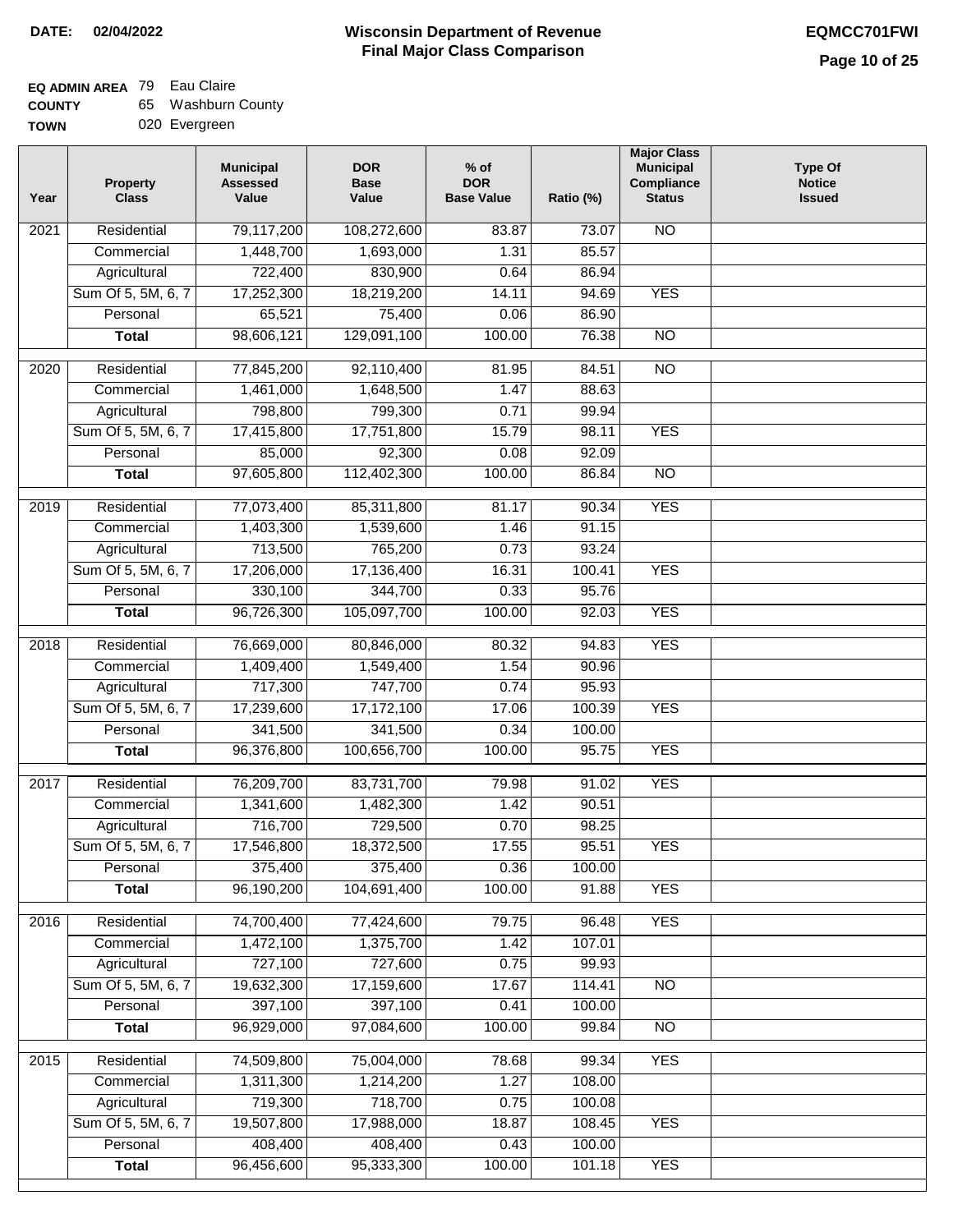# **EQ ADMIN AREA** 79 Eau Claire

| <b>COUNTY</b> | 65 Washburn County |
|---------------|--------------------|
| <b>TOWN</b>   | 022 Frog Creek     |

| Year              | <b>Property</b><br><b>Class</b> | <b>Municipal</b><br><b>Assessed</b><br>Value | <b>DOR</b><br><b>Base</b><br>Value | $%$ of<br><b>DOR</b><br><b>Base Value</b> | Ratio (%) | <b>Major Class</b><br><b>Municipal</b><br>Compliance<br><b>Status</b> | <b>Type Of</b><br><b>Notice</b><br><b>Issued</b> |
|-------------------|---------------------------------|----------------------------------------------|------------------------------------|-------------------------------------------|-----------|-----------------------------------------------------------------------|--------------------------------------------------|
| 2021              | Residential                     | 9,388,600                                    | 10,964,900                         | 60.42                                     | 85.62     | <b>NO</b>                                                             |                                                  |
|                   | Commercial                      | 7,800                                        | 60,800                             | 0.34                                      | 12.83     |                                                                       |                                                  |
|                   | Agricultural                    | 265,700                                      | 277,000                            | 1.53                                      | 95.92     |                                                                       |                                                  |
|                   | Sum Of 5, 5M, 6, 7              | 6,742,400                                    | 6,835,900                          | 37.67                                     | 98.63     | <b>YES</b>                                                            |                                                  |
|                   | Personal                        | 9,400                                        | 9,800                              | 0.05                                      | 95.92     |                                                                       |                                                  |
|                   | <b>Total</b>                    | 16,413,900                                   | 18,148,400                         | 100.00                                    | 90.44     | $\overline{NO}$                                                       |                                                  |
|                   |                                 |                                              |                                    |                                           |           |                                                                       |                                                  |
| 2020              | Residential                     | 9,647,100                                    | 10,064,200                         | 57.45                                     | 95.86     | <b>YES</b>                                                            |                                                  |
|                   | Commercial                      | 7,800                                        | 60,800                             | 0.35                                      | 12.83     |                                                                       |                                                  |
|                   | Agricultural                    | 265,700                                      | 265,400                            | 1.51                                      | 100.11    |                                                                       |                                                  |
|                   | Sum Of 5, 5M, 6, 7              | 7,071,600                                    | 7,119,900                          | 40.64                                     | 99.32     | <b>YES</b>                                                            |                                                  |
|                   | Personal                        | 9,000                                        | 9,000                              | 0.05                                      | 100.00    |                                                                       |                                                  |
|                   | <b>Total</b>                    | 17,001,200                                   | 17,519,300                         | 100.00                                    | 97.04     | <b>YES</b>                                                            |                                                  |
| $\frac{1}{2019}$  | Residential                     | 7,758,500                                    | 9,839,700                          | 56.22                                     | 78.85     | $\overline{NO}$                                                       |                                                  |
|                   | Commercial                      | 29,600                                       | 59,000                             | 0.34                                      | 50.17     |                                                                       |                                                  |
|                   | Agricultural                    | 262,500                                      | 255,900                            | 1.46                                      | 102.58    |                                                                       |                                                  |
|                   | Sum Of 5, 5M, 6, 7              | 7,853,300                                    | 7,336,500                          | 41.92                                     | 107.04    | <b>YES</b>                                                            |                                                  |
|                   | Personal                        | 10,000                                       | 11,800                             | 0.07                                      | 84.75     |                                                                       |                                                  |
|                   | <b>Total</b>                    | 15,913,900                                   | 17,502,900                         | 100.00                                    | 90.92     | $\overline{NO}$                                                       |                                                  |
| 2018              | Residential                     | 7,810,900                                    | 9,430,300                          | 56.48                                     | 82.83     | $\overline{10}$                                                       |                                                  |
|                   | Commercial                      | 29,600                                       | 59,000                             | 0.35                                      | 50.17     |                                                                       |                                                  |
|                   | Agricultural                    | 262,500                                      | 248,800                            | 1.49                                      | 105.51    |                                                                       |                                                  |
|                   | Sum Of 5, 5M, 6, 7              | 7,901,700                                    | 6,948,000                          | 41.62                                     | 113.73    | $\overline{10}$                                                       |                                                  |
|                   | Personal                        | 9,800                                        | 9,800                              | 0.06                                      | 100.00    |                                                                       |                                                  |
|                   | <b>Total</b>                    | 16,014,500                                   | 16,695,900                         | 100.00                                    | 95.92     | $\overline{10}$                                                       |                                                  |
|                   |                                 |                                              |                                    |                                           |           |                                                                       |                                                  |
| 2017              | Residential                     | 7,554,000                                    | 8,906,200                          | 52.72                                     | 84.82     | $\overline{NO}$                                                       |                                                  |
|                   | Commercial                      | 29,600                                       | 59,000                             | 0.35                                      | 50.17     |                                                                       |                                                  |
|                   | Agricultural                    | 264,600                                      | 244,000                            | 1.44                                      | 108.44    |                                                                       |                                                  |
|                   | Sum Of 5, 5M, 6, 7              | 7,708,600                                    | 7,221,000                          | 42.74                                     | 106.75    | <b>YES</b>                                                            |                                                  |
|                   | Personal                        | 463,700                                      | 463,700                            | 2.74                                      | 100.00    |                                                                       |                                                  |
|                   | <b>Total</b>                    | 16,020,500                                   | 16,893,900                         | 100.00                                    | 94.83     | <b>NO</b>                                                             |                                                  |
| 2016              | Residential                     | 7,456,300                                    | 6,866,600                          | 46.59                                     | 108.59    | <b>YES</b>                                                            |                                                  |
|                   | Commercial                      | 29,600                                       | 27,000                             | 0.18                                      | 109.63    |                                                                       |                                                  |
|                   | Agricultural                    | 264,600                                      | 240,400                            | 1.63                                      | 110.07    |                                                                       |                                                  |
|                   | Sum Of 5, 5M, 6, 7              | 7,662,900                                    | 7,111,300                          | 48.25                                     | 107.76    | <b>YES</b>                                                            |                                                  |
|                   | Personal                        | 493,100                                      | 493,100                            | 3.35                                      | 100.00    |                                                                       |                                                  |
|                   | <b>Total</b>                    | 15,906,500                                   | 14,738,400                         | 100.00                                    | 107.93    | <b>YES</b>                                                            |                                                  |
| $\overline{2015}$ | Residential                     | 7,455,500                                    | 6,866,700                          | 46.42                                     | 108.57    | <b>YES</b>                                                            |                                                  |
|                   | Commercial                      | 29,600                                       | 27,000                             | 0.18                                      | 109.63    |                                                                       |                                                  |
|                   | Agricultural                    | 264,600                                      | 236,700                            | 1.60                                      | 111.79    |                                                                       |                                                  |
|                   | Sum Of 5, 5M, 6, 7              | 7,671,900                                    | 7,122,100                          | 48.15                                     | 107.72    | <b>YES</b>                                                            |                                                  |
|                   | Personal                        | 538,500                                      | 538,500                            | 3.64                                      | 100.00    |                                                                       |                                                  |
|                   | <b>Total</b>                    | 15,960,100                                   | 14,791,000                         | 100.00                                    | 107.90    | <b>YES</b>                                                            |                                                  |
|                   |                                 |                                              |                                    |                                           |           |                                                                       |                                                  |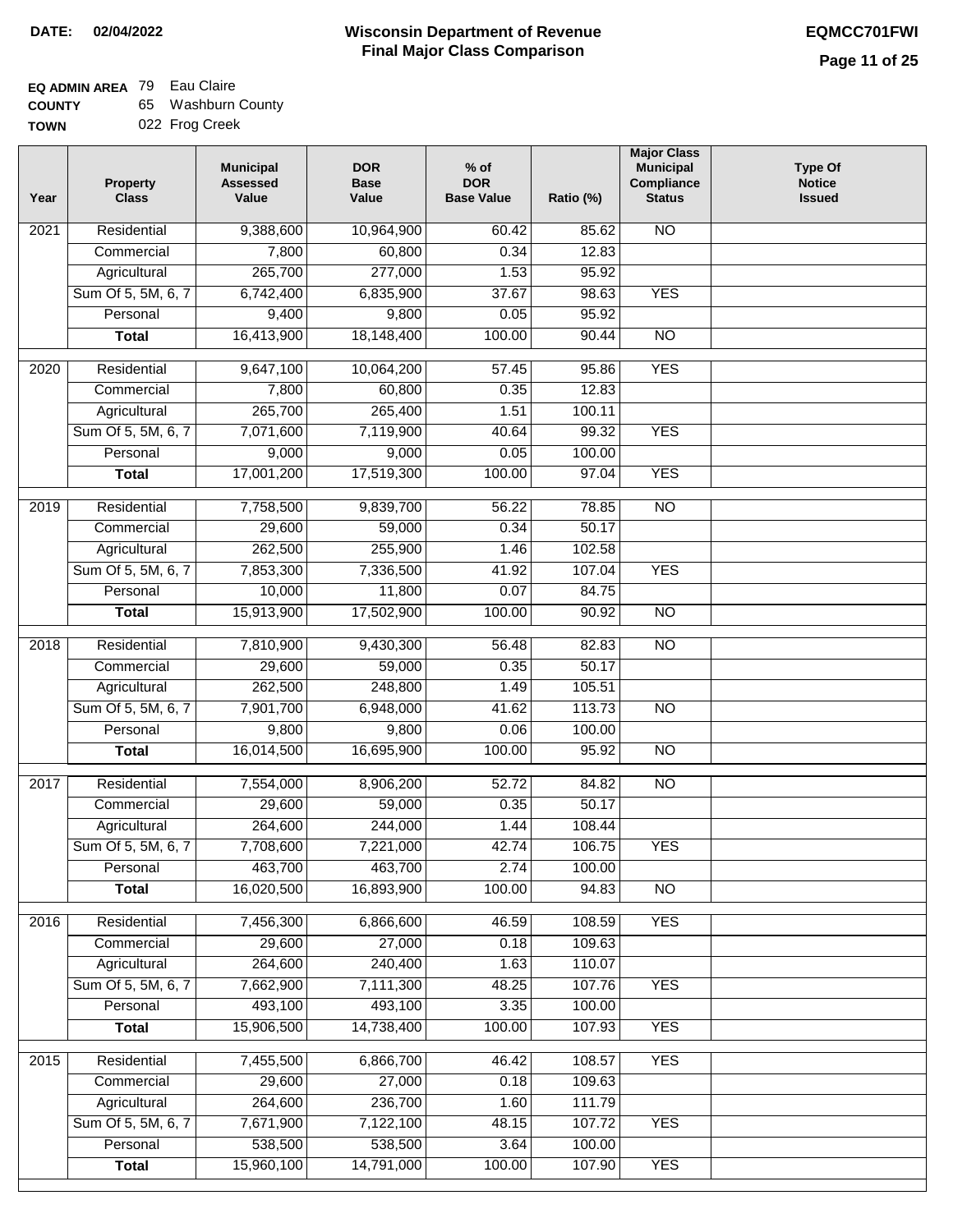| <b>COUNTY</b> | 65 Washburn County |
|---------------|--------------------|
| <b>TOWN</b>   | 024 Gull Lake      |

| Year              | <b>Property</b><br><b>Class</b> | <b>Municipal</b><br><b>Assessed</b><br>Value | <b>DOR</b><br><b>Base</b><br>Value | % of<br><b>DOR</b><br><b>Base Value</b> | Ratio (%) | <b>Major Class</b><br><b>Municipal</b><br>Compliance<br><b>Status</b> | <b>Type Of</b><br><b>Notice</b><br><b>Issued</b> |
|-------------------|---------------------------------|----------------------------------------------|------------------------------------|-----------------------------------------|-----------|-----------------------------------------------------------------------|--------------------------------------------------|
| $\overline{202}1$ | Residential                     | 29,638,400                                   | 38,073,100                         | 87.72                                   | 77.85     | <b>NO</b>                                                             |                                                  |
|                   | Commercial                      | 0                                            | 0                                  | 0.00                                    | 0.00      |                                                                       |                                                  |
|                   | Agricultural                    | 119,000                                      | 148,800                            | 0.34                                    | 79.97     |                                                                       |                                                  |
|                   | Sum Of 5, 5M, 6, 7              | 4,992,100                                    | 4,909,600                          | 11.31                                   | 101.68    | <b>YES</b>                                                            |                                                  |
|                   | Personal                        | 242,600                                      | 272,600                            | 0.63                                    | 88.99     |                                                                       |                                                  |
|                   | <b>Total</b>                    | 34,992,100                                   | 43,404,100                         | 100.00                                  | 80.62     | $\overline{NO}$                                                       | 1st Notice of Non-Compliance                     |
| $\overline{2020}$ | Residential                     | 29,569,200                                   | 33,876,600                         | 87.13                                   | 87.29     | $\overline{NO}$                                                       |                                                  |
|                   | Commercial                      | 0                                            | 0                                  | 0.00                                    | 0.00      |                                                                       |                                                  |
|                   | Agricultural                    | 122,100                                      | 142,900                            | 0.37                                    | 85.44     |                                                                       |                                                  |
|                   | Sum Of 5, 5M, 6, 7              | 4,977,800                                    | 4,587,300                          | 11.80                                   | 108.51    | <b>YES</b>                                                            |                                                  |
|                   | Personal                        | 252,300                                      | 274,200                            | 0.71                                    | 92.01     |                                                                       |                                                  |
|                   | <b>Total</b>                    | 34,921,400                                   | 38,881,000                         | 100.00                                  | 89.82     | $\overline{NO}$                                                       |                                                  |
| 2019              | Residential                     | 29,374,900                                   | 32,663,000                         | 86.55                                   | 89.93     | $\overline{3}$                                                        |                                                  |
|                   | Commercial                      | $\Omega$                                     | $\Omega$                           | 0.00                                    | 0.00      |                                                                       |                                                  |
|                   | Agricultural                    | 132,300                                      | 136,700                            | 0.36                                    | 96.78     |                                                                       |                                                  |
|                   | Sum Of 5, 5M, 6, 7              | 5,088,900                                    | 4,693,700                          | 12.44                                   | 108.42    | <b>YES</b>                                                            |                                                  |
|                   | Personal                        | 238,900                                      | 243,800                            | 0.65                                    | 97.99     |                                                                       |                                                  |
|                   | <b>Total</b>                    | 34,835,000                                   | 37,737,200                         | 100.00                                  | 92.31     | $\overline{NO}$                                                       |                                                  |
| 2018              | Residential                     | 29,313,000                                   | 31,047,400                         | 86.64                                   | 94.41     | <b>YES</b>                                                            |                                                  |
|                   | Commercial                      | $\Omega$                                     | $\Omega$                           | 0.00                                    | 0.00      |                                                                       |                                                  |
|                   | Agricultural                    | 132,200                                      | 133,500                            | 0.37                                    | 99.03     |                                                                       |                                                  |
|                   | Sum Of 5, 5M, 6, 7              | 5,074,700                                    | 4,400,000                          | 12.28                                   | 115.33    | $\overline{3}$                                                        |                                                  |
|                   | Personal                        | 241,300                                      | 254,000                            | 0.71                                    | 95.00     |                                                                       |                                                  |
|                   | <b>Total</b>                    | 34,761,200                                   | 35,834,900                         | 100.00                                  | 97.00     | <b>NO</b>                                                             |                                                  |
| 2017              | Residential                     | 29,061,600                                   | 29,930,000                         | 85.09                                   | 97.10     | <b>YES</b>                                                            |                                                  |
|                   | Commercial                      | 0                                            | $\Omega$                           | 0.00                                    | 0.00      |                                                                       |                                                  |
|                   | Agricultural                    | 129,600                                      | 130,000                            | 0.37                                    | 99.69     |                                                                       |                                                  |
|                   | Sum Of 5, 5M, 6, 7              | 5,363,600                                    | 4,888,600                          | 13.90                                   | 109.72    | <b>YES</b>                                                            |                                                  |
|                   | Personal                        | 225,700                                      | 225,700                            | 0.64                                    | 100.00    |                                                                       |                                                  |
|                   | <b>Total</b>                    | 34,780,500                                   | 35,174,300                         | 100.00                                  | 98.88     | <b>YES</b>                                                            |                                                  |
| 2016              | Residential                     | 28,068,500                                   | 28,075,400                         | 83.70                                   | 99.98     | <b>YES</b>                                                            |                                                  |
|                   | Commercial                      | 0                                            | 0                                  | 0.00                                    | 0.00      |                                                                       |                                                  |
|                   | Agricultural                    | 126,100                                      | 126,700                            | 0.38                                    | 99.53     |                                                                       |                                                  |
|                   | Sum Of 5, 5M, 6, 7              | 5,383,300                                    | 5,070,200                          | 15.12                                   | 106.18    | <b>YES</b>                                                            |                                                  |
|                   | Personal                        | 269,500                                      | 269,500                            | 0.80                                    | 100.00    |                                                                       |                                                  |
|                   | <b>Total</b>                    | 33,847,400                                   | 33,541,800                         | 100.00                                  | 100.91    | <b>YES</b>                                                            |                                                  |
| 2015              | Residential                     | 27,690,400                                   | 28,478,500                         | 83.80                                   | 97.23     | <b>YES</b>                                                            |                                                  |
|                   | Commercial                      | 0                                            | $\Omega$                           | 0.00                                    | 0.00      |                                                                       |                                                  |
|                   | Agricultural                    | 125,800                                      | 125,400                            | 0.37                                    | 100.32    |                                                                       |                                                  |
|                   | Sum Of 5, 5M, 6, 7              | 5,430,000                                    | 5,104,500                          | 15.02                                   | 106.38    | <b>YES</b>                                                            |                                                  |
|                   | Personal                        | 274,500                                      | 274,500                            | 0.81                                    | 100.00    |                                                                       |                                                  |
|                   | <b>Total</b>                    | 33,520,700                                   | 33,982,900                         | 100.00                                  | 98.64     | <b>YES</b>                                                            |                                                  |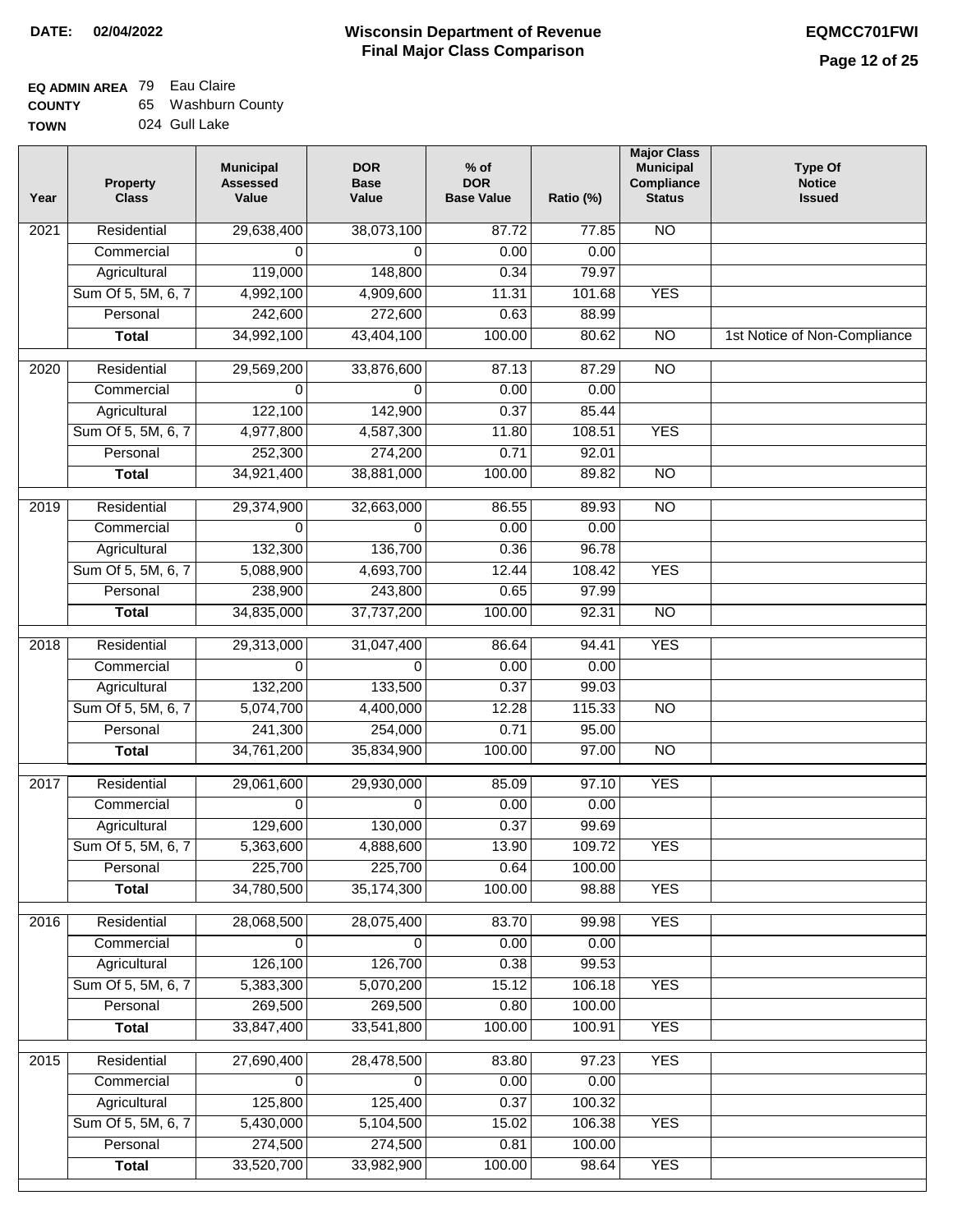| <b>COUNTY</b> | 65 Washburn County |
|---------------|--------------------|
| <b>TOWN</b>   | 026 Long Lake      |

| Year              | <b>Property</b><br><b>Class</b> | <b>Municipal</b><br><b>Assessed</b><br>Value | <b>DOR</b><br><b>Base</b><br>Value | $%$ of<br><b>DOR</b><br><b>Base Value</b> | Ratio (%) | <b>Major Class</b><br><b>Municipal</b><br>Compliance<br><b>Status</b> | <b>Type Of</b><br><b>Notice</b><br><b>Issued</b> |
|-------------------|---------------------------------|----------------------------------------------|------------------------------------|-------------------------------------------|-----------|-----------------------------------------------------------------------|--------------------------------------------------|
| $\overline{202}1$ | Residential                     | 178,217,100                                  | 194,011,700                        | 88.33                                     | 91.86     | <b>YES</b>                                                            |                                                  |
|                   | Commercial                      | 8,634,100                                    | 9,837,100                          | 4.48                                      | 87.77     |                                                                       |                                                  |
|                   | Agricultural                    | 632,500                                      | 730,600                            | 0.33                                      | 86.57     |                                                                       |                                                  |
|                   | Sum Of 5, 5M, 6, 7              | 14,849,000                                   | 14,914,300                         | 6.79                                      | 99.56     |                                                                       |                                                  |
|                   | Personal                        | 147,600                                      | 158,700                            | 0.07                                      | 93.01     |                                                                       |                                                  |
|                   | <b>Total</b>                    | 202,480,300                                  | 219,652,400                        | 100.00                                    | 92.18     | <b>YES</b>                                                            |                                                  |
| 2020              | Residential                     | 176,344,000                                  | 190,058,900                        | 88.34                                     | 92.78     | <b>YES</b>                                                            |                                                  |
|                   | Commercial                      | 8,826,900                                    | 9,659,500                          | 4.49                                      | 91.38     |                                                                       |                                                  |
|                   | Agricultural                    | 581,900                                      | 702,900                            | 0.33                                      | 82.79     |                                                                       |                                                  |
|                   | Sum Of 5, 5M, 6, 7              | 14,931,100                                   | 14,558,900                         | 6.77                                      | 102.56    |                                                                       |                                                  |
|                   | Personal                        | 149,400                                      | 164,200                            | 0.08                                      | 90.99     |                                                                       |                                                  |
|                   | $\overline{T}$ otal             | 200,833,300                                  | 215, 144, 400                      | 100.00                                    | 93.35     | <b>YES</b>                                                            |                                                  |
| 2019              | Residential                     | 175,820,100                                  | 195,010,900                        | 88.87                                     | 90.16     | <b>YES</b>                                                            |                                                  |
|                   | Commercial                      | 8,826,900                                    | 9,378,200                          | 4.27                                      | 94.12     |                                                                       |                                                  |
|                   | Agricultural                    | 603,300                                      | 676,400                            | 0.31                                      | 89.19     |                                                                       |                                                  |
|                   | Sum Of 5, 5M, 6, 7              | 14,853,800                                   | 14,216,700                         | 6.48                                      | 104.48    |                                                                       |                                                  |
|                   | Personal                        | 133,000                                      | 141,500                            | 0.06                                      | 93.99     |                                                                       |                                                  |
|                   | <b>Total</b>                    | 200, 237, 100                                | 219,423,700                        | 100.00                                    | 91.26     | <b>YES</b>                                                            |                                                  |
| 2018              | Residential                     | 175,909,000                                  | 187,244,800                        | 88.26                                     | 93.95     | <b>YES</b>                                                            |                                                  |
|                   | Commercial                      | 8,843,700                                    | 9,396,300                          | 4.43                                      | 94.12     |                                                                       |                                                  |
|                   | Agricultural                    | 575,300                                      | 658,100                            | 0.31                                      | 87.42     |                                                                       |                                                  |
|                   | Sum Of 5, 5M, 6, 7              | 15,463,100                                   | 14,720,700                         | 6.94                                      | 105.04    |                                                                       |                                                  |
|                   | Personal                        | 118,100                                      | 126,900                            | 0.06                                      | 93.07     |                                                                       |                                                  |
|                   | <b>Total</b>                    | 200,909,200                                  | 212,146,800                        | 100.00                                    | 94.70     | <b>YES</b>                                                            |                                                  |
| 2017              | Residential                     | 175,624,600                                  | 188,667,700                        | 88.05                                     | 93.09     | <b>YES</b>                                                            |                                                  |
|                   | Commercial                      | 8,700,100                                    | 9,241,900                          | 4.31                                      | 94.14     |                                                                       |                                                  |
|                   | Agricultural                    | 618,600                                      | 643,200                            | 0.30                                      | 96.18     |                                                                       |                                                  |
|                   | Sum Of 5, 5M, 6, 7              | 15,813,800                                   | 15,565,000                         | 7.26                                      | 101.60    |                                                                       |                                                  |
|                   | Personal                        | 159,500                                      | 166,100                            | 0.08                                      | 96.03     |                                                                       |                                                  |
|                   | <b>Total</b>                    | 200,916,600                                  | 214,283,900                        | 100.00                                    | 93.76     | <b>YES</b>                                                            |                                                  |
| 2016              | Residential                     | 174,655,400                                  | 175,682,700                        | 88.45                                     | 99.42     | <b>YES</b>                                                            |                                                  |
|                   | Commercial                      | 8,675,100                                    | 8,578,000                          | 4.32                                      | 101.13    |                                                                       |                                                  |
|                   | Agricultural                    | 656,600                                      | 637,900                            | 0.32                                      | 102.93    |                                                                       |                                                  |
|                   | Sum Of 5, 5M, 6, 7              | 15,196,800                                   | 13,535,000                         | 6.81                                      | 112.28    |                                                                       |                                                  |
|                   | Personal                        | 198,200                                      | 192,300                            | 0.10                                      | 103.07    |                                                                       |                                                  |
|                   | <b>Total</b>                    | 199,382,100                                  | 198,625,900                        | 100.00                                    | 100.38    | <b>YES</b>                                                            |                                                  |
| 2015              | Residential                     | 173,749,200                                  | 171,341,400                        | 88.25                                     | 101.41    | <b>YES</b>                                                            |                                                  |
|                   | Commercial                      | 8,668,400                                    | 8,563,700                          | 4.41                                      | 101.22    |                                                                       |                                                  |
|                   | Agricultural                    | 663,100                                      | 631,500                            | 0.33                                      | 105.00    |                                                                       |                                                  |
|                   | Sum Of 5, 5M, 6, 7              | 15,713,700                                   | 13,414,300                         | 6.91                                      | 117.14    | $\overline{NO}$                                                       |                                                  |
|                   | Personal                        | 222,500                                      | 211,900                            | 0.11                                      | 105.00    |                                                                       |                                                  |
|                   | <b>Total</b>                    | 199,016,900                                  | 194, 162, 800                      | 100.00                                    | 102.50    | NO                                                                    |                                                  |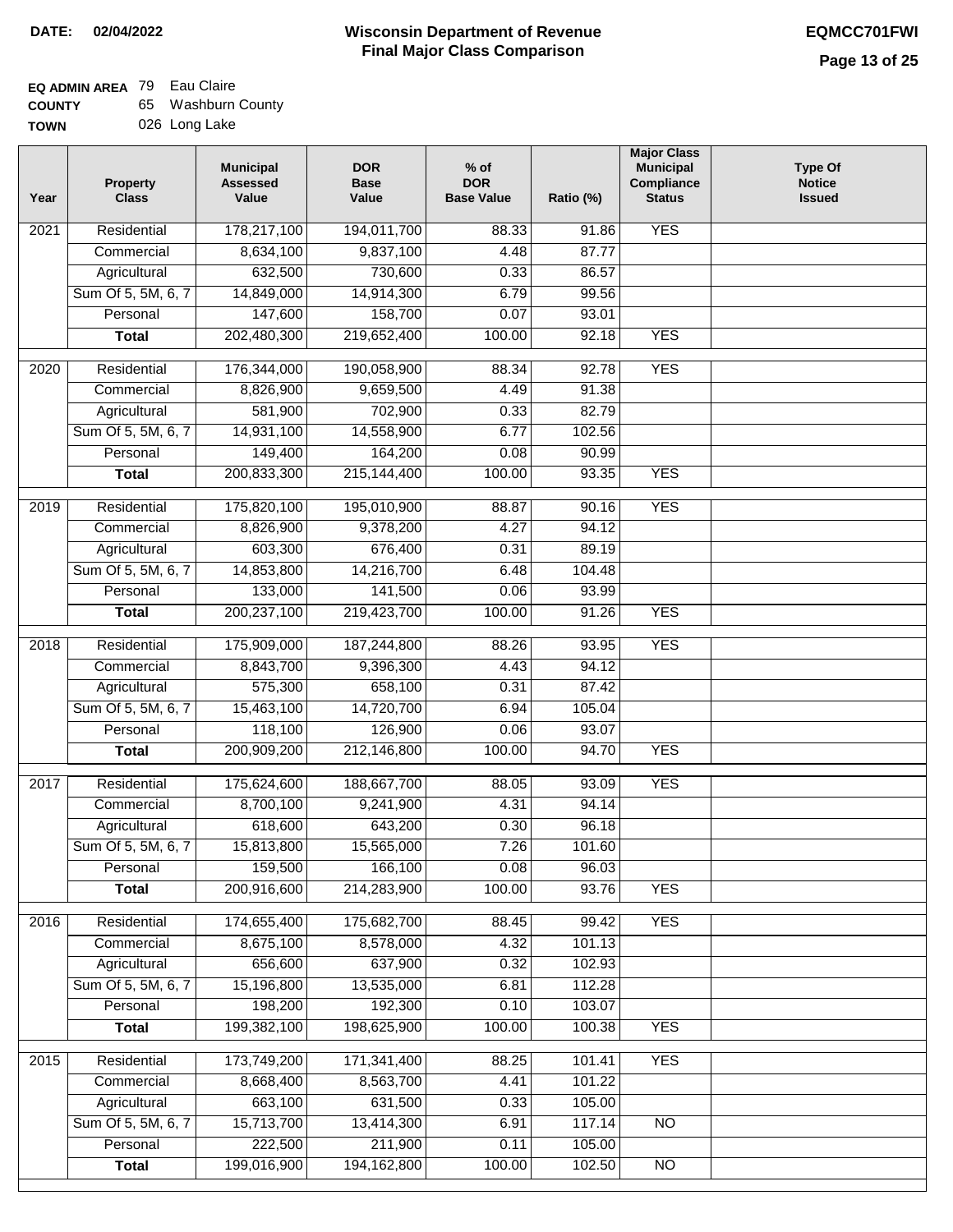٦

#### **EQ ADMIN AREA** 79 Eau Claire **COUNTY** 65 Washburn County

| uuun 1      | ີ | ,,,,,,,,,,,, |
|-------------|---|--------------|
| <b>TOWN</b> |   | 028 Madge    |

| Year             | <b>Property</b><br><b>Class</b> | <b>Municipal</b><br><b>Assessed</b><br>Value | <b>DOR</b><br><b>Base</b><br>Value | $%$ of<br><b>DOR</b><br><b>Base Value</b> | Ratio (%) | <b>Major Class</b><br><b>Municipal</b><br>Compliance<br><b>Status</b> | <b>Type Of</b><br><b>Notice</b><br><b>Issued</b> |
|------------------|---------------------------------|----------------------------------------------|------------------------------------|-------------------------------------------|-----------|-----------------------------------------------------------------------|--------------------------------------------------|
| 2021             | Residential                     | 118,290,100                                  | 153,892,300                        | 89.88                                     | 76.87     | $\overline{NO}$                                                       |                                                  |
|                  | Commercial                      | 3,116,300                                    | 2,514,000                          | 1.47                                      | 123.96    |                                                                       |                                                  |
|                  | Agricultural                    | 332,600                                      | 448,800                            | 0.26                                      | 74.11     |                                                                       |                                                  |
|                  | Sum Of 5, 5M, 6, 7              | 13,871,600                                   | 14,177,600                         | 8.28                                      | 97.84     |                                                                       |                                                  |
|                  | Personal                        | 171,190                                      | 190,200                            | 0.11                                      | 90.01     |                                                                       |                                                  |
|                  | <b>Total</b>                    | 135,781,790                                  | 171,222,900                        | 100.00                                    | 79.30     | $\overline{NO}$                                                       |                                                  |
| $\frac{1}{2020}$ | Residential                     | 117,119,500                                  | 132,417,300                        | 88.65                                     | 88.45     | $\overline{NO}$                                                       |                                                  |
|                  | Commercial                      | 3,116,300                                    | 2,417,400                          | 1.62                                      | 128.91    |                                                                       |                                                  |
|                  | Agricultural                    | 332,200                                      | 430,400                            | 0.29                                      | 77.18     |                                                                       |                                                  |
|                  | Sum Of 5, 5M, 6, 7              | 14,085,400                                   | 14,017,700                         | 9.38                                      | 100.48    |                                                                       |                                                  |
|                  | Personal                        | 70,714                                       | 80,400                             | 0.05                                      | 87.95     |                                                                       |                                                  |
|                  | <b>Total</b>                    | 134,724,114                                  | 149,363,200                        | 100.00                                    | 90.20     | $\overline{NO}$                                                       |                                                  |
| $\frac{1}{2019}$ | Residential                     | 116,909,200                                  | 136,513,000                        | 88.80                                     | 85.64     | $\overline{NO}$                                                       |                                                  |
|                  | Commercial                      | 3,116,000                                    | 2,347,000                          | 1.53                                      | 132.77    |                                                                       |                                                  |
|                  | Agricultural                    | 334,000                                      | 417,000                            | 0.27                                      | 80.10     |                                                                       |                                                  |
|                  | Sum Of 5, 5M, 6, 7              | 14,674,500                                   | 14,376,900                         | 9.35                                      | 102.07    |                                                                       |                                                  |
|                  | Personal                        | 62,430                                       | 78,000                             | 0.05                                      | 80.04     |                                                                       |                                                  |
|                  | <b>Total</b>                    | 135,096,130                                  | 153,731,900                        | 100.00                                    | 87.88     | $\overline{NO}$                                                       |                                                  |
|                  |                                 |                                              |                                    |                                           |           |                                                                       |                                                  |
| 2018             | Residential                     | 115,402,900                                  | 128,217,800                        | 88.09                                     | 90.01     | <b>YES</b>                                                            |                                                  |
|                  | Commercial                      | 3,299,900                                    | 2,464,000                          | 1.69                                      | 133.92    |                                                                       |                                                  |
|                  | Agricultural                    | 388,300                                      | 397,100                            | 0.27                                      | 97.78     |                                                                       |                                                  |
|                  | Sum Of 5, 5M, 6, 7              | 14,757,900                                   | 14,390,200                         | 9.89                                      | 102.56    |                                                                       |                                                  |
|                  | Personal                        | 91,585                                       | 92,300                             | 0.06                                      | 99.23     |                                                                       |                                                  |
|                  | <b>Total</b>                    | 133,940,585                                  | 145,561,400                        | 100.00                                    | 92.02     | <b>YES</b>                                                            |                                                  |
| 2017             | Residential                     | 114,473,600                                  | 123,472,600                        | 87.51                                     | 92.71     | <b>YES</b>                                                            |                                                  |
|                  | Commercial                      | 3,243,500                                    | 2,386,400                          | 1.69                                      | 135.92    |                                                                       |                                                  |
|                  | Agricultural                    | 382,400                                      | 382,100                            | 0.27                                      | 100.08    |                                                                       |                                                  |
|                  | Sum Of 5, 5M, 6, 7              | 15,002,400                                   | 14,710,600                         | 10.43                                     | 101.98    | <b>YES</b>                                                            |                                                  |
|                  | Personal                        | 146,603                                      | 147,100                            | 0.10                                      | 99.66     |                                                                       |                                                  |
|                  | <b>Total</b>                    | 133,248,503                                  | 141,098,800                        | 100.00                                    | 94.44     | <b>YES</b>                                                            |                                                  |
| 2016             | Residential                     | 114,347,900                                  | 120,027,700                        | 86.03                                     | 95.27     | <b>YES</b>                                                            |                                                  |
|                  | Commercial                      | 3,194,000                                    | 3,400,200                          | 2.44                                      | 93.94     |                                                                       |                                                  |
|                  | Agricultural                    | 362,000                                      | 366,200                            | 0.26                                      | 98.85     |                                                                       |                                                  |
|                  | Sum Of 5, 5M, 6, 7              | 15,097,000                                   | 15,631,100                         | 11.20                                     | 96.58     | <b>YES</b>                                                            |                                                  |
|                  | Personal                        | 88,583                                       | 88,900                             | 0.06                                      | 99.64     |                                                                       |                                                  |
|                  | <b>Total</b>                    | 133,089,483                                  | 139,514,100                        | 100.00                                    | 95.40     | <b>YES</b>                                                            |                                                  |
| 2015             | Residential                     | 113,739,100                                  | 113,498,900                        | 85.37                                     | 100.21    | <b>YES</b>                                                            |                                                  |
|                  | Commercial                      | 3,218,100                                    | 3,400,200                          |                                           | 94.64     |                                                                       |                                                  |
|                  | Agricultural                    | 357,600                                      | 356,400                            | 2.56<br>0.27                              | 100.34    |                                                                       |                                                  |
|                  | Sum Of 5, 5M, 6, 7              | 15,054,300                                   | 15,581,900                         | 11.72                                     | 96.61     | <b>YES</b>                                                            |                                                  |
|                  | Personal                        | 107,116                                      | 110,400                            | 0.08                                      | 97.03     |                                                                       |                                                  |
|                  | <b>Total</b>                    | 132,476,216                                  | 132,947,800                        | 100.00                                    | 99.65     | <b>YES</b>                                                            |                                                  |
|                  |                                 |                                              |                                    |                                           |           |                                                                       |                                                  |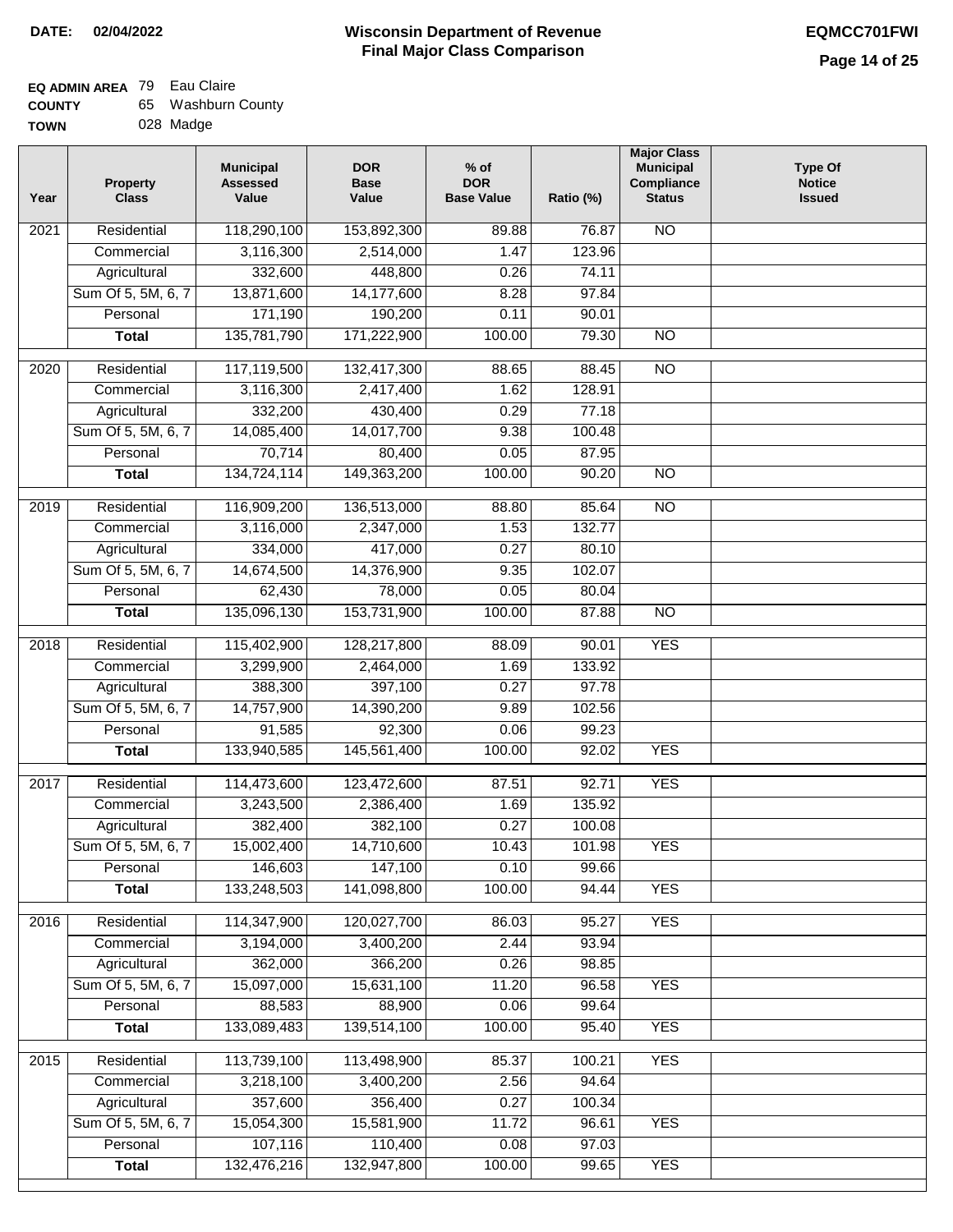#### **Wisconsin Department of Revenue Final Major Class Comparison DATE: 02/04/2022 EQMCC701FWI**

#### **EQ ADMIN AREA** 79 Eau Claire

| <b>COUNTY</b> | 65 Washburn County |
|---------------|--------------------|
| <b>TOWN</b>   | 030 Minong         |

| Year | <b>Property</b><br><b>Class</b> | <b>Municipal</b><br><b>Assessed</b><br>Value | <b>DOR</b><br><b>Base</b><br>Value | $%$ of<br><b>DOR</b><br><b>Base Value</b> | Ratio (%) | <b>Major Class</b><br><b>Municipal</b><br>Compliance<br><b>Status</b> | <b>Type Of</b><br><b>Notice</b><br><b>Issued</b> |
|------|---------------------------------|----------------------------------------------|------------------------------------|-------------------------------------------|-----------|-----------------------------------------------------------------------|--------------------------------------------------|
| 2021 | Residential                     | 320,530,800                                  | 383,466,400                        | 94.31                                     | 83.59     | $\overline{NO}$                                                       |                                                  |
|      | Commercial                      | 6,270,300                                    | 7,083,100                          | 1.74                                      | 88.52     |                                                                       |                                                  |
|      | Agricultural                    | 134,600                                      | 139,900                            | 0.03                                      | 96.21     |                                                                       |                                                  |
|      | Sum Of 5, 5M, 6, 7              | 17,409,300                                   | 15,506,400                         | 3.81                                      | 112.27    |                                                                       |                                                  |
|      | Personal                        | 369,100                                      | 385,800                            | 0.09                                      | 95.67     |                                                                       |                                                  |
|      | <b>Total</b>                    | 344,714,100                                  | 406,581,600                        | 100.00                                    | 84.78     | $\overline{NO}$                                                       |                                                  |
| 2020 | Residential                     | 317,860,400                                  | 333,921,300                        | 93.61                                     | 95.19     | <b>YES</b>                                                            |                                                  |
|      | Commercial                      | 6,270,300                                    | 6,810,700                          | 1.91                                      | 92.07     |                                                                       |                                                  |
|      | Agricultural                    | 135,100                                      | 134,800                            | 0.04                                      | 100.22    |                                                                       |                                                  |
|      | Sum Of 5, 5M, 6, 7              | 17,393,200                                   | 15,441,000                         | 4.33                                      | 112.64    |                                                                       |                                                  |
|      | Personal                        | 397,900                                      | 397,900                            | 0.11                                      | 100.00    |                                                                       |                                                  |
|      | <b>Total</b>                    | 342,056,900                                  | 356,705,700                        | 100.00                                    | 95.89     | <b>YES</b>                                                            |                                                  |
| 2019 | Residential                     | 315,079,000                                  | 325,393,300                        | 93.65                                     | 96.83     | <b>YES</b>                                                            |                                                  |
|      | Commercial                      | 6,270,300                                    | 6,612,300                          | 1.90                                      | 94.83     |                                                                       |                                                  |
|      | Agricultural                    | 130,400                                      | 129,500                            | 0.04                                      | 100.69    |                                                                       |                                                  |
|      | Sum Of 5, 5M, 6, 7              | 17,846,200                                   | 15,012,300                         | 4.32                                      | 118.88    |                                                                       |                                                  |
|      | Personal                        | 299,700                                      | 299,700                            | 0.09                                      | 100.00    |                                                                       |                                                  |
|      | <b>Total</b>                    | 339,625,600                                  | 347,447,100                        | 100.00                                    | 97.75     | <b>YES</b>                                                            |                                                  |
|      |                                 |                                              |                                    |                                           |           |                                                                       |                                                  |
| 2018 | Residential                     | 314,655,000                                  | 321,085,400                        | 93.63                                     | 98.00     | <b>YES</b>                                                            |                                                  |
|      | Commercial                      | 6,186,300                                    | 6,528,300                          | 1.90                                      | 94.76     |                                                                       |                                                  |
|      | Agricultural                    | 127,600                                      | 126,500                            | 0.04                                      | 100.87    |                                                                       |                                                  |
|      | Sum Of 5, 5M, 6, 7              | 17,221,700                                   | 14,874,700                         | 4.34                                      | 115.78    |                                                                       |                                                  |
|      | Personal                        | 317,500                                      | 317,500                            | 0.09                                      | 100.00    |                                                                       |                                                  |
|      | <b>Total</b>                    | 338,508,100                                  | 342,932,400                        | 100.00                                    | 98.71     | <b>YES</b>                                                            |                                                  |
| 2017 | Residential                     | 313,686,400                                  | 313,340,900                        | 93.50                                     | 100.11    | <b>YES</b>                                                            |                                                  |
|      | Commercial                      | 6,066,300                                    | 6,358,300                          | 1.90                                      | 95.41     |                                                                       |                                                  |
|      | Agricultural                    | 123,800                                      | 123,500                            | 0.04                                      | 100.24    |                                                                       |                                                  |
|      | Sum Of 5, 5M, 6, 7              | 17,143,200                                   | 14,655,800                         | 4.37                                      | 116.97    |                                                                       |                                                  |
|      | Personal                        | 630,900                                      | 630,900                            | 0.19                                      | 100.00    |                                                                       |                                                  |
|      | <b>Total</b>                    | 337,650,600                                  | 335,109,400                        | 100.00                                    | 100.76    | <b>YES</b>                                                            |                                                  |
| 2016 | Residential                     | 312,860,500                                  | 315,369,100                        | 93.84                                     | 99.20     | <b>YES</b>                                                            |                                                  |
|      | Commercial                      | 5,758,900                                    | 5,601,000                          | 1.67                                      | 102.82    |                                                                       |                                                  |
|      | Agricultural                    | 119,900                                      | 118,900                            | 0.04                                      | 100.84    |                                                                       |                                                  |
|      | Sum Of 5, 5M, 6, 7              | 17,343,500                                   | 14,264,400                         | 4.24                                      | 121.59    |                                                                       |                                                  |
|      | Personal                        | 700,600                                      | 700,600                            | 0.21                                      | 100.00    |                                                                       |                                                  |
|      | <b>Total</b>                    | 336,783,400                                  | 336,054,000                        | 100.00                                    | 100.22    | <b>YES</b>                                                            |                                                  |
| 2015 | Residential                     | 312,300,400                                  | 314,125,000                        | 94.13                                     | 99.42     | <b>YES</b>                                                            |                                                  |
|      | Commercial                      | 5,758,900                                    | 5,601,000                          | 1.68                                      | 102.82    |                                                                       |                                                  |
|      | Agricultural                    | 119,700                                      | 120,500                            | 0.04                                      | 99.34     |                                                                       |                                                  |
|      | Sum Of 5, 5M, 6, 7              | 17,219,100                                   | 13,117,200                         | 3.93                                      | 131.27    |                                                                       |                                                  |
|      | Personal                        | 752,300                                      | 752,300                            | 0.23                                      | 100.00    |                                                                       |                                                  |
|      | <b>Total</b>                    | 336, 150, 400                                | 333,716,000                        | 100.00                                    | 100.73    | <b>YES</b>                                                            |                                                  |
|      |                                 |                                              |                                    |                                           |           |                                                                       |                                                  |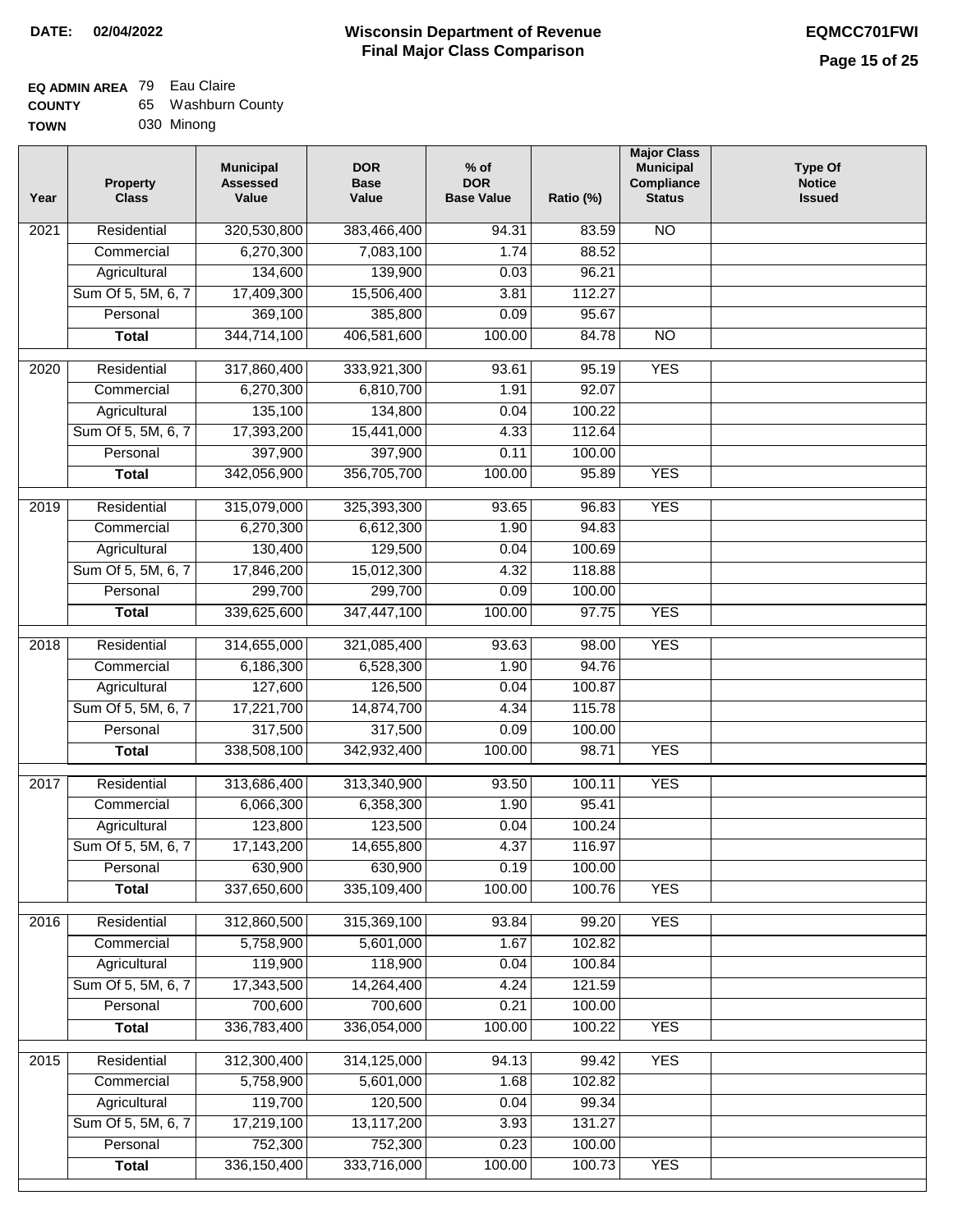#### **Wisconsin Department of Revenue Final Major Class Comparison DATE: 02/04/2022 EQMCC701FWI**

### **EQ ADMIN AREA** 79 Eau Claire **COUNTY**

| <b>COUNTY</b> | 65 Washburn County |
|---------------|--------------------|
| <b>TOWN</b>   | 032 Sarona         |

| Year             | <b>Property</b><br><b>Class</b> | <b>Municipal</b><br><b>Assessed</b><br>Value | <b>DOR</b><br><b>Base</b><br>Value | $%$ of<br><b>DOR</b><br><b>Base Value</b> | Ratio (%) | <b>Major Class</b><br><b>Municipal</b><br>Compliance<br><b>Status</b> | <b>Type Of</b><br><b>Notice</b><br><b>Issued</b> |
|------------------|---------------------------------|----------------------------------------------|------------------------------------|-------------------------------------------|-----------|-----------------------------------------------------------------------|--------------------------------------------------|
| 2021             | Residential                     | 48,759,700                                   | 55,132,900                         | 70.05                                     | 88.44     | $\overline{NO}$                                                       |                                                  |
|                  | Commercial                      | 7,843,000                                    | 8,481,300                          | 10.78                                     | 92.47     | <b>YES</b>                                                            |                                                  |
|                  | Agricultural                    | 600,550                                      | 690,900                            | 0.88                                      | 86.92     |                                                                       |                                                  |
|                  | Sum Of 5, 5M, 6, 7              | 12,890,800                                   | 14,033,900                         | 17.83                                     | 91.85     | <b>YES</b>                                                            |                                                  |
|                  | Personal                        | 328,000                                      | 364,400                            | 0.46                                      | 90.01     |                                                                       |                                                  |
|                  | <b>Total</b>                    | 70,422,050                                   | 78,703,400                         | 100.00                                    | 89.48     | $\overline{NO}$                                                       |                                                  |
| $\frac{1}{2020}$ | Residential                     | 48,755,900                                   | 54,610,300                         | 70.50                                     | 89.28     | $\overline{NO}$                                                       |                                                  |
|                  | Commercial                      | 7,811,400                                    | 8,146,300                          | 10.52                                     | 95.89     | <b>YES</b>                                                            |                                                  |
|                  | Agricultural                    | 599,750                                      | 664,400                            | 0.86                                      | 90.27     |                                                                       |                                                  |
|                  | Sum Of 5, 5M, 6, 7              | 12,901,400                                   | 13,743,900                         | 17.74                                     | 93.87     | <b>YES</b>                                                            |                                                  |
|                  | Personal                        | 262,700                                      | 291,800                            | 0.38                                      | 90.03     |                                                                       |                                                  |
|                  | <b>Total</b>                    | 70,331,150                                   | 77,456,700                         | 100.00                                    | 90.80     | $\overline{NO}$                                                       |                                                  |
| $\frac{1}{2019}$ | Residential                     | 48,691,800                                   | 55,619,300                         | 71.52                                     | 87.54     | $\overline{NO}$                                                       |                                                  |
|                  | Commercial                      | 7,643,600                                    | 7,734,100                          | 9.95                                      | 98.83     |                                                                       |                                                  |
|                  | Agricultural                    | 599,750                                      | 638,000                            | 0.82                                      | 94.00     |                                                                       |                                                  |
|                  | Sum Of 5, 5M, 6, 7              | 12,902,700                                   | 13,493,000                         | 17.35                                     | 95.63     | <b>YES</b>                                                            |                                                  |
|                  | Personal                        | 263,000                                      | 279,800                            | 0.36                                      | 94.00     |                                                                       |                                                  |
|                  | <b>Total</b>                    | 70,100,850                                   | 77,764,200                         | 100.00                                    | 90.15     | $\overline{NO}$                                                       |                                                  |
|                  |                                 |                                              |                                    |                                           |           |                                                                       |                                                  |
| 2018             | Residential                     | 48,196,300                                   | 51,410,800                         | 69.97                                     | 93.75     | <b>YES</b>                                                            |                                                  |
|                  | Commercial                      | 7,572,100                                    | 7,734,100                          | 10.53                                     | 97.91     | <b>YES</b>                                                            |                                                  |
|                  | Agricultural                    | 599,800                                      | 615,800                            | 0.84                                      | 97.40     |                                                                       |                                                  |
|                  | Sum Of 5, 5M, 6, 7              | 12,748,200                                   | 13,479,200                         | 18.35                                     | 94.58     | <b>YES</b>                                                            |                                                  |
|                  | Personal                        | 225,100                                      | 234,500                            | 0.32                                      | 95.99     |                                                                       |                                                  |
|                  | <b>Total</b>                    | 69,341,500                                   | 73,474,400                         | 100.00                                    | 94.38     | <b>YES</b>                                                            |                                                  |
| 2017             | Residential                     | 47,413,100                                   | 48,801,700                         | 67.99                                     | 97.15     | <b>YES</b>                                                            |                                                  |
|                  | Commercial                      | 7,345,600                                    | 7,604,700                          | 10.60                                     | 96.59     | <b>YES</b>                                                            |                                                  |
|                  | Agricultural                    | 587,400                                      | 601,200                            | 0.84                                      | 97.70     |                                                                       |                                                  |
|                  | Sum Of 5, 5M, 6, 7              | 12,756,000                                   | 13,677,700                         | 19.06                                     | 93.26     | <b>YES</b>                                                            |                                                  |
|                  | Personal                        | 1,089,400                                    | 1,089,400                          | 1.52                                      | 100.00    |                                                                       |                                                  |
|                  | <b>Total</b>                    | 69,191,500                                   | 71,774,700                         | 100.00                                    | 96.40     | <b>YES</b>                                                            |                                                  |
| 2016             | Residential                     | 46,685,900                                   | 46,736,400                         | 67.45                                     | 99.89     | <b>YES</b>                                                            |                                                  |
|                  | Commercial                      | 7,283,500                                    | 7,291,800                          | 10.52                                     | 99.89     | <b>YES</b>                                                            |                                                  |
|                  | Agricultural                    | 589,700                                      | 592,800                            | 0.86                                      | 99.48     |                                                                       |                                                  |
|                  | Sum Of 5, 5M, 6, 7              | 12,801,000                                   | 13,773,100                         | 19.88                                     | 92.94     | <b>YES</b>                                                            |                                                  |
|                  | Personal                        | 898,900                                      | 898,900                            | 1.30                                      | 100.00    |                                                                       |                                                  |
|                  | <b>Total</b>                    | 68,259,000                                   | 69,293,000                         | 100.00                                    | 98.51     | <b>YES</b>                                                            |                                                  |
|                  |                                 |                                              |                                    |                                           |           |                                                                       |                                                  |
| 2015             | Residential                     | 46,044,400                                   | 45,835,900                         | 67.86                                     | 100.45    | <b>YES</b>                                                            |                                                  |
|                  | Commercial                      | 8,205,800                                    | 7,291,800                          | 10.80                                     | 112.53    | $\overline{NO}$                                                       |                                                  |
|                  | Agricultural                    | 589,100                                      | 587,700                            | 0.87                                      | 100.24    |                                                                       |                                                  |
|                  | Sum Of 5, 5M, 6, 7              | 13,432,100                                   | 12,873,200                         | 19.06                                     | 104.34    | <b>YES</b>                                                            |                                                  |
|                  | Personal                        | 988,000<br>69,259,400                        | 959,300<br>67,547,900              | 1.42<br>100.00                            | 102.99    | $\overline{NO}$                                                       |                                                  |
|                  | <b>Total</b>                    |                                              |                                    |                                           | 102.53    |                                                                       | Non-Compliance Notice                            |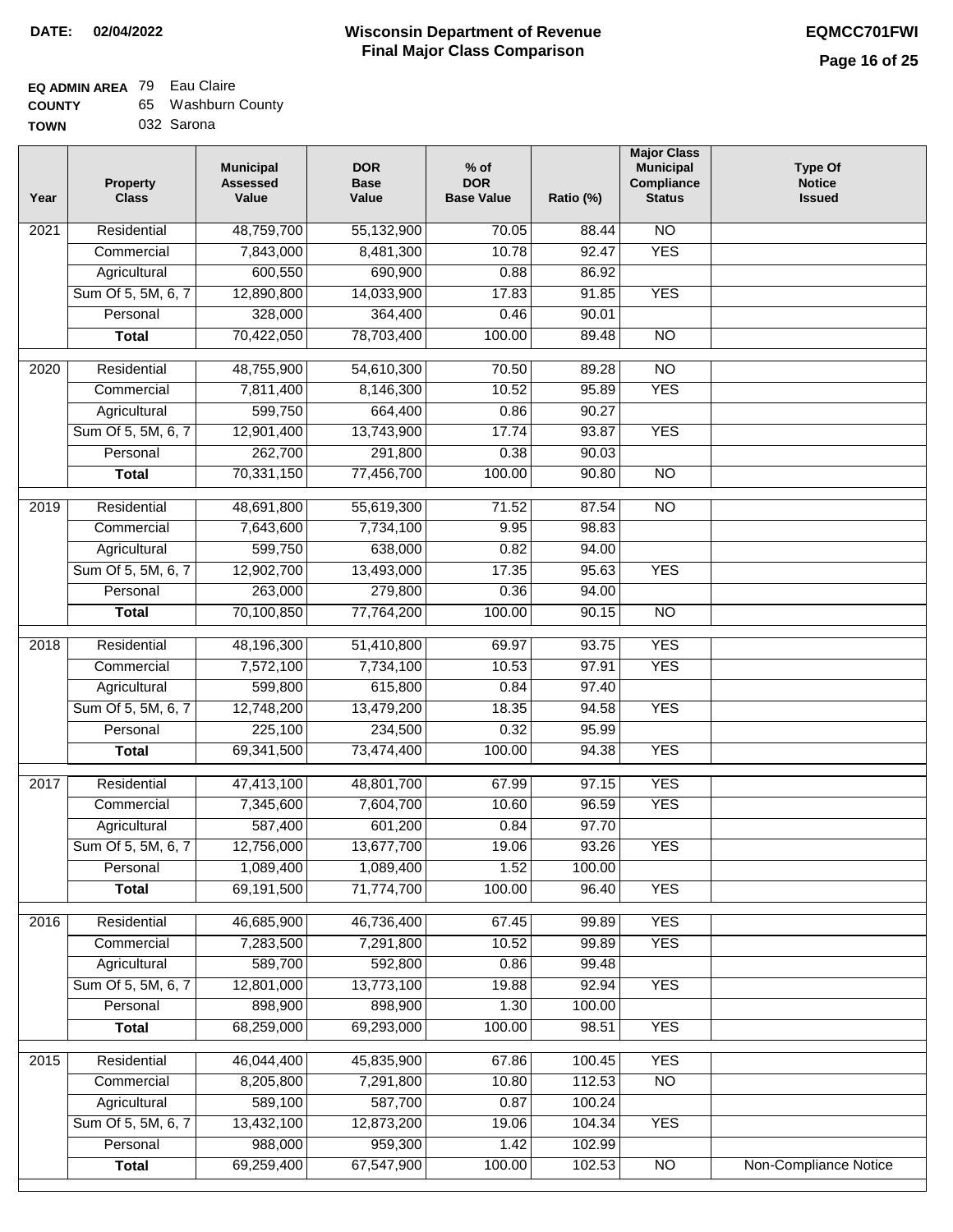| <b>COUNTY</b> | 65 Washburn County |
|---------------|--------------------|
| <b>TOWN</b>   | 034 Spooner        |

|  | 034 Spooner |
|--|-------------|
|--|-------------|

| Year              | <b>Property</b><br><b>Class</b>    | <b>Municipal</b><br><b>Assessed</b><br>Value | <b>DOR</b><br><b>Base</b><br>Value | $%$ of<br><b>DOR</b><br><b>Base Value</b> | Ratio (%) | <b>Major Class</b><br><b>Municipal</b><br>Compliance<br><b>Status</b> | <b>Type Of</b><br><b>Notice</b><br><b>Issued</b> |
|-------------------|------------------------------------|----------------------------------------------|------------------------------------|-------------------------------------------|-----------|-----------------------------------------------------------------------|--------------------------------------------------|
| 2021              | Residential                        | 82,940,900                                   | 102,445,500                        | 89.60                                     | 80.96     | <b>NO</b>                                                             |                                                  |
|                   | Commercial                         | 4,616,100                                    | 4,722,700                          | 4.13                                      | 97.74     |                                                                       |                                                  |
|                   | Agricultural                       | 293,200                                      | 310,500                            | 0.27                                      | 94.43     |                                                                       |                                                  |
|                   | Sum Of 5, 5M, 6, 7                 | 6,845,200                                    | 6,228,600                          | 5.45                                      | 109.90    |                                                                       |                                                  |
|                   | Personal                           | 598,700                                      | 634,300                            | 0.55                                      | 94.39     |                                                                       |                                                  |
|                   | <b>Total</b>                       | 95,294,100                                   | 114,341,600                        | 100.00                                    | 83.34     | $\overline{NO}$                                                       |                                                  |
| $\overline{2020}$ | Residential                        | 81,962,500                                   | 88,563,800                         | 88.62                                     | 92.55     | <b>YES</b>                                                            |                                                  |
|                   | Commercial                         | 4,616,100                                    | 4,541,100                          | 4.54                                      | 101.65    |                                                                       |                                                  |
|                   | Agricultural                       | 299,100                                      | 299,200                            | 0.30                                      | 99.97     |                                                                       |                                                  |
|                   | Sum Of 5, 5M, 6, 7                 | 6,724,900                                    | 5,811,000                          | 5.81                                      | 115.73    |                                                                       |                                                  |
|                   | Personal                           | 723,500                                      | 725,900                            | 0.73                                      | 99.67     |                                                                       |                                                  |
|                   | <b>Total</b>                       | 94,326,100                                   | 99,941,000                         | 100.00                                    | 94.38     | <b>YES</b>                                                            |                                                  |
| 2019              | Residential                        |                                              | 82,742,400                         |                                           | 98.06     | <b>YES</b>                                                            |                                                  |
|                   | Commercial                         | 81,137,100<br>4,616,100                      |                                    | 88.76<br>4.73                             | 104.70    |                                                                       |                                                  |
|                   |                                    | 294,000                                      | 4,408,800<br>287,800               | 0.31                                      | 102.15    |                                                                       |                                                  |
|                   | Agricultural<br>Sum Of 5, 5M, 6, 7 | 6,495,700                                    | 5,418,000                          | 5.81                                      |           |                                                                       |                                                  |
|                   |                                    |                                              |                                    | 0.39                                      | 119.89    |                                                                       |                                                  |
|                   | Personal                           | 374,900                                      | 367,000                            |                                           | 102.15    | <b>YES</b>                                                            |                                                  |
|                   | <b>Total</b>                       | 92,917,800                                   | 93,224,000                         | 100.00                                    | 99.67     |                                                                       |                                                  |
| 2018              | Residential                        | 80,274,500                                   | 79,554,000                         | 88.27                                     | 100.91    | <b>YES</b>                                                            |                                                  |
|                   | Commercial                         | 4,616,100                                    | 4,408,800                          | 4.89                                      | 104.70    |                                                                       |                                                  |
|                   | Agricultural                       | 267,100                                      | 281,400                            | 0.31                                      | 94.92     |                                                                       |                                                  |
|                   | Sum Of 5, 5M, 6, 7                 | 6,555,500                                    | 5,535,400                          | 6.14                                      | 118.43    |                                                                       |                                                  |
|                   | Personal                           | 349,200                                      | 346,200                            | 0.38                                      | 100.87    |                                                                       |                                                  |
|                   | <b>Total</b>                       | 92,062,400                                   | 90,125,800                         | 100.00                                    | 102.15    | <b>YES</b>                                                            |                                                  |
| 2017              | Residential                        | 79,500,100                                   | 80,358,000                         | 89.38                                     | 98.93     | <b>YES</b>                                                            |                                                  |
|                   | Commercial                         | 3,710,000                                    | 3,462,800                          | 3.85                                      | 107.14    |                                                                       |                                                  |
|                   | Agricultural                       | 266,400                                      | 272,800                            | 0.30                                      | 97.65     |                                                                       |                                                  |
|                   | Sum Of 5, 5M, 6, 7                 | 6,562,100                                    | 5,201,200                          | 5.79                                      | 126.17    |                                                                       |                                                  |
|                   | Personal                           | 626,300                                      | 608,100                            | 0.68                                      | 102.99    |                                                                       |                                                  |
|                   | <b>Total</b>                       | 90,664,900                                   | 89,902,900                         | 100.00                                    | 100.85    | <b>YES</b>                                                            |                                                  |
| 2016              | Residential                        | 79,146,100                                   | 77,155,800                         | 88.34                                     | 102.58    | <b>YES</b>                                                            |                                                  |
|                   | Commercial                         | 3,712,300                                    | 3,905,700                          | 4.47                                      | 95.05     |                                                                       |                                                  |
|                   | Agricultural                       | 267,500                                      | 270,300                            | 0.31                                      | 98.96     |                                                                       |                                                  |
|                   | Sum Of 5, 5M, 6, 7                 | 6,412,700                                    | 5,340,100                          | 6.11                                      | 120.09    |                                                                       |                                                  |
|                   | Personal                           | 666,000                                      | 666,000                            | 0.76                                      | 100.00    |                                                                       |                                                  |
|                   | <b>Total</b>                       | 90,204,600                                   | 87,337,900                         | 100.00                                    | 103.28    | <b>YES</b>                                                            |                                                  |
|                   |                                    |                                              |                                    |                                           |           |                                                                       |                                                  |
| 2015              | Residential                        | 78,460,900                                   | 78,691,000                         | 87.52                                     | 99.71     | <b>YES</b>                                                            |                                                  |
|                   | Commercial                         | 3,712,300                                    | 3,867,000                          | 4.30                                      | 96.00     |                                                                       |                                                  |
|                   | Agricultural                       | 268,700                                      | 268,500                            | 0.30                                      | 100.07    |                                                                       |                                                  |
|                   | Sum Of 5, 5M, 6, 7                 | 6,629,900                                    | 6,414,800                          | 7.13                                      | 103.35    | <b>YES</b>                                                            |                                                  |
|                   | Personal                           | 675,800                                      | 675,800                            | 0.75                                      | 100.00    |                                                                       |                                                  |
|                   | <b>Total</b>                       | 89,747,600                                   | 89,917,100                         | 100.00                                    | 99.81     | <b>YES</b>                                                            |                                                  |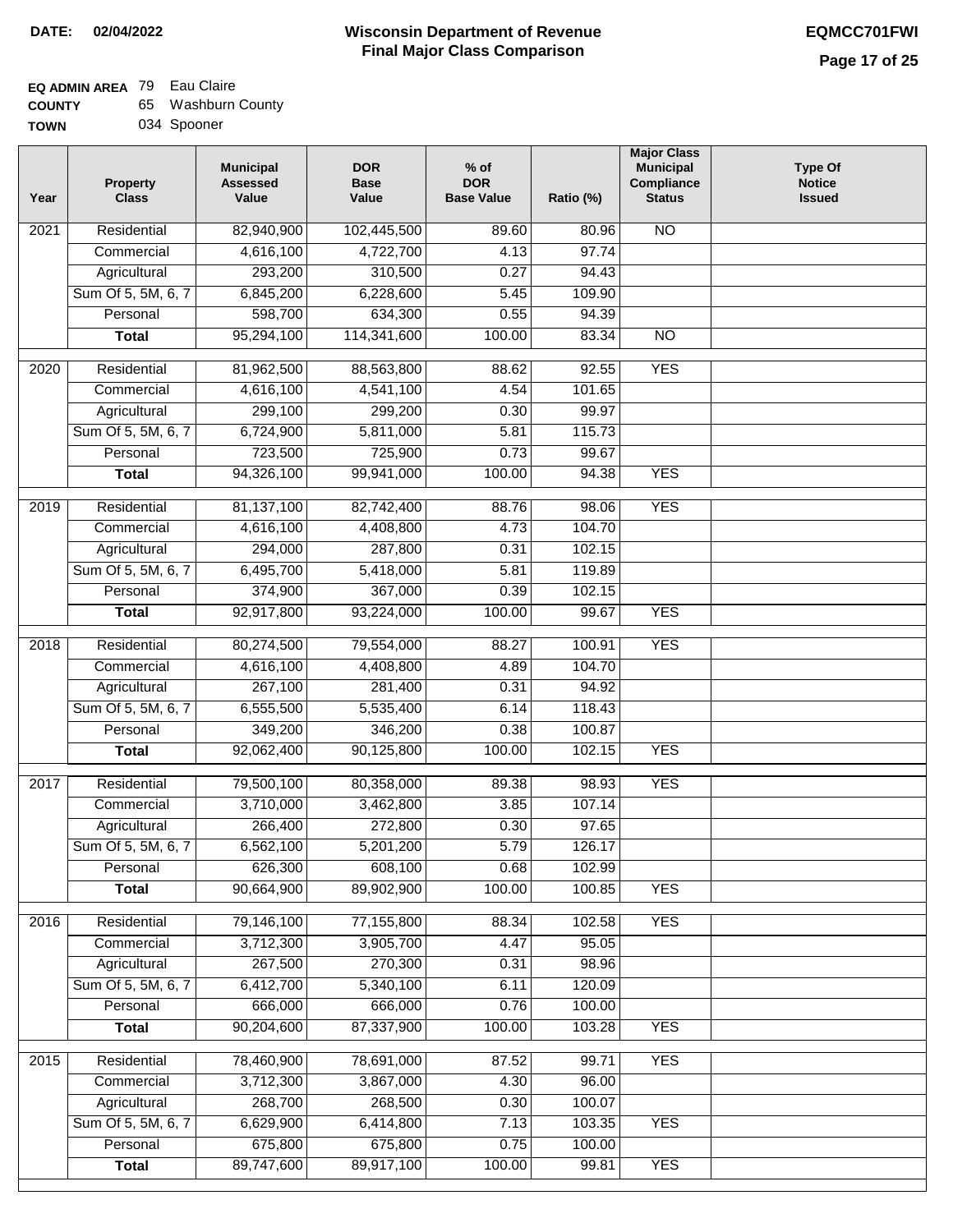### **Wisconsin Department of Revenue DATE: 02/04/2022 EQMCC701FWI Final Major Class Comparison**

**Ratio (%)** 

**Major Class Municipal Compliance Status**

**Type Of Notice Issued**

| <b>COUNTY</b> | 65 Washburn County |
|---------------|--------------------|
|---------------|--------------------|

| <b>TOWN</b> |                                 | 036 Springbrook                              |                                    |                                           |  |
|-------------|---------------------------------|----------------------------------------------|------------------------------------|-------------------------------------------|--|
| Year        | <b>Property</b><br><b>Class</b> | <b>Municipal</b><br><b>Assessed</b><br>Value | <b>DOR</b><br><b>Base</b><br>Value | $%$ of<br><b>DOR</b><br><b>Base Value</b> |  |
| 2021        | Residential                     | 28,496,600                                   | 33,502,400                         | 70.                                       |  |
|             | Commercial                      | 773,200                                      | 1,130,400                          | 2.3                                       |  |
|             | $A$ arioultural                 | aus uuu                                      | 220 PM                             | $\Omega$                                  |  |

| 2021              | Residential        | 28,496,600 | 33,502,400 | 70.48  | 85.06  | $\overline{NO}$ |  |
|-------------------|--------------------|------------|------------|--------|--------|-----------------|--|
|                   | Commercial         | 773,200    | 1,130,400  | 2.38   | 68.40  |                 |  |
|                   | Agricultural       | 308,000    | 320,800    | 0.67   | 96.01  |                 |  |
|                   | Sum Of 5, 5M, 6, 7 | 10,296,600 | 12,477,800 | 26.25  | 82.52  | $\overline{NO}$ |  |
|                   | Personal           | 99,000     | 102,100    | 0.21   | 96.96  |                 |  |
|                   | <b>Total</b>       | 39,973,400 | 47,533,500 | 100.00 | 84.10  | $\overline{NO}$ |  |
| $\overline{2020}$ | Residential        | 28,456,800 | 29,885,900 | 69.97  | 95.22  | <b>YES</b>      |  |
|                   | Commercial         | 773,200    | 1,087,000  | 2.54   | 71.13  |                 |  |
|                   | Agricultural       | 288,900    | 307,900    | 0.72   | 93.83  |                 |  |
|                   | Sum Of 5, 5M, 6, 7 | 10,463,900 | 11,319,900 | 26.50  | 92.44  | <b>YES</b>      |  |
|                   | Personal           | 113,700    | 113,700    | 0.27   | 100.00 |                 |  |
|                   | <b>Total</b>       | 40,096,500 | 42,714,400 | 100.00 | 93.87  | <b>YES</b>      |  |
| $\frac{2019}{ }$  | Residential        | 22,552,200 | 29,021,000 | 70.92  | 77.71  | $\overline{NO}$ |  |
|                   | Commercial         | 842,500    | 1,189,300  | 2.91   | 70.84  |                 |  |
|                   | Agricultural       | 266,400    | 272,000    | 0.66   | 97.94  |                 |  |
|                   | Sum Of 5, 5M, 6, 7 | 10,231,500 | 10,284,200 | 25.13  | 99.49  | <b>YES</b>      |  |
|                   | Personal           | 131,000    | 154,100    | 0.38   | 85.01  |                 |  |
|                   | <b>Total</b>       | 34,023,600 | 40,920,600 | 100.00 | 83.15  | $\overline{NO}$ |  |
|                   |                    |            |            |        |        |                 |  |
| 2018              | Residential        | 22,218,200 | 27,274,700 | 69.42  | 81.46  | $\overline{NO}$ |  |
|                   | Commercial         | 926,200    | 1,262,900  | 3.21   | 73.34  |                 |  |
|                   | Agricultural       | 270,400    | 269,800    | 0.69   | 100.22 |                 |  |
|                   | Sum Of 5, 5M, 6, 7 | 10,167,000 | 10,244,200 | 26.07  | 99.25  | <b>YES</b>      |  |
|                   | Personal           | 213,500    | 237,200    | 0.60   | 90.01  |                 |  |
|                   | <b>Total</b>       | 33,795,300 | 39,288,800 | 100.00 | 86.02  | <b>NO</b>       |  |
| 2017              | Residential        | 21,830,600 | 26,580,700 | 67.70  | 82.13  | $\overline{NO}$ |  |
|                   | Commercial         | 926,200    | 1,262,900  | 3.22   | 73.34  |                 |  |
|                   | Agricultural       | 282,600    | 265,600    | 0.68   | 106.40 |                 |  |
|                   | Sum Of 5, 5M, 6, 7 | 10,391,000 | 10,896,300 | 27.75  | 95.36  | <b>YES</b>      |  |
|                   | Personal           | 254,800    | 254,800    | 0.65   | 100.00 |                 |  |
|                   | <b>Total</b>       | 33,685,200 | 39,260,300 | 100.00 | 85.80  | $\overline{NO}$ |  |
| 2016              | Residential        | 21,828,600 | 22,757,400 | 65.47  | 95.92  | <b>YES</b>      |  |
|                   | Commercial         | 1,100,500  | 979,400    | 2.82   | 112.36 |                 |  |
|                   | Agricultural       | 279,900    | 257,800    | 0.74   | 108.57 |                 |  |
|                   | Sum Of 5, 5M, 6, 7 | 11,032,000 | 10,498,600 | 30.20  | 105.08 | <b>YES</b>      |  |
|                   | Personal           | 265,400    | 265,400    | 0.76   | 100.00 |                 |  |
|                   | <b>Total</b>       | 34,506,400 | 34,758,600 | 100.00 | 99.27  | <b>YES</b>      |  |
| 2015              | Residential        | 21,734,800 | 22,663,600 | 66.28  | 95.90  | <b>YES</b>      |  |
|                   | Commercial         | 1,096,500  | 975,400    | 2.85   | 112.42 |                 |  |
|                   | Agricultural       | 285,800    | 260,400    | 0.76   | 109.75 |                 |  |
|                   | Sum Of 5, 5M, 6, 7 | 10,674,600 | 10,021,900 | 29.31  | 106.51 | <b>YES</b>      |  |
|                   | Personal           | 274,200    | 274,200    | 0.80   | 100.00 |                 |  |
|                   | <b>Total</b>       | 34,065,900 | 34,195,500 | 100.00 | 99.62  | <b>YES</b>      |  |
|                   |                    |            |            |        |        |                 |  |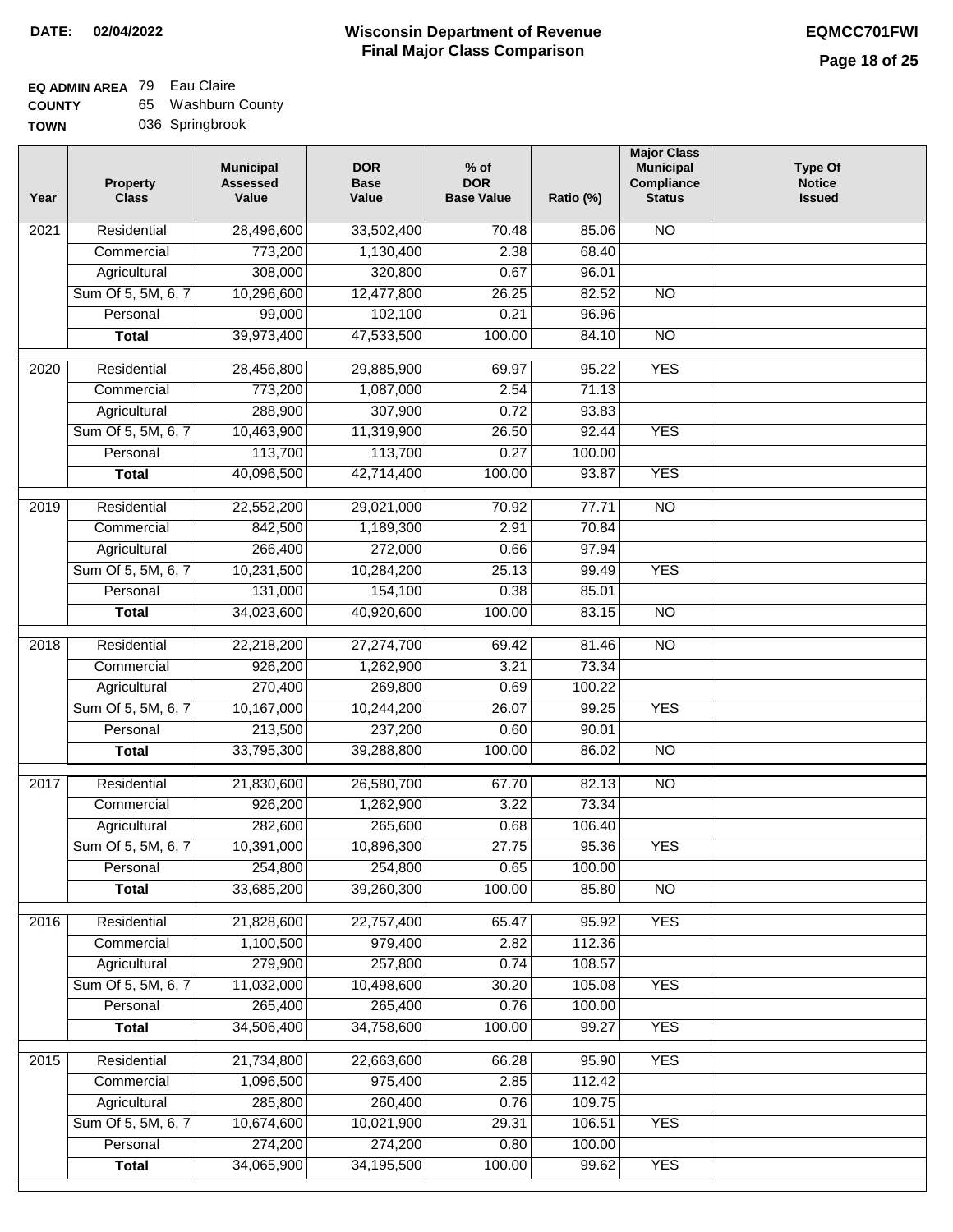| <b>COUNTY</b> | 65 Washburn County |
|---------------|--------------------|
| <b>TOWN</b>   | 038 Stinnett       |

| Year              | <b>Property</b><br><b>Class</b> | <b>Municipal</b><br><b>Assessed</b><br>Value | <b>DOR</b><br><b>Base</b><br>Value | $%$ of<br><b>DOR</b><br><b>Base Value</b> | Ratio (%) | <b>Major Class</b><br><b>Municipal</b><br>Compliance<br><b>Status</b> | <b>Type Of</b><br><b>Notice</b><br><b>Issued</b> |
|-------------------|---------------------------------|----------------------------------------------|------------------------------------|-------------------------------------------|-----------|-----------------------------------------------------------------------|--------------------------------------------------|
| 2021              | Residential                     | 13,772,800                                   | 14,838,500                         | 66.80                                     | 92.82     | <b>YES</b>                                                            |                                                  |
|                   | Commercial                      | 1,198,100                                    | 1,153,700                          | 5.19                                      | 103.85    |                                                                       |                                                  |
|                   | Agricultural                    | 63,400                                       | 63,600                             | 0.29                                      | 99.69     |                                                                       |                                                  |
|                   | Sum Of 5, 5M, 6, 7              | 6,050,400                                    | 5,993,300                          | 26.98                                     | 100.95    | <b>YES</b>                                                            |                                                  |
|                   | Personal                        | 163,137                                      | 163,100                            | 0.73                                      | 100.02    |                                                                       |                                                  |
|                   | <b>Total</b>                    | 21,247,837                                   | 22,212,200                         | 100.00                                    | 95.66     | <b>YES</b>                                                            |                                                  |
| $\overline{2020}$ | Residential                     | 9,844,500                                    | 12,316,500                         | 64.81                                     | 79.93     | $\overline{NO}$                                                       |                                                  |
|                   | Commercial                      | 543,800                                      | 608,500                            | 3.20                                      | 89.37     |                                                                       |                                                  |
|                   | Agricultural                    | 87,700                                       | 97,700                             | 0.51                                      | 89.76     |                                                                       |                                                  |
|                   | Sum Of 5, 5M, 6, 7              | 6,213,800                                    | 5,841,100                          | 30.74                                     | 106.38    | <b>YES</b>                                                            |                                                  |
|                   | Personal                        | 126,761                                      | 140,800                            | 0.74                                      | 90.03     |                                                                       |                                                  |
|                   | <b>Total</b>                    | 16,816,561                                   | 19,004,600                         | 100.00                                    | 88.49     | $\overline{NO}$                                                       | 1st Notice of Non-Compliance                     |
| 2019              | Residential                     | 9,839,600                                    | 11,978,900                         | 65.53                                     | 82.14     | $\overline{NO}$                                                       |                                                  |
|                   | Commercial                      | 249,700                                      | 273,500                            | 1.50                                      | 91.30     |                                                                       |                                                  |
|                   | Agricultural                    | 94,500                                       | 94,200                             | 0.52                                      | 100.32    |                                                                       |                                                  |
|                   | Sum Of 5, 5M, 6, 7              | 6,226,400                                    | 5,852,300                          | 32.01                                     | 106.39    | <b>YES</b>                                                            |                                                  |
|                   | Personal                        | 85,317                                       | 82,000                             | 0.45                                      | 104.05    |                                                                       |                                                  |
|                   | <b>Total</b>                    | 16,495,517                                   | 18,280,900                         | 100.00                                    | 90.23     | $\overline{NO}$                                                       |                                                  |
|                   |                                 |                                              |                                    |                                           |           |                                                                       |                                                  |
| 2018              | Residential                     | 9,778,900                                    | 11,962,300                         | 66.67                                     | 81.75     | $\overline{NO}$                                                       |                                                  |
|                   | Commercial                      | 249,700                                      | 273,500                            | 1.52                                      | 91.30     |                                                                       |                                                  |
|                   | Agricultural                    | 89,500                                       | 91,500                             | 0.51                                      | 97.81     |                                                                       |                                                  |
|                   | Sum Of 5, 5M, 6, 7              | 6,258,700                                    | 5,534,700                          | 30.84                                     | 113.08    | <b>NO</b>                                                             |                                                  |
|                   | Personal                        | 85,122                                       | 81,800                             | 0.46                                      | 104.06    |                                                                       |                                                  |
|                   | <b>Total</b>                    | 16,461,922                                   | 17,943,800                         | 100.00                                    | 91.74     | $\overline{10}$                                                       |                                                  |
| 2017              | Residential                     | 9,617,300                                    | 11,806,900                         | 64.73                                     | 81.45     | <b>NO</b>                                                             |                                                  |
|                   | Commercial                      | 249,700                                      | 273,500                            | 1.50                                      | 91.30     |                                                                       |                                                  |
|                   | Agricultural                    | 89,500                                       | 89,500                             | 0.49                                      | 100.00    |                                                                       |                                                  |
|                   | Sum Of 5, 5M, 6, 7              | 6,354,800                                    | 5,987,500                          | 32.83                                     | 106.13    | <b>YES</b>                                                            |                                                  |
|                   | Personal                        | 85,095                                       | 81,800                             | 0.45                                      | 104.03    |                                                                       |                                                  |
|                   | <b>Total</b>                    | 16,396,395                                   | 18,239,200                         | 100.00                                    | 89.90     | $\overline{30}$                                                       |                                                  |
| 2016              | Residential                     | 9,411,600                                    | 8,739,300                          | 56.32                                     | 107.69    | <b>YES</b>                                                            |                                                  |
|                   | Commercial                      | 249,700                                      | 202,500                            | 1.31                                      | 123.31    |                                                                       |                                                  |
|                   | Agricultural                    | 86,800                                       | 88,000                             | 0.57                                      | 98.64     |                                                                       |                                                  |
|                   | Sum Of 5, 5M, 6, 7              | 6,358,300                                    | 6,379,900                          | 41.12                                     | 99.66     | <b>YES</b>                                                            |                                                  |
|                   | Personal                        | 111,791                                      | 107,500                            | 0.69                                      | 103.99    |                                                                       |                                                  |
|                   | <b>Total</b>                    | 16,218,191                                   | 15,517,200                         | 100.00                                    | 104.52    | <b>YES</b>                                                            |                                                  |
| 2015              | Residential                     | 9,294,200                                    | 8,893,600                          | 57.66                                     | 104.50    | <b>YES</b>                                                            |                                                  |
|                   | Commercial                      | 249,700                                      | 254,200                            | 1.65                                      | 98.23     |                                                                       |                                                  |
|                   | Agricultural                    | 86,800                                       | 86,600                             | 0.56                                      | 100.23    |                                                                       |                                                  |
|                   | Sum Of 5, 5M, 6, 7              | 6,378,500                                    | 6,074,700                          | 39.38                                     | 105.00    | <b>YES</b>                                                            |                                                  |
|                   | Personal                        | 111,071                                      | 115,700                            | 0.75                                      | 96.00     |                                                                       |                                                  |
|                   | <b>Total</b>                    | 16,120,271                                   | 15,424,800                         | 100.00                                    | 104.51    | <b>YES</b>                                                            |                                                  |
|                   |                                 |                                              |                                    |                                           |           |                                                                       |                                                  |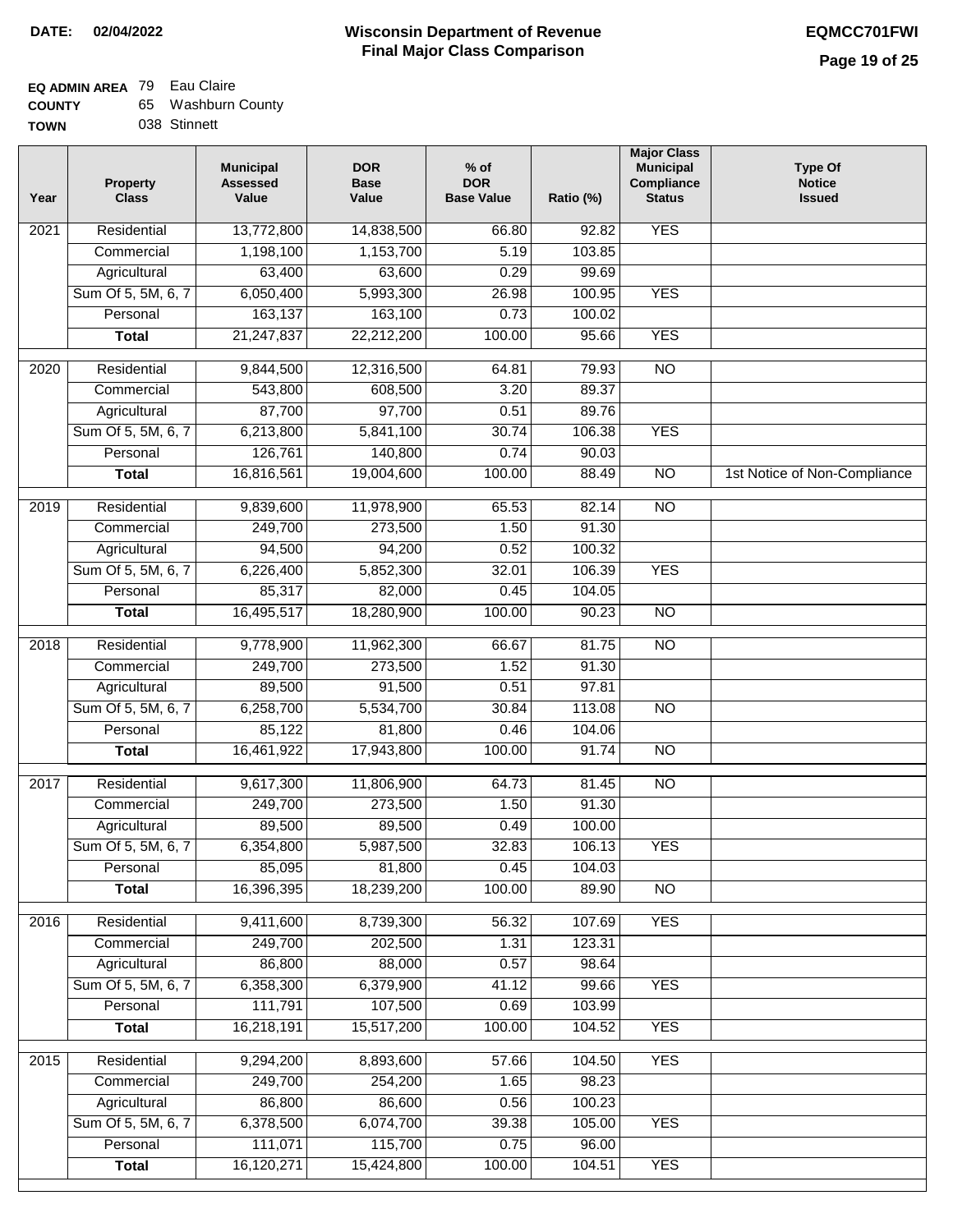### **Wisconsin Department of Revenue DATE: 02/04/2022 EQMCC701FWI Final Major Class Comparison**

## **EQ ADMIN AREA** 79 Eau Claire

| <b>COUNTY</b> | 65 Washburn County |
|---------------|--------------------|
| <b>TOWN</b>   | 040 Stone Lake     |

| Year             | <b>Property</b><br><b>Class</b> | <b>Municipal</b><br><b>Assessed</b><br>Value | <b>DOR</b><br><b>Base</b><br>Value | $%$ of<br><b>DOR</b><br><b>Base Value</b> | Ratio (%) | <b>Major Class</b><br><b>Municipal</b><br>Compliance<br><b>Status</b> | <b>Type Of</b><br><b>Notice</b><br><b>Issued</b> |
|------------------|---------------------------------|----------------------------------------------|------------------------------------|-------------------------------------------|-----------|-----------------------------------------------------------------------|--------------------------------------------------|
| 2021             | Residential                     | 62,143,000                                   | 72,033,600                         | 82.84                                     | 86.27     | $\overline{NO}$                                                       |                                                  |
|                  | Commercial                      | 815,700                                      | 814,200                            | 0.94                                      | 100.18    |                                                                       |                                                  |
|                  | Agricultural                    | 325,200                                      | 337,500                            | 0.39                                      | 96.36     |                                                                       |                                                  |
|                  | Sum Of 5, 5M, 6, 7              | 12,217,700                                   | 13,592,200                         | 15.63                                     | 89.89     | $\overline{NO}$                                                       |                                                  |
|                  | Personal                        | 170,800                                      | 179,800                            | 0.21                                      | 94.99     |                                                                       |                                                  |
|                  | <b>Total</b>                    | 75,672,400                                   | 86,957,300                         | 100.00                                    | 87.02     | $\overline{NO}$                                                       |                                                  |
| 2020             | Residential                     | 61,850,600                                   | 64,040,800                         | 81.92                                     | 96.58     | <b>YES</b>                                                            |                                                  |
|                  | Commercial                      | 815,700                                      | 782,900                            | 1.00                                      | 104.19    |                                                                       |                                                  |
|                  | Agricultural                    | 325,200                                      | 324,900                            | 0.42                                      | 100.09    |                                                                       |                                                  |
|                  | Sum Of 5, 5M, 6, 7              | 12,213,700                                   | 12,842,500                         | 16.43                                     | 95.10     | <b>YES</b>                                                            |                                                  |
|                  | Personal                        | 185,000                                      | 185,000                            | 0.24                                      | 100.00    |                                                                       |                                                  |
|                  | <b>Total</b>                    | 75,390,200                                   | 78,176,100                         | 100.00                                    | 96.44     | <b>YES</b>                                                            |                                                  |
|                  |                                 |                                              |                                    |                                           |           |                                                                       |                                                  |
| $\frac{1}{2019}$ | Residential                     | 53,594,400                                   | 61,815,900                         | 81.96                                     | 86.70     | $\overline{NO}$                                                       |                                                  |
|                  | Commercial                      | 666,000                                      | 760,100                            | 1.01                                      | 87.62     |                                                                       |                                                  |
|                  | Agricultural                    | 321,100                                      | 313,200                            | 0.42                                      | 102.52    |                                                                       |                                                  |
|                  | Sum Of 5, 5M, 6, 7              | 11,999,200                                   | 12,325,900                         | 16.34                                     | 97.35     | <b>YES</b>                                                            |                                                  |
|                  | Personal                        | 187,100                                      | 207,900                            | 0.28                                      | 90.00     |                                                                       |                                                  |
|                  | <b>Total</b>                    | 66,767,800                                   | 75,423,000                         | 100.00                                    | 88.52     | $\overline{NO}$                                                       |                                                  |
| 2018             | Residential                     | 52,789,100                                   | 58,020,800                         | 81.80                                     | 90.98     | <b>YES</b>                                                            |                                                  |
|                  | Commercial                      | 666,000                                      | 760,100                            | 1.07                                      | 87.62     |                                                                       |                                                  |
|                  | Agricultural                    | 321,300                                      | 305,000                            | 0.43                                      | 105.34    |                                                                       |                                                  |
|                  | Sum Of 5, 5M, 6, 7              | 12,132,800                                   | 11,641,300                         | 16.41                                     | 104.22    | <b>YES</b>                                                            |                                                  |
|                  | Personal                        | 183,600                                      | 204,000                            | 0.29                                      | 90.00     |                                                                       |                                                  |
|                  | <b>Total</b>                    | 66,092,800                                   | 70,931,200                         | 100.00                                    | 93.18     | <b>YES</b>                                                            |                                                  |
| 2017             | Residential                     | 52,227,800                                   | 57,397,200                         | 82.59                                     | 90.99     | <b>YES</b>                                                            |                                                  |
|                  | Commercial                      | 652,400                                      | 745,000                            | 1.07                                      | 87.57     |                                                                       |                                                  |
|                  | Agricultural                    | 321,400                                      | 296,300                            | 0.43                                      | 108.47    |                                                                       |                                                  |
|                  | Sum Of 5, 5M, 6, 7              | 12,111,200                                   | 10,889,100                         | 15.67                                     | 111.22    | <b>NO</b>                                                             |                                                  |
|                  | Personal                        | 173,100                                      | 173,100                            | 0.25                                      | 100.00    |                                                                       |                                                  |
|                  | <b>Total</b>                    | 65,485,900                                   | 69,500,700                         | 100.00                                    | 94.22     | N <sub>O</sub>                                                        |                                                  |
| 2016             | Residential                     | 52,124,000                                   | 51,095,000                         | 79.74                                     | 102.01    | <b>YES</b>                                                            |                                                  |
|                  | Commercial                      | 636,200                                      | 651,400                            | 1.02                                      | 97.67     |                                                                       |                                                  |
|                  | Agricultural                    | 322,400                                      | 293,500                            | 0.46                                      | 109.85    |                                                                       |                                                  |
|                  | Sum Of 5, 5M, 6, 7              | 12,162,400                                   | 11,854,200                         | 18.50                                     | 102.60    | <b>YES</b>                                                            |                                                  |
|                  | Personal                        | 179,000                                      | 179,000                            | 0.28                                      | 100.00    |                                                                       |                                                  |
|                  | <b>Total</b>                    | 65,424,000                                   | 64,073,100                         | 100.00                                    | 102.11    | <b>YES</b>                                                            |                                                  |
| 2015             | Residential                     | 51,978,100                                   | 52,448,900                         | 80.64                                     | 99.10     | <b>YES</b>                                                            |                                                  |
|                  | Commercial                      | 636,200                                      | 651,400                            | 1.00                                      | 97.67     |                                                                       |                                                  |
|                  | Agricultural                    | 322,400                                      | 291,200                            | 0.45                                      | 110.71    |                                                                       |                                                  |
|                  | Sum Of 5, 5M, 6, 7              | 12,173,700                                   | 11,453,100                         | 17.61                                     | 106.29    | <b>YES</b>                                                            |                                                  |
|                  | Personal                        | 199,200                                      | 199,200                            | 0.31                                      | 100.00    |                                                                       |                                                  |
|                  | <b>Total</b>                    | 65,309,600                                   | 65,043,800                         | 100.00                                    | 100.41    | <b>YES</b>                                                            |                                                  |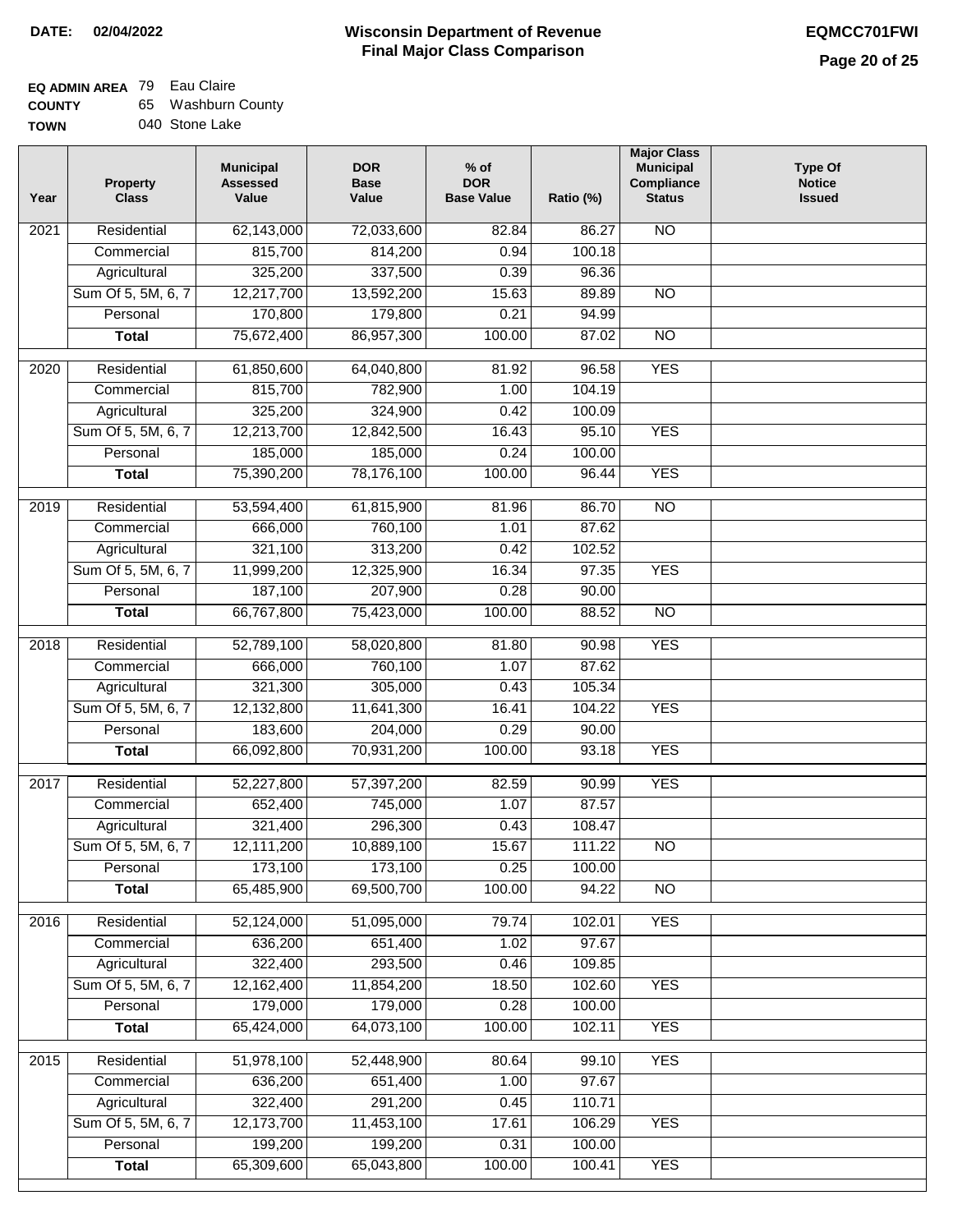#### **Wisconsin Department of Revenue Final Major Class Comparison DATE: 02/04/2022 EQMCC701FWI**

#### **EQ ADMIN AREA** 79 Eau Claire **COUNTY** 65 Washburn County

| <b>UUUILI</b> | ື |           |
|---------------|---|-----------|
| <b>TOWN</b>   |   | 042 Trego |

| Year | <b>Property</b><br><b>Class</b> | <b>Municipal</b><br><b>Assessed</b><br>Value | <b>DOR</b><br><b>Base</b><br>Value | $%$ of<br><b>DOR</b><br><b>Base Value</b> | Ratio (%) | <b>Major Class</b><br><b>Municipal</b><br>Compliance<br><b>Status</b> | <b>Type Of</b><br><b>Notice</b><br><b>Issued</b> |
|------|---------------------------------|----------------------------------------------|------------------------------------|-------------------------------------------|-----------|-----------------------------------------------------------------------|--------------------------------------------------|
| 2021 | Residential                     | 109,866,300                                  | 137,870,700                        | 84.66                                     | 79.69     | $\overline{NO}$                                                       |                                                  |
|      | Commercial                      | 7,647,700                                    | 7,859,000                          | 4.83                                      | 97.31     |                                                                       |                                                  |
|      | Agricultural                    | 431,700                                      | 466,300                            | 0.29                                      | 92.58     |                                                                       |                                                  |
|      | Sum Of 5, 5M, 6, 7              | 15,233,800                                   | 16,400,900                         | 10.07                                     | 92.88     | <b>YES</b>                                                            |                                                  |
|      | Personal                        | 243,200                                      | 262,200                            | 0.16                                      | 92.75     |                                                                       |                                                  |
|      | <b>Total</b>                    | 133,422,700                                  | 162,859,100                        | 100.00                                    | 81.93     | $\overline{NO}$                                                       |                                                  |
| 2020 | Residential                     | 109,337,500                                  | 119,432,900                        | 82.71                                     | 91.55     | <b>YES</b>                                                            |                                                  |
|      | Commercial                      | 7,678,100                                    | 7,595,100                          | 5.26                                      | 101.09    |                                                                       |                                                  |
|      | Agricultural                    | 449,300                                      | 445,500                            | 0.31                                      | 100.85    |                                                                       |                                                  |
|      | Sum Of 5, 5M, 6, 7              | 15,476,900                                   | 16,644,300                         | 11.53                                     | 92.99     | <b>YES</b>                                                            |                                                  |
|      | Personal                        | 282,000                                      | 282,000                            | 0.20                                      | 100.00    |                                                                       |                                                  |
|      | <b>Total</b>                    | 133,223,800                                  | 144,399,800                        | 100.00                                    | 92.26     | <b>YES</b>                                                            |                                                  |
| 2019 | Residential                     | 108,441,400                                  | 113,698,300                        | 82.11                                     | 95.38     | <b>YES</b>                                                            |                                                  |
|      | Commercial                      | 7,759,600                                    | 7,448,400                          | 5.38                                      | 104.18    |                                                                       |                                                  |
|      | Agricultural                    | 429,300                                      | 429,100                            | 0.31                                      | 100.05    |                                                                       |                                                  |
|      | Sum Of 5, 5M, 6, 7              | 15,462,500                                   | 16,633,900                         | 12.01                                     | 92.96     | <b>YES</b>                                                            |                                                  |
|      | Personal                        | 259,300                                      | 259,300                            | 0.19                                      | 100.00    |                                                                       |                                                  |
|      | <b>Total</b>                    | 132,352,100                                  | 138,469,000                        | 100.00                                    | 95.58     | <b>YES</b>                                                            |                                                  |
| 2018 | Residential                     | 107,593,800                                  | 109,429,500                        | 81.66                                     | 98.32     | <b>YES</b>                                                            |                                                  |
|      | Commercial                      | 7,782,000                                    | 7,448,400                          | 5.56                                      | 104.48    |                                                                       |                                                  |
|      | Agricultural                    | 415,200                                      | 414,500                            | 0.31                                      | 100.17    |                                                                       |                                                  |
|      | Sum Of 5, 5M, 6, 7              | 15,362,700                                   | 16,484,100                         | 12.30                                     | 93.20     | <b>YES</b>                                                            |                                                  |
|      | Personal                        | 227,500                                      | 227,500                            | 0.17                                      | 100.00    |                                                                       |                                                  |
|      | <b>Total</b>                    | 131,381,200                                  | 134,004,000                        | 100.00                                    | 98.04     | <b>YES</b>                                                            |                                                  |
| 2017 | Residential                     | 106,650,000                                  | 104,273,000                        | 80.59                                     | 102.28    | <b>YES</b>                                                            |                                                  |
|      | Commercial                      | 7,782,000                                    | 7,448,400                          | 5.76                                      | 104.48    |                                                                       |                                                  |
|      | Agricultural                    | 403,300                                      | 402,700                            | 0.31                                      | 100.15    |                                                                       |                                                  |
|      | Sum Of 5, 5M, 6, 7              | 15,196,100                                   | 16,743,900                         | 12.94                                     | 90.76     | <b>YES</b>                                                            |                                                  |
|      | Personal                        | 526,200                                      | 526,200                            | 0.41                                      | 100.00    |                                                                       |                                                  |
|      | <b>Total</b>                    | 130,557,600                                  | 129,394,200                        | 100.00                                    | 100.90    | <b>YES</b>                                                            |                                                  |
|      |                                 |                                              |                                    |                                           |           |                                                                       |                                                  |
| 2016 | Residential                     | 106,149,100                                  | 98,757,200                         | 80.34                                     | 107.48    | <b>YES</b>                                                            |                                                  |
|      | Commercial                      | 7,780,700                                    | 6,962,300                          | 5.66                                      | 111.75    |                                                                       |                                                  |
|      | Agricultural                    | 396,300                                      | 397,000                            | 0.32                                      | 99.82     |                                                                       |                                                  |
|      | Sum Of 5, 5M, 6, 7              | 20,432,300                                   | 16,294,600                         | 13.26                                     | 125.39    | <b>NO</b>                                                             |                                                  |
|      | Personal                        | 520,100                                      | 520,100                            | 0.42                                      | 100.00    |                                                                       |                                                  |
|      | <b>Total</b>                    | 135,278,500                                  | 122,931,200                        | 100.00                                    | 110.04    | $\overline{NO}$                                                       | 2nd Notice of Non-Compliance                     |
| 2015 | Residential                     | 105,964,000                                  | 101,578,700                        | 81.25                                     | 104.32    | <b>YES</b>                                                            |                                                  |
|      | Commercial                      | 7,906,600                                    | 6,962,300                          | 5.57                                      | 113.56    | $\overline{NO}$                                                       |                                                  |
|      | Agricultural                    | 391,100                                      | 391,100                            | 0.31                                      | 100.00    |                                                                       |                                                  |
|      | Sum Of 5, 5M, 6, 7              | 20,759,900                                   | 15,520,800                         | 12.42                                     | 133.76    | <b>NO</b>                                                             |                                                  |
|      | Personal                        | 562,000                                      | 562,000                            | 0.45                                      | 100.00    |                                                                       |                                                  |
|      | <b>Total</b>                    | 135,583,600                                  | 125,014,900                        | 100.00                                    | 108.45    | $\overline{NO}$                                                       | Non-Compliance Notice                            |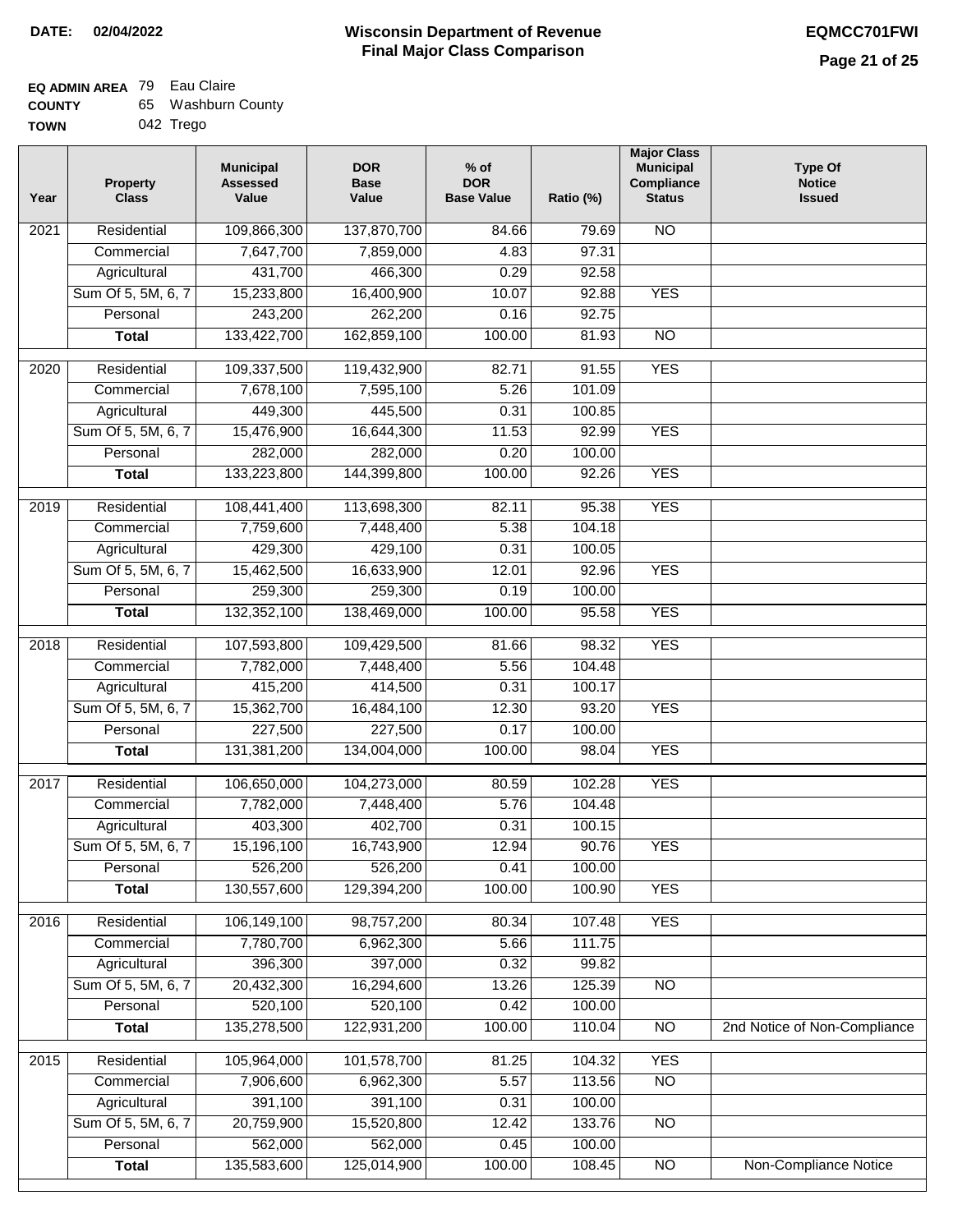| <b>COUNTY</b>  | 65 Washburn County |
|----------------|--------------------|
| <b>VILLAGE</b> | 106 Birchwood      |

| ЭE | 106 Birchwood |
|----|---------------|
|    |               |

| Year | <b>Property</b><br><b>Class</b> | <b>Municipal</b><br><b>Assessed</b><br>Value | <b>DOR</b><br><b>Base</b><br>Value | $%$ of<br><b>DOR</b><br><b>Base Value</b> | Ratio (%) | <b>Major Class</b><br><b>Municipal</b><br>Compliance<br><b>Status</b> | <b>Type Of</b><br><b>Notice</b><br><b>Issued</b> |
|------|---------------------------------|----------------------------------------------|------------------------------------|-------------------------------------------|-----------|-----------------------------------------------------------------------|--------------------------------------------------|
| 2021 | Residential                     | 20,756,000                                   | 27,666,800                         | 77.05                                     | 75.02     | $\overline{NO}$                                                       |                                                  |
|      | Commercial                      | 6,254,700                                    | 7,407,700                          | 20.63                                     | 84.44     | N <sub>O</sub>                                                        |                                                  |
|      | Agricultural                    | 27,600                                       | 27,900                             | 0.08                                      | 98.92     |                                                                       |                                                  |
|      | Sum Of 5, 5M, 6, 7              | 517,500                                      | 534,300                            | 1.49                                      | 96.86     |                                                                       |                                                  |
|      | Personal                        | 263,500                                      | 268,800                            | 0.75                                      | 98.03     |                                                                       |                                                  |
|      | <b>Total</b>                    | 27,819,300                                   | 35,905,500                         | 100.00                                    | 77.48     | $\overline{NO}$                                                       | 1st Notice of Non-Compliance                     |
| 2020 | Residential                     | 20,739,600                                   | 25,851,200                         | 76.76                                     | 80.23     | $\overline{NO}$                                                       |                                                  |
|      | Commercial                      | 6,196,500                                    | 7,070,000                          | 20.99                                     | 87.64     | $\overline{NO}$                                                       |                                                  |
|      | Agricultural                    | 26,500                                       | 27,000                             | 0.08                                      | 98.15     |                                                                       |                                                  |
|      | Sum Of 5, 5M, 6, 7              | 517,500                                      | 512,700                            | 1.52                                      | 100.94    |                                                                       |                                                  |
|      | Personal                        | 214,500                                      | 218,800                            | 0.65                                      | 98.03     |                                                                       |                                                  |
|      | <b>Total</b>                    | 27,694,600                                   | 33,679,700                         | 100.00                                    | 82.23     | $\overline{NO}$                                                       |                                                  |
| 2019 | Residential                     | 20,419,100                                   | 24,325,500                         | 76.46                                     | 83.94     | $\overline{NO}$                                                       |                                                  |
|      | Commercial                      | 6,190,200                                    | 6,733,400                          | 21.16                                     | 91.93     | <b>YES</b>                                                            |                                                  |
|      | Agricultural                    | 25,400                                       | 25,400                             | 0.08                                      | 100.00    |                                                                       |                                                  |
|      | Sum Of 5, 5M, 6, 7              | 519,300                                      | 514,500                            | 1.62                                      | 100.93    |                                                                       |                                                  |
|      | Personal                        | 213,534                                      | 217,800                            | 0.68                                      | 98.04     |                                                                       |                                                  |
|      | <b>Total</b>                    | 27,367,534                                   | 31,816,600                         | 100.00                                    | 86.02     | $\overline{NO}$                                                       |                                                  |
| 2018 | Residential                     | 20,402,200                                   | 23,166,500                         | 76.51                                     | 88.07     | $\overline{NO}$                                                       |                                                  |
|      | Commercial                      | 5,812,000                                    | 6,352,700                          | 20.98                                     | 91.49     | <b>YES</b>                                                            |                                                  |
|      | Agricultural                    | 24,800                                       | 24,600                             | 0.08                                      | 100.81    |                                                                       |                                                  |
|      | Sum Of 5, 5M, 6, 7              | 519,300                                      | 515,400                            | 1.70                                      | 100.76    |                                                                       |                                                  |
|      | Personal                        | 217,100                                      | 221,500                            | 0.73                                      | 98.01     |                                                                       |                                                  |
|      | <b>Total</b>                    | 26,975,400                                   | 30,280,700                         | 100.00                                    | 89.08     | $\overline{NO}$                                                       |                                                  |
| 2017 | Residential                     | 20,486,100                                   | 22,548,500                         | 75.26                                     | 90.85     | <b>YES</b>                                                            |                                                  |
|      | Commercial                      | 5,906,700                                    | 6,461,600                          | 21.57                                     | 91.41     | <b>YES</b>                                                            |                                                  |
|      | Agricultural                    | 24,100                                       | 23,900                             | 0.08                                      | 100.84    |                                                                       |                                                  |
|      | Sum Of 5, 5M, 6, 7              | 519,300                                      | 496,100                            | 1.66                                      | 104.68    |                                                                       |                                                  |
|      | Personal                        | 420,325                                      | 429,000                            | 1.43                                      | 97.98     |                                                                       |                                                  |
|      | <b>Total</b>                    | 27,356,525                                   | 29,959,100                         | 100.00                                    | 91.31     | <b>YES</b>                                                            |                                                  |
|      |                                 |                                              |                                    |                                           |           |                                                                       |                                                  |
| 2016 | Residential                     | 20,405,100                                   | 20,950,900                         | 74.51                                     | 97.39     | <b>YES</b>                                                            |                                                  |
|      | Commercial                      | 5,906,700                                    | 6,146,000                          | 21.86                                     | 96.11     | <b>YES</b>                                                            |                                                  |
|      | Agricultural                    | 23,600                                       | 23,700                             | 0.08                                      | 99.58     |                                                                       |                                                  |
|      | Sum Of 5, 5M, 6, 7              | 548,200                                      | 590,100                            | 2.10                                      | 92.90     |                                                                       |                                                  |
|      | Personal                        | 398,581                                      | 406,700                            | 1.45                                      | 98.00     |                                                                       |                                                  |
|      | <b>Total</b>                    | 27,282,181                                   | 28,117,400                         | 100.00                                    | 97.03     | <b>YES</b>                                                            |                                                  |
| 2015 | Residential                     | 20,359,100                                   | 20,461,600                         | 73.72                                     | 99.50     | <b>YES</b>                                                            |                                                  |
|      | Commercial                      | 6,020,000                                    | 6,147,300                          | 22.15                                     | 97.93     | <b>YES</b>                                                            |                                                  |
|      | Agricultural                    | 21,900                                       | 21,800                             | 0.08                                      | 100.46    |                                                                       |                                                  |
|      | Sum Of 5, 5M, 6, 7              | 568,000                                      | 612,700                            | 2.21                                      | 92.70     |                                                                       |                                                  |
|      | Personal                        | 480,362                                      | 511,000                            | 1.84                                      | 94.00     |                                                                       |                                                  |
|      | <b>Total</b>                    | 27,449,362                                   | 27,754,400                         | 100.00                                    | 98.90     | <b>YES</b>                                                            |                                                  |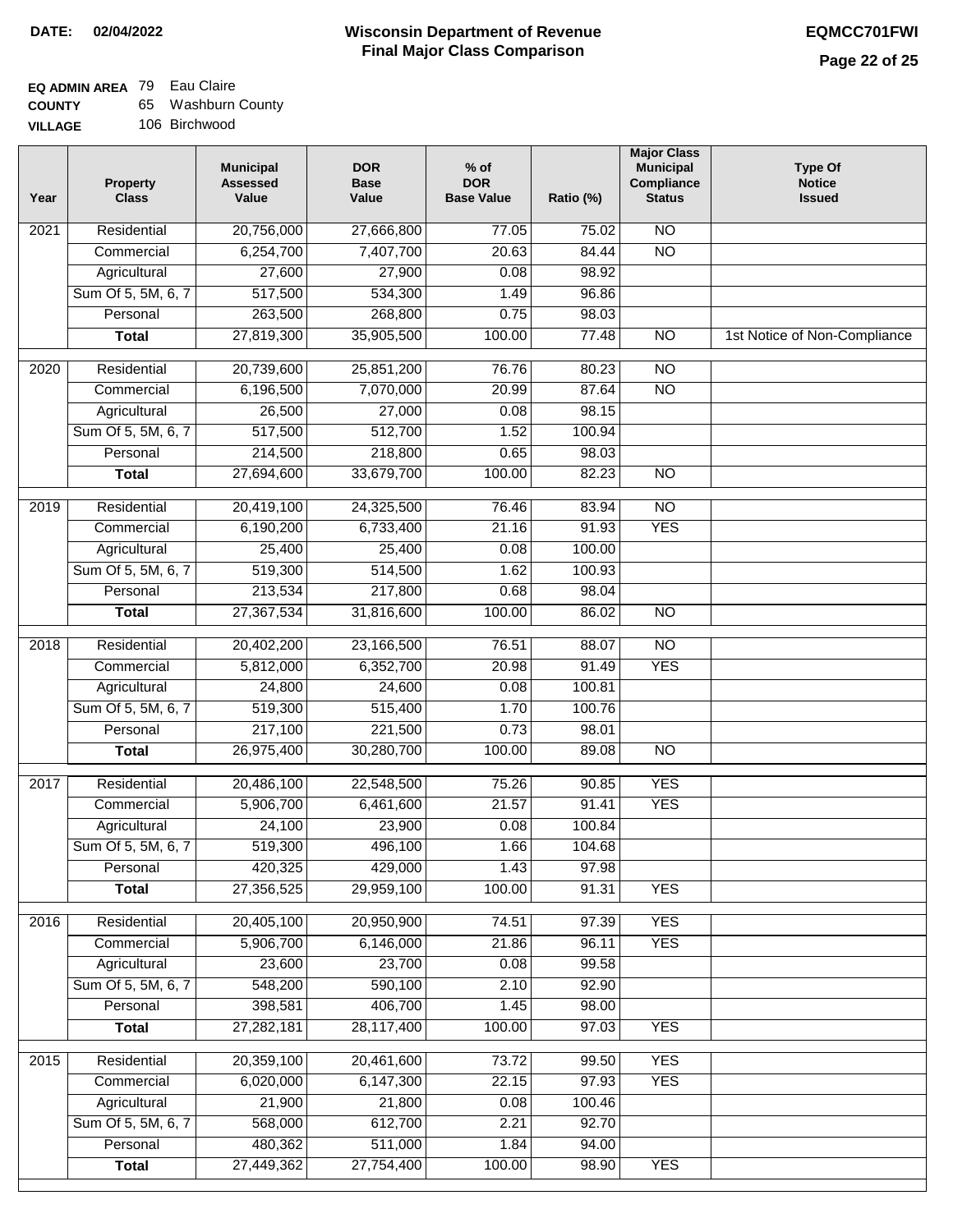## **EQ ADMIN AREA** 79 Eau Claire

| <b>COUNTY</b> |  | 65 Washburn County |  |
|---------------|--|--------------------|--|
|---------------|--|--------------------|--|

**VILLAGE** 151 Minong

| Year | <b>Property</b><br><b>Class</b> | <b>Municipal</b><br><b>Assessed</b><br>Value | <b>DOR</b><br><b>Base</b><br>Value | $%$ of<br><b>DOR</b><br><b>Base Value</b> | Ratio (%) | <b>Major Class</b><br><b>Municipal</b><br>Compliance<br><b>Status</b> | <b>Type Of</b><br><b>Notice</b><br><b>Issued</b> |
|------|---------------------------------|----------------------------------------------|------------------------------------|-------------------------------------------|-----------|-----------------------------------------------------------------------|--------------------------------------------------|
| 2021 | Residential                     | 18,319,800                                   | 18,658,600                         | 49.70                                     | 98.18     | <b>YES</b>                                                            |                                                  |
|      | Commercial                      | 16,988,400                                   | 17,913,000                         | 47.71                                     | 94.84     | <b>YES</b>                                                            |                                                  |
|      | Agricultural                    | 10,150                                       | 10,400                             | 0.03                                      | 97.60     |                                                                       |                                                  |
|      | Sum Of 5, 5M, 6, 7              | 282,100                                      | 261,400                            | 0.70                                      | 107.92    |                                                                       |                                                  |
|      | Personal                        | 699,600                                      | 699,600                            | 1.86                                      | 100.00    |                                                                       |                                                  |
|      | <b>Total</b>                    | 36,300,050                                   | 37,543,000                         | 100.00                                    | 96.69     | <b>YES</b>                                                            |                                                  |
| 2020 | Residential                     | 15,075,900                                   | 17,935,000                         | 49.54                                     | 84.06     | $\overline{NO}$                                                       |                                                  |
|      | Commercial                      | 14,978,700                                   | 17,339,900                         | 47.89                                     | 86.38     | $\overline{NO}$                                                       |                                                  |
|      | Agricultural                    | 6,700                                        | 7,100                              | 0.02                                      | 94.37     |                                                                       |                                                  |
|      | Sum Of 5, 5M, 6, 7              | 413,100                                      | 340,700                            | 0.94                                      | 121.25    |                                                                       |                                                  |
|      | Personal                        | 523,600                                      | 581,800                            | 1.61                                      | 90.00     |                                                                       |                                                  |
|      | <b>Total</b>                    | 30,998,000                                   | 36,204,500                         | 100.00                                    | 85.62     | $\overline{NO}$                                                       | 1st Notice of Non-Compliance                     |
|      |                                 |                                              |                                    |                                           |           |                                                                       |                                                  |
| 2019 | Residential                     | 15,034,700                                   | 16,564,100                         | 48.25                                     | 90.77     | <b>YES</b>                                                            |                                                  |
|      | Commercial                      | 14,975,700                                   | 16,831,600                         | 49.03                                     | 88.97     | $\overline{NO}$                                                       |                                                  |
|      | Agricultural                    | 6,700                                        | 6,800                              | 0.02                                      | 98.53     |                                                                       |                                                  |
|      | Sum Of 5, 5M, 6, 7              | 372,300                                      | 283,900                            | 0.83                                      | 131.14    |                                                                       |                                                  |
|      | Personal                        | 595,000                                      | 639,800                            | 1.86                                      | 93.00     |                                                                       |                                                  |
|      | <b>Total</b>                    | 30,984,400                                   | 34,326,200                         | 100.00                                    | 90.26     | $\overline{NO}$                                                       |                                                  |
| 2018 | Residential                     | 14,887,000                                   | 15,332,100                         | 44.63                                     | 97.10     | <b>YES</b>                                                            |                                                  |
|      | Commercial                      | 14,879,200                                   | 16,727,800                         | 48.69                                     | 88.95     | <b>NO</b>                                                             |                                                  |
|      | Agricultural                    | 6,700                                        | 6,700                              | 0.02                                      | 100.00    |                                                                       |                                                  |
|      | Sum Of 5, 5M, 6, 7              | 372,300                                      | 278,900                            | 0.81                                      | 133.49    |                                                                       |                                                  |
|      | Personal                        | 2,011,300                                    | 2,011,300                          | 5.85                                      | 100.00    |                                                                       |                                                  |
|      | <b>Total</b>                    | 32,156,500                                   | 34,356,800                         | 100.00                                    | 93.60     | <b>NO</b>                                                             |                                                  |
| 2017 | Residential                     | 14,843,400                                   | 14,697,100                         | 44.97                                     | 101.00    | <b>YES</b>                                                            |                                                  |
|      | Commercial                      | 14,737,300                                   | 16,568,400                         | 50.69                                     | 88.95     | <b>NO</b>                                                             |                                                  |
|      | Agricultural                    | 7,200                                        | 6,400                              | 0.02                                      | 112.50    |                                                                       |                                                  |
|      | Sum Of 5, 5M, 6, 7              | 372,250                                      | 283,900                            | 0.87                                      | 131.12    |                                                                       |                                                  |
|      | Personal                        | 1,126,900                                    | 1,126,900                          | 3.45                                      | 100.00    |                                                                       |                                                  |
|      | <b>Total</b>                    | 31,087,050                                   | 32,682,700                         | 100.00                                    | 95.12     | $\overline{N}$                                                        |                                                  |
| 2016 | Residential                     | 14,270,900                                   | 15,752,000                         | 50.09                                     | 90.60     | <b>YES</b>                                                            |                                                  |
|      | Commercial                      | 14,746,300                                   | 14,153,600                         | 45.01                                     | 104.19    | <b>YES</b>                                                            |                                                  |
|      | Agricultural                    | 7,200                                        | 6,400                              | 0.02                                      | 112.50    |                                                                       |                                                  |
|      | Sum Of 5, 5M, 6, 7              | 372,250                                      | 326,600                            | 1.04                                      | 113.98    |                                                                       |                                                  |
|      | Personal                        | 1,206,900                                    | 1,206,900                          | 3.84                                      | 100.00    |                                                                       |                                                  |
|      | <b>Total</b>                    | 30,603,550                                   | 31,445,500                         | 100.00                                    | 97.32     | <b>YES</b>                                                            |                                                  |
| 2015 | Residential                     | 14,140,900                                   | 15,409,300                         | 49.92                                     | 91.77     | <b>YES</b>                                                            |                                                  |
|      | Commercial                      | 13,505,800                                   | 14,119,000                         | 45.74                                     | 95.66     | <b>YES</b>                                                            |                                                  |
|      | Agricultural                    | 7,200                                        | 6,300                              | 0.02                                      | 114.29    |                                                                       |                                                  |
|      | Sum Of 5, 5M, 6, 7              | 372,250                                      | 311,700                            | 1.01                                      | 119.43    |                                                                       |                                                  |
|      | Personal                        | 1,019,000                                    | 1,019,000                          | 3.30                                      | 100.00    |                                                                       |                                                  |
|      | <b>Total</b>                    | 29,045,150                                   | 30,865,300                         | 100.00                                    | 94.10     | <b>YES</b>                                                            |                                                  |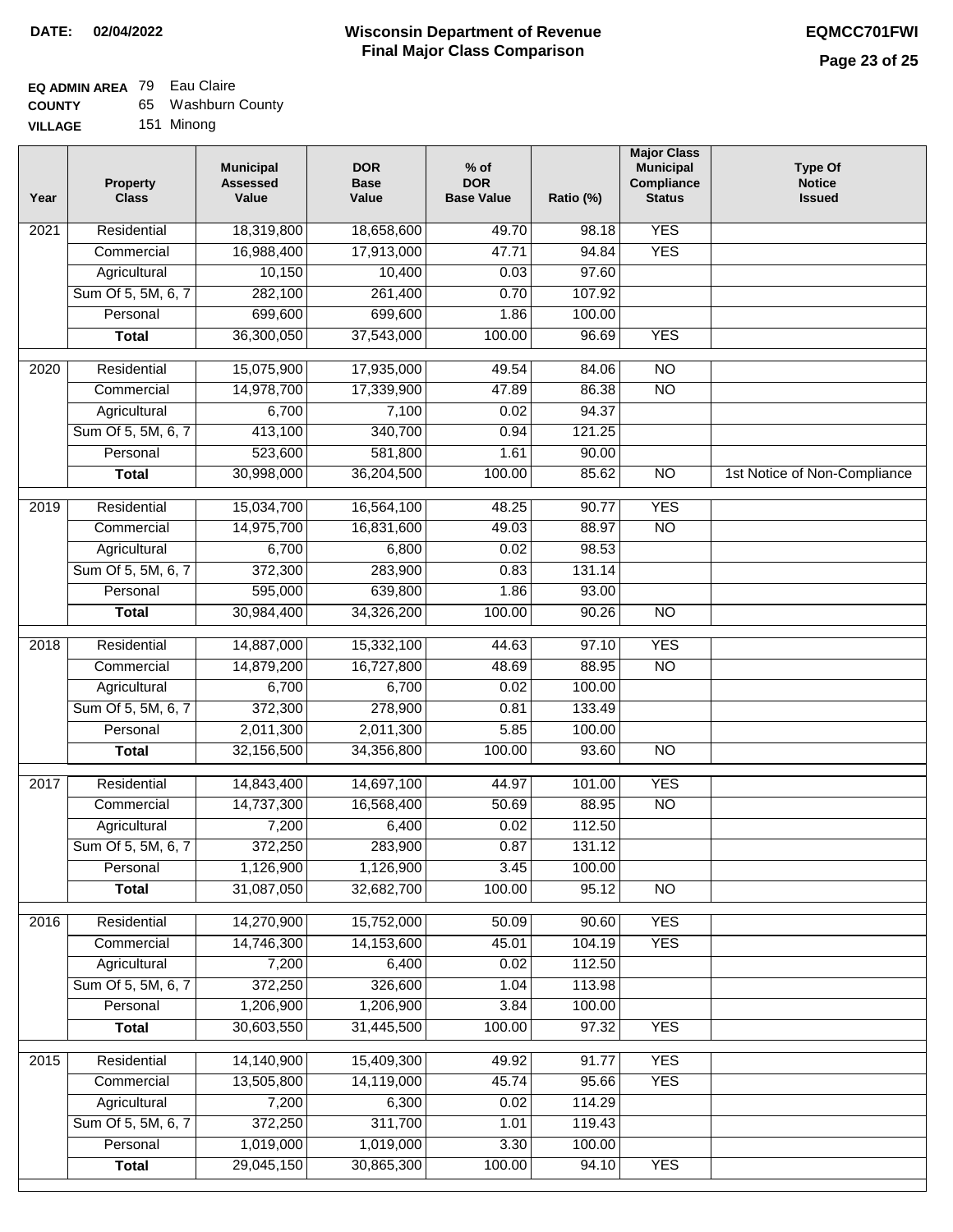## **EQ ADMIN AREA** 79 Eau Claire

| <b>COUNTY</b> | 65 Washburn County |
|---------------|--------------------|
| CITY          | 281 Spooner        |

| Year              | <b>Property</b><br><b>Class</b> | <b>Municipal</b><br><b>Assessed</b><br>Value | <b>DOR</b><br><b>Base</b><br>Value | $%$ of<br><b>DOR</b><br><b>Base Value</b> | Ratio (%)        | <b>Major Class</b><br><b>Municipal</b><br>Compliance<br><b>Status</b> | Type Of<br><b>Notice</b><br><b>Issued</b> |
|-------------------|---------------------------------|----------------------------------------------|------------------------------------|-------------------------------------------|------------------|-----------------------------------------------------------------------|-------------------------------------------|
| $\overline{202}1$ | Residential                     | 84,743,600                                   | 98,829,800                         | 53.96                                     | 85.75            | $\overline{NO}$                                                       |                                           |
|                   | Commercial                      | 64,836,200                                   | 81,009,100                         | 44.23                                     | 80.04            | $\overline{NO}$                                                       |                                           |
|                   | Agricultural                    | 9,300                                        | 10,700                             | 0.01                                      | 86.92            |                                                                       |                                           |
|                   | Sum Of 5, 5M, 6, 7              | 112,800                                      | 135,500                            | 0.07                                      | 83.25            |                                                                       |                                           |
|                   | Personal                        | 2,746,100                                    | 3,156,500                          | 1.72                                      | 87.00            |                                                                       |                                           |
|                   | <b>Total</b>                    | 152,448,000                                  | 183, 141, 600                      | 100.00                                    | 83.24            | $\overline{NO}$                                                       |                                           |
| $\overline{2020}$ | Residential                     | 84,592,200                                   | 88,035,200                         | 53.45                                     | 96.09            | <b>YES</b>                                                            |                                           |
|                   | Commercial                      | 63,392,500                                   | 73,495,600                         | 44.62                                     | 86.25            | $\overline{NO}$                                                       |                                           |
|                   | Agricultural                    | 9,300                                        | 10,300                             | 0.01                                      | 90.29            |                                                                       |                                           |
|                   | Sum Of 5, 5M, 6, 7              | 112,800                                      | 132,300                            | 0.08                                      | 85.26            |                                                                       |                                           |
|                   | Personal                        | 2,731,300                                    | 3,034,700                          | 1.84                                      | 90.00            |                                                                       |                                           |
|                   | <b>Total</b>                    | 150,838,100                                  | 164,708,100                        | 100.00                                    | 91.58            | $\overline{NO}$                                                       |                                           |
|                   |                                 | 84,425,300                                   |                                    |                                           |                  | <b>YES</b>                                                            |                                           |
| 2019              | Residential<br>Commercial       | 63,672,800                                   | 83,539,500<br>70,574,000           | 53.08<br>44.85                            | 101.06<br>90.22  | <b>YES</b>                                                            |                                           |
|                   | Agricultural                    | 9,400                                        | 9,900                              | 0.01                                      | 94.95            |                                                                       |                                           |
|                   | Sum Of 5, 5M, 6, 7              | 112,800                                      | 131,600                            | 0.08                                      | 85.71            |                                                                       |                                           |
|                   | Personal                        | 3,117,100                                    | 3,117,100                          | 1.98                                      | 100.00           |                                                                       |                                           |
|                   | <b>Total</b>                    | 151,337,400                                  | 157,372,100                        | 100.00                                    | 96.17            | <b>YES</b>                                                            |                                           |
|                   |                                 |                                              |                                    |                                           |                  |                                                                       |                                           |
| 2018              | Residential                     | 84,324,900                                   | 80,840,500                         | 53.61                                     | 104.31           | <b>YES</b>                                                            |                                           |
|                   | Commercial                      | 62,762,700                                   | 66,521,600                         | 44.11                                     | 94.35            | <b>YES</b>                                                            |                                           |
|                   | Agricultural                    | 9,400                                        | 9,700                              | 0.01                                      | 96.91            |                                                                       |                                           |
|                   | Sum Of 5, 5M, 6, 7              | 112,800                                      | 131,600                            | 0.09                                      | 85.71            |                                                                       |                                           |
|                   | Personal                        | 3,297,800                                    | 3,297,800                          | 2.19                                      | 100.00           |                                                                       |                                           |
|                   | <b>Total</b>                    | 150,507,600                                  | 150,801,200                        | 100.00                                    | 99.81            | <b>YES</b>                                                            |                                           |
| 2017              | Residential                     | 84,108,000                                   | 77,501,000                         | 52.57                                     | 108.53           | <b>YES</b>                                                            |                                           |
|                   | Commercial                      | 62,802,400                                   | 64,513,400                         | 43.76                                     | 97.35            | <b>YES</b>                                                            |                                           |
|                   | Agricultural                    | 9,400                                        | 9,300                              | 0.01                                      | 101.08           |                                                                       |                                           |
|                   | Sum Of 5, 5M, 6, 7              | 112,800                                      | 124,900                            | 0.08                                      | 90.31            |                                                                       |                                           |
|                   | Personal                        | 5,266,600                                    | 5,266,600                          | 3.57                                      | 100.00           |                                                                       |                                           |
|                   | <b>Total</b>                    | 152,299,200                                  | 147,415,200                        | 100.00                                    | 103.31           | <b>YES</b>                                                            |                                           |
| 2016              | Residential                     | 83,993,500                                   | 81,265,900                         | 59.18                                     | 103.36           | <b>YES</b>                                                            |                                           |
|                   | Commercial                      | 53,210,900                                   | 51,387,300                         | 37.42                                     | 103.55           | <b>YES</b>                                                            |                                           |
|                   | Agricultural                    | 10,400                                       | 9,200                              | 0.01                                      | 113.04           |                                                                       |                                           |
|                   | Sum Of 5, 5M, 6, 7              | 112,800                                      | 141,000                            | 0.10                                      | 80.00            |                                                                       |                                           |
|                   | Personal                        | 4,743,470                                    | 4,517,600                          | 3.29                                      | 105.00           |                                                                       |                                           |
|                   | <b>Total</b>                    | 142,071,070                                  | 137,321,000                        | 100.00                                    | 103.46           | <b>YES</b>                                                            |                                           |
|                   |                                 |                                              |                                    |                                           |                  |                                                                       |                                           |
| 2015              | Residential                     | 83,829,100                                   | 77,802,300                         | 59.73                                     | 107.75           | <b>YES</b>                                                            |                                           |
|                   | Commercial<br>Agricultural      | 52,635,400<br>10,400                         | 47,961,400<br>9,100                | 36.82<br>0.01                             | 109.75<br>114.29 | <b>YES</b>                                                            |                                           |
|                   | Sum Of 5, 5M, 6, 7              | 112,800                                      | 141,000                            | 0.11                                      | 80.00            |                                                                       |                                           |
|                   | Personal                        | 4,789,000                                    | 4,353,600                          | 3.34                                      | 110.00           |                                                                       |                                           |
|                   | <b>Total</b>                    | 141,376,700                                  | 130,267,400                        | 100.00                                    | 108.53           | <b>YES</b>                                                            |                                           |
|                   |                                 |                                              |                                    |                                           |                  |                                                                       |                                           |